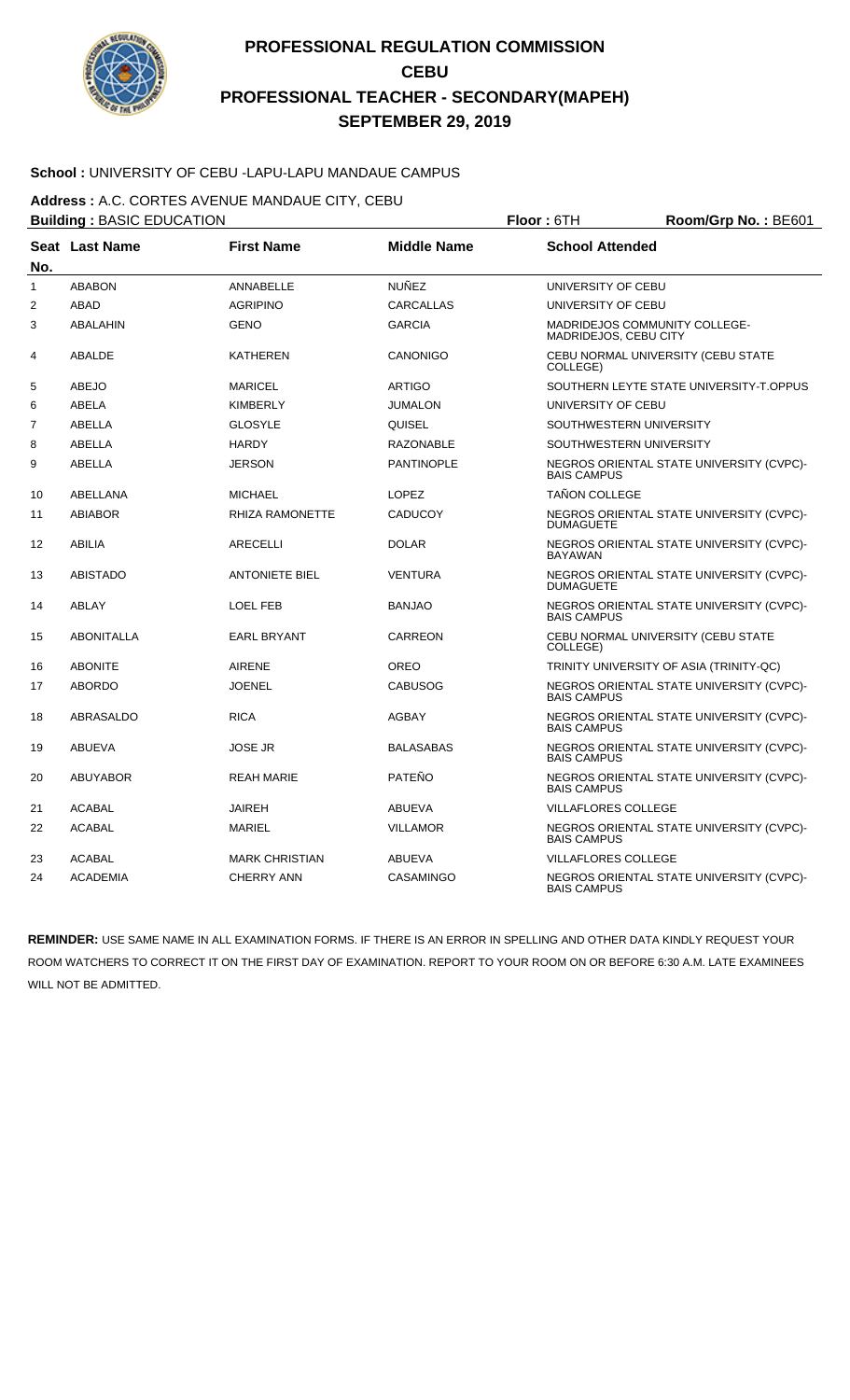

### **School :** UNIVERSITY OF CEBU -LAPU-LAPU MANDAUE CAMPUS

**Address :** A.C. CORTES AVENUE MANDAUE CITY, CEBU

|                | <b>Building: BASIC EDUCATION</b> |                        |                    | Room/Grp No.: BE602<br>Floor: 6TH                             |                                          |
|----------------|----------------------------------|------------------------|--------------------|---------------------------------------------------------------|------------------------------------------|
| No.            | Seat Last Name                   | <b>First Name</b>      | <b>Middle Name</b> | <b>School Attended</b>                                        |                                          |
| $\mathbf{1}$   | <b>ACASO</b>                     | <b>JEFF RYAN</b>       | <b>YUSON</b>       | <b>SILLIMAN UNIVERSITY</b>                                    |                                          |
| 2              | <b>ACIBRON</b>                   | <b>RACHEL</b>          | <b>RODRIGUEZ</b>   | <b>BAIS CAMPUS</b>                                            | NEGROS ORIENTAL STATE UNIVERSITY (CVPC)- |
| 3              | <b>ACOJEDO</b>                   | <b>GLENN</b>           | <b>LUQUINARIO</b>  | <b>BAIS CAMPUS</b>                                            | NEGROS ORIENTAL STATE UNIVERSITY (CVPC)- |
| 4              | <b>ACRUZ</b>                     | <b>RICA MAE</b>        | <b>MANGYAO</b>     | CEBU NORMAL UNIVERSITY (CEBU STATE<br>COLLEGE)                |                                          |
| 5              | <b>ADANA</b>                     | <b>JUAN ARSENIO</b>    | <b>ARNAIZ</b>      | <b>SILLIMAN UNIVERSITY</b>                                    |                                          |
| 6              | <b>AGUASITO</b>                  | <b>AUBREY CARL</b>     |                    | <b>BAYAWAN</b>                                                | NEGROS ORIENTAL STATE UNIVERSITY (CVPC)- |
| $\overline{7}$ | <b>AGUASITO</b>                  | <b>MICHAEL</b>         | LAGRADILLA         | <b>BAYAWAN</b>                                                | NEGROS ORIENTAL STATE UNIVERSITY (CVPC)- |
| 8              | <b>AGUILAR</b>                   | <b>CIP-ROSE</b>        | CADELIÑA           | <b>BAIS CAMPUS</b>                                            | NEGROS ORIENTAL STATE UNIVERSITY (CVPC)- |
| 9              | <b>AGUILAR</b>                   | NIÑA MARIEL            | <b>FLOREN</b>      | <b>BAIS CAMPUS</b>                                            | NEGROS ORIENTAL STATE UNIVERSITY (CVPC)- |
| 10             | <b>AGUIRRE</b>                   | <b>MYLENE</b>          | <b>NEPANGUE</b>    | <b>MADRIDEJOS COMMUNITY COLLEGE-</b><br>MADRIDEJOS, CEBU CITY |                                          |
| 11             | <b>AGURA</b>                     | <b>ANNA ANJIELIENE</b> | QUISEL             | <b>DUMAGUETE</b>                                              | NEGROS ORIENTAL STATE UNIVERSITY (CVPC)- |
| 12             | <b>ALABAN</b>                    | <b>RECHILLE</b>        |                    | <b>DUMAGUETE</b>                                              | NEGROS ORIENTAL STATE UNIVERSITY (CVPC)- |
| 13             | <b>ALABATA</b>                   | <b>MARISA</b>          | <b>ALEGRIA</b>     | <b>DUMAGUETE</b>                                              | NEGROS ORIENTAL STATE UNIVERSITY (CVPC)- |
| 14             | ALAM-ALAM                        | <b>RICA JEAN</b>       | <b>CUBLAN</b>      | <b>DUMAGUETE</b>                                              | NEGROS ORIENTAL STATE UNIVERSITY (CVPC)- |
| 15             | <b>ALAWIA</b>                    | <b>SAIRAH</b>          | <b>MACARAMBON</b>  | STATE COLLEGE)-MAIN CAMPUS                                    | BUKIDNON STATE UNIVERSITY (FOR. BUKIDNON |
| 16             | ALBIA                            | <b>JESSA</b>           | ALBAREZ            | <b>TAÑON COLLEGE</b>                                          |                                          |
| 17             | <b>ALBIS</b>                     | ANITA                  | <b>SALDUA</b>      | <b>DUMAGUETE</b>                                              | NEGROS ORIENTAL STATE UNIVERSITY (CVPC)- |
| 18             | <b>ALCALA</b>                    | <b>MARICHU</b>         | CAULAWON           | SIQUIJOR STATE COLLEGE                                        |                                          |
| 19             | <b>ALCANTARA</b>                 | <b>CHERILYN</b>        | <b>RAGA</b>        | <b>TALISAY CITY COLLEGE</b>                                   |                                          |
| 20             | <b>ALCANTARA</b>                 | <b>JADE</b>            | <b>YPSOR</b>       | UNIVERSITY OF CEBU                                            |                                          |
| 21             | <b>ALCANTARA</b>                 | <b>SHENNY</b>          | <b>ARDINA</b>      | UNIVERSITY OF CEBU                                            |                                          |
| 22             | ALEGARBES                        | <b>HONEY MAE</b>       | <b>INSO</b>        | UNIVERSITY OF CEBU                                            |                                          |
| 23             | <b>ALEGRE</b>                    | <b>REMERLYN</b>        | <b>SIBLERO</b>     | MADRIDEJOS COMMUNITY COLLEGE-<br>MADRIDEJOS, CEBU CITY        |                                          |
| 24             | <b>ALEJO</b>                     | CARLO                  | <b>VIOLADO</b>     | <b>DUMAGUETE</b>                                              | NEGROS ORIENTAL STATE UNIVERSITY (CVPC)- |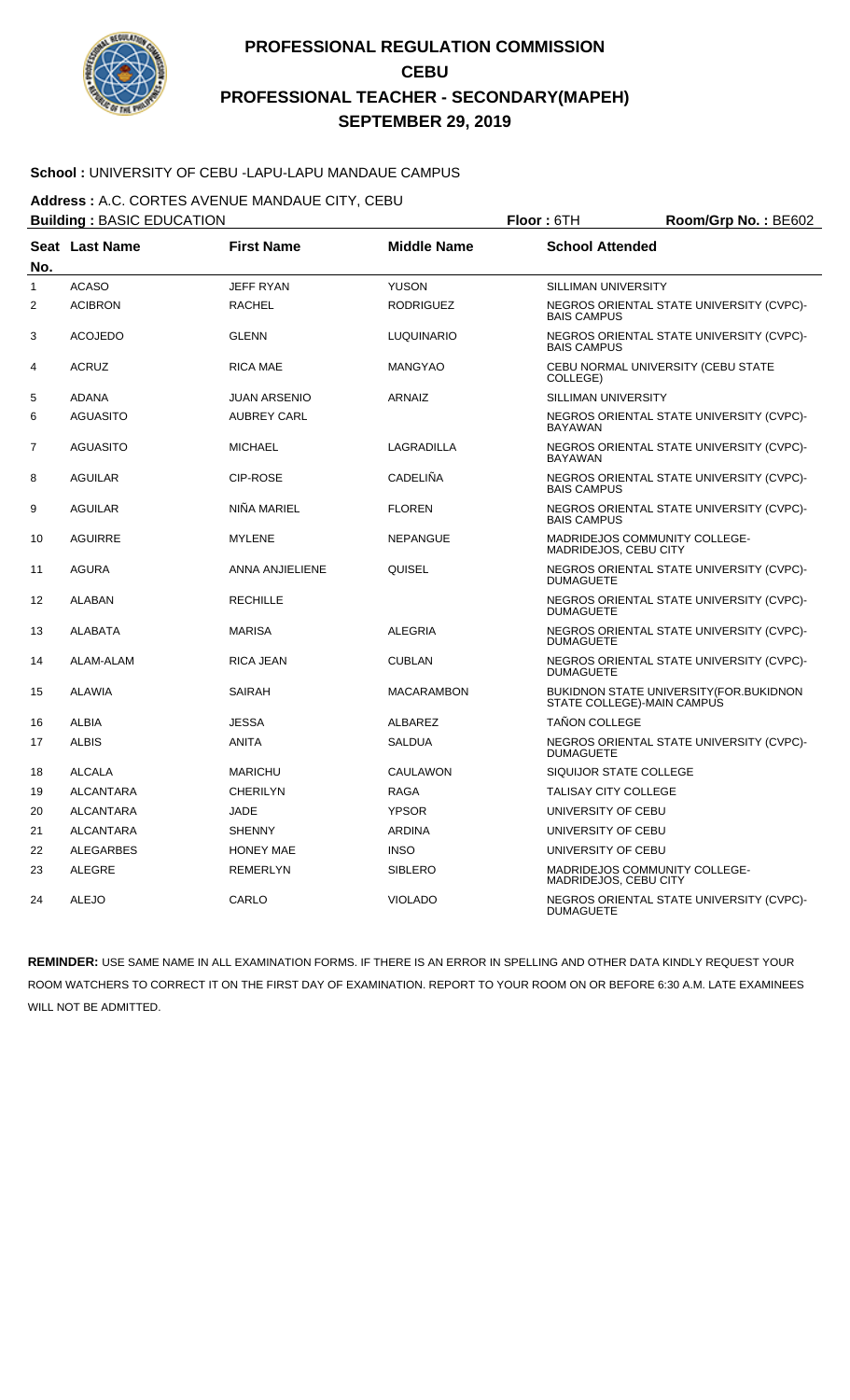

### **School :** UNIVERSITY OF CEBU -LAPU-LAPU MANDAUE CAMPUS

**Address :** A.C. CORTES AVENUE MANDAUE CITY, CEBU

|                | <b>Building: BASIC EDUCATION</b> |                       |                    | Floor: 6TH<br>Room/Grp No.: BE603                      |                                            |
|----------------|----------------------------------|-----------------------|--------------------|--------------------------------------------------------|--------------------------------------------|
| No.            | Seat Last Name                   | <b>First Name</b>     | <b>Middle Name</b> | <b>School Attended</b>                                 |                                            |
| $\mathbf{1}$   | <b>ALFANZA</b>                   | <b>GENEVIEVE</b>      | DE LA PEÑA         |                                                        | PHILIPPINE NORMAL UNIVERSITY- VISAYAS      |
| $\overline{2}$ | <b>ALFEREZ</b>                   | ANDREY JADE           | <b>ABABA</b>       | COLLEGE)                                               | CEBU NORMAL UNIVERSITY (CEBU STATE         |
| 3              | <b>ALFEREZ</b>                   | <b>DIMPLE ANNE</b>    | <b>AMISTAD</b>     | COLLEGE)                                               | CEBU NORMAL UNIVERSITY (CEBU STATE         |
| 4              | <b>ALIBIO</b>                    | <b>JUVELYN</b>        | <b>BANTING</b>     | ORMOC CAMPUS                                           | EASTERN VISAYAS STATE UNIV. (FOR. L.I.T.)- |
| 5              | <b>ALIGATO</b>                   | <b>JOSSIERYL</b>      | <b>TRES REYES</b>  | UNIVERSITY OF SAN CARLOS                               |                                            |
| 6              | <b>ALINTON</b>                   | <b>MYSHELL</b>        | <b>MANAYON</b>     | ST PAUL COLL)                                          | SAINT PAUL COLLEGE FOUNDATION, INC (CEBU-  |
| $\overline{7}$ | <b>ALIPOYO</b>                   | <b>CLAIRE</b>         | <b>CAJES</b>       | COLLEGE)                                               | CEBU NORMAL UNIVERSITY (CEBU STATE         |
| 8              | <b>ALISON</b>                    | <b>JULIA ANNE</b>     |                    | COLLEGE)                                               | CEBU NORMAL UNIVERSITY (CEBU STATE         |
| 9              | ALMOHALLAS                       | <b>CHENEL GRACE</b>   | SAAGUNDO           | MADRIDEJOS COMMUNITY COLLEGE-<br>MADRIDEJOS, CEBU CITY |                                            |
| 10             | <b>ALOJACIN</b>                  | <b>APRIL SEVENLYN</b> | <b>FARIOLEN</b>    | MADRIDEJOS COMMUNITY COLLEGE-<br>MADRIDEJOS, CEBU CITY |                                            |
| 11             | <b>ALOJADO</b>                   | ARIEL                 |                    | <b>FOUNDATION UNIVERSITY</b>                           |                                            |
| 12             | <b>ALOLOD</b>                    | JACKIELOU             | <b>JAVIER</b>      | MADRIDEJOS COMMUNITY COLLEGE-<br>MADRIDEJOS, CEBU CITY |                                            |
| 13             | <b>ALOLOR</b>                    | <b>HAYVIE</b>         | <b>MONTEMOR</b>    | TAÑON COLLEGE                                          |                                            |
| 14             | <b>ALOLOR</b>                    | <b>HEVELYN</b>        | <b>MONTEMOR</b>    | TAÑON COLLEGE                                          |                                            |
| 15             | <b>ALPECHE</b>                   | KHAYLE DOE            | <b>PAEL</b>        | <b>BAIS CAMPUS</b>                                     | NEGROS ORIENTAL STATE UNIVERSITY (CVPC)-   |
| 16             | <b>ALQUISOLA</b>                 | <b>ROCHELLE</b>       | <b>YLANAN</b>      | UNIVERSITY OF CEBU                                     |                                            |
| 17             | <b>ALQUIZALAS</b>                | <b>EMILY</b>          | <b>CARBON</b>      | UNIVERSITY OF CEBU                                     |                                            |
| 18             | <b>ALVAREZ</b>                   | <b>MERYL MAE</b>      | <b>REMILLA</b>     |                                                        | PHILIPPINE NORMAL UNIVERSITY- VISAYAS      |
| 19             | ALVIA                            | <b>LYKA</b>           | <b>NAVARRETE</b>   |                                                        | UNIVERSITY OF THE VISAYAS-CEBU CITY        |
| 20             | <b>ALZA</b>                      | <b>ROWELLYN</b>       | <b>BENGCOLITA</b>  | UNIVERSITY OF SAN CARLOS                               |                                            |
| 21             | <b>AMAGAN</b>                    | <b>DONATO JR</b>      | <b>BASILISCO</b>   | <b>BAYAWAN</b>                                         | NEGROS ORIENTAL STATE UNIVERSITY (CVPC)-   |
| 22             | <b>AMANCIA</b>                   | <b>JERACHELLE</b>     | <b>BELLITA</b>     | <b>TALISAY CITY COLLEGE</b>                            |                                            |
| 23             | <b>AMANTILLO</b>                 | <b>MIRAFIE</b>        | <b>AMADO</b>       | <b>BAIS CAMPUS</b>                                     | NEGROS ORIENTAL STATE UNIVERSITY (CVPC)-   |
| 24             | <b>AMISTAD</b>                   | <b>CHERRY</b>         | <b>INSO</b>        | LAPU-LAPU CITY COLLEGE                                 |                                            |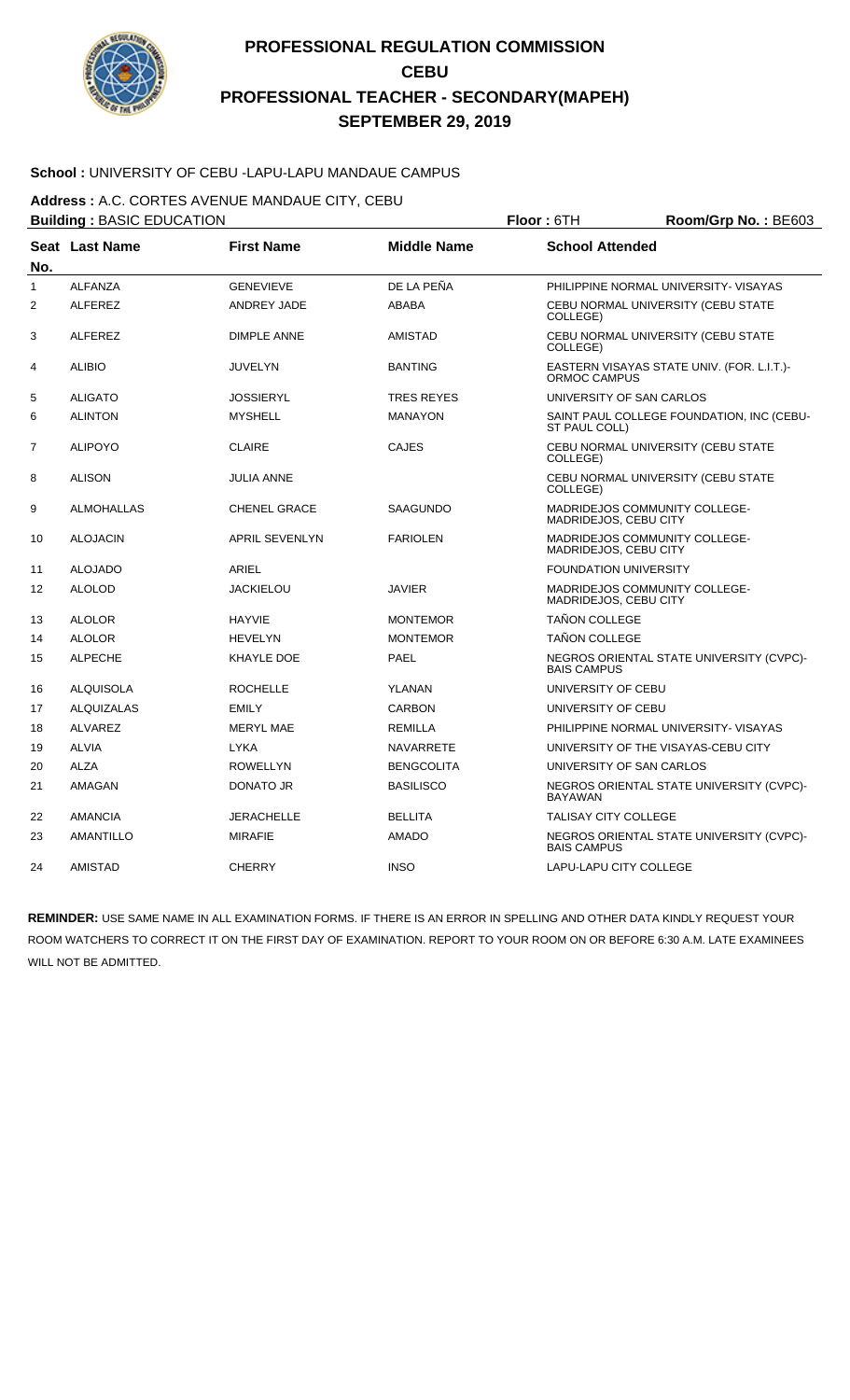

### **School :** UNIVERSITY OF CEBU -LAPU-LAPU MANDAUE CAMPUS

**Address :** A.C. CORTES AVENUE MANDAUE CITY, CEBU

|                | <b>Building: BASIC EDUCATION</b> |                       |                     | Floor: 6TH<br>Room/Grp No.: BE604 |                                          |  |
|----------------|----------------------------------|-----------------------|---------------------|-----------------------------------|------------------------------------------|--|
|                | Seat Last Name                   | <b>First Name</b>     | <b>Middle Name</b>  | <b>School Attended</b>            |                                          |  |
| No.            |                                  |                       |                     |                                   |                                          |  |
| $\mathbf{1}$   | <b>AMISTOSO</b>                  | <b>VIVIAN</b>         | <b>SOCOBOS</b>      | UNIVERSITY OF BOHOL               |                                          |  |
| 2              | <b>AMIT</b>                      | <b>BRECEL MARIE</b>   | <b>DANO</b>         | LAPU-LAPU CITY COLLEGE            |                                          |  |
| 3              | <b>AMODIA</b>                    | <b>DIONISCIO</b>      | <b>RACAZA</b>       | <b>TALISAY CITY COLLEGE</b>       |                                          |  |
| 4              | <b>AMONGO</b>                    | <b>LOURDES</b>        | <b>TINOBROSO</b>    |                                   | COLEGIO DE SAN ANTONIO DE PADUA          |  |
| 5              | AMPER                            | <b>ELLEN MAE</b>      | <b>CAMPASAS</b>     | <b>BAIS CAMPUS</b>                | NEGROS ORIENTAL STATE UNIVERSITY (CVPC)- |  |
| 6              | <b>AMPIT</b>                     | <b>APPLE MAE</b>      | <b>BOYSILLO</b>     | <b>LAPU-LAPU CITY COLLEGE</b>     |                                          |  |
| $\overline{7}$ | <b>ANCHES</b>                    | <b>ROCHELLE</b>       | CAJILOG             | LOURDES COLLEGE                   |                                          |  |
| 8              | ANDAGAN                          | <b>CHRISTIAN</b>      | <b>SELIM</b>        | <b>VILLAFLORES COLLEGE</b>        |                                          |  |
| 9              | ANDAYA                           | <b>JELYN</b>          | <b>PALUMAR</b>      | <b>DUMAGUETE</b>                  | NEGROS ORIENTAL STATE UNIVERSITY (CVPC)- |  |
| 10             | <b>ANDRINO</b>                   | <b>JENO</b>           | MAÑANITA            | COLLEGE)                          | CEBU NORMAL UNIVERSITY (CEBU STATE       |  |
| 11             | <b>ANGHAD</b>                    | <b>VANESSA JOYCE</b>  | <b>PLARAS</b>       | TAGBILARAN)                       | HOLY NAME UNIVERSITY (for.DIVINE WORD-   |  |
| 12             | <b>ANI</b>                       | <b>FRITZ</b>          | <b>PALCO</b>        |                                   | SOUTHERN LEYTE STATE UNIVERSITY-T.OPPUS  |  |
| 13             | <b>ANIBAN</b>                    | <b>NHIROSE</b>        | <b>GALAPAGO</b>     | MADRIDEJOS, CEBU CITY             | MADRIDEJOS COMMUNITY COLLEGE-            |  |
| 14             | AÑOSA                            | <b>PRINCESS GRACE</b> |                     |                                   | UNIVERSITY OF SAN JOSE-RECOLETOS         |  |
| 15             | <b>ANTIGA</b>                    | <b>JUNMARK</b>        | <b>JIMENEZ</b>      | <b>TALISAY CITY COLLEGE</b>       |                                          |  |
| 16             | <b>ANTOQUE</b>                   | <b>SHIELA MARIE</b>   | <b>INTERVENCION</b> | COLLEGE)                          | CEBU NORMAL UNIVERSITY (CEBU STATE       |  |
| 17             | <b>ANUNCIADO</b>                 | <b>JADE</b>           | <b>MAESTRADO</b>    | TAGBILARAN)                       | HOLY NAME UNIVERSITY (for.DIVINE WORD-   |  |
| 18             | APAREJO                          | <b>JESSA MAE</b>      | <b>TRAJANO</b>      | <b>TALISAY CITY COLLEGE</b>       |                                          |  |
| 19             | <b>APAWAN</b>                    | LYN JOY               | <b>FERNANDEZ</b>    | MADRIDEJOS, CEBU CITY             | MADRIDEJOS COMMUNITY COLLEGE-            |  |
| 20             | <b>APDAL</b>                     | <b>REINA TRACY</b>    | APLACADOR           | TAGBILARAN)                       | HOLY NAME UNIVERSITY (for.DIVINE WORD-   |  |
| 21             | <b>APOLINAR</b>                  | <b>AILEEN</b>         | <b>LUBIANO</b>      |                                   | MANDAUE CITY COLLEGE- MANDAUE CITY, CEBU |  |
| 22             | <b>AQUE</b>                      | <b>EUGENE</b>         | <b>APAWAN</b>       | MADRIDEJOS, CEBU CITY             | MADRIDEJOS COMMUNITY COLLEGE-            |  |
| 23             | <b>AQUILES</b>                   | NIRRAH KAYE           | <b>ALONZO</b>       | UNIVERSITY OF CEBU                |                                          |  |
| 24             | <b>ARAGON</b>                    | <b>JAMES</b>          | <b>ESTOLOGA</b>     |                                   | CRISTAL e-COLLEGE-PANGLAO CAMPUS         |  |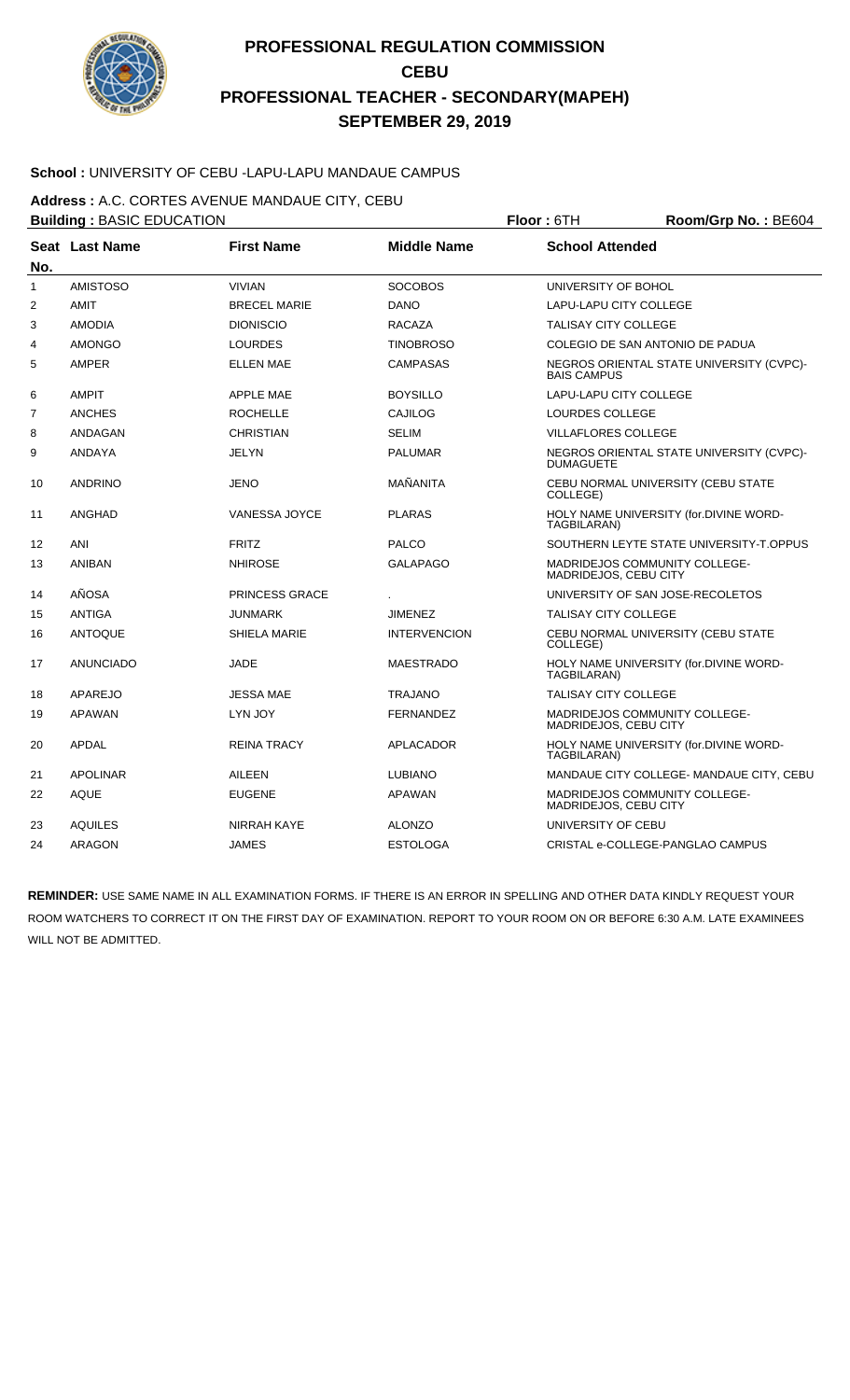

### **School :** UNIVERSITY OF CEBU -LAPU-LAPU MANDAUE CAMPUS

**Address :** A.C. CORTES AVENUE MANDAUE CITY, CEBU

|              | <b>Building: BASIC EDUCATION</b> |                               |                    | Floor: 5TH                                                    | Room/Grp No.: BE506                         |
|--------------|----------------------------------|-------------------------------|--------------------|---------------------------------------------------------------|---------------------------------------------|
| No.          | Seat Last Name                   | <b>First Name</b>             | <b>Middle Name</b> | <b>School Attended</b>                                        |                                             |
| $\mathbf{1}$ | <b>ARAGON</b>                    | <b>SHAJANNIE</b>              | DE LOS SANTOS      | N.S.C.A.)-MAIN CAMPUS                                         | CENTRAL PHILIPPINES STATE UNIVERSITY - (FOR |
| 2            | <b>ARANAS</b>                    | <b>ERIC</b>                   | <b>SALATANDRA</b>  | <b>DUMAGUETE</b>                                              | NEGROS ORIENTAL STATE UNIVERSITY (CVPC)-    |
| 3            | ARANAS                           | LEIRA LIAH                    | <b>BARGAMENTO</b>  | COLLEGE)                                                      | CEBU NORMAL UNIVERSITY (CEBU STATE          |
| 4            | <b>ARANAS</b>                    | <b>ROGER</b>                  | <b>GUTANG</b>      | SILLIMAN UNIVERSITY                                           |                                             |
| 5            | <b>ARANETA</b>                   | <b>HOWARD</b>                 | <b>ARCEGA</b>      |                                                               | PHILIPPINE NORMAL UNIVERSITY- VISAYAS       |
| 6            | <b>ARBIOL</b>                    | <b>JECILLE</b>                | <b>GAMAYON</b>     |                                                               | SOUTHERN LEYTE STATE UNIVERSITY-T.OPPUS     |
| 7            | <b>ARCENAL</b>                   | <b>AIRA</b>                   | ARRANGUEZ          | COLLEGE)                                                      | CEBU NORMAL UNIVERSITY (CEBU STATE          |
| 8            | <b>ARCUINO</b>                   | <b>GENEDA</b>                 | <b>DALUPERI</b>    | UNIVERSITY OF SAN CARLOS                                      |                                             |
| 9            | <b>ARDIENTE</b>                  | <b>KRIZA</b>                  | <b>ESPINOSA</b>    |                                                               | PHILIPPINE NORMAL UNIVERSITY- VISAYAS       |
| 10           | ARDIZA                           | <b>SHAIRA MARIE</b>           | AGRAVIO            | UNIVERSITY OF CEBU                                            |                                             |
| 11           | ARGAWANON                        | <b>JEHAN MARIE</b>            | <b>MONTECALVO</b>  | COLLEGE)                                                      | CEBU NORMAL UNIVERSITY (CEBU STATE          |
| 12           | ARGAWANON                        | <b>JESSA ANN</b>              | <b>MONTECALVO</b>  | COLLEGE)                                                      | CEBU NORMAL UNIVERSITY (CEBU STATE          |
| 13           | <b>ARINGO</b>                    | <b>RAFFY</b>                  | DE LA CRUZ         |                                                               | PHILIPPINE NORMAL UNIVERSITY- VISAYAS       |
| 14           | <b>ARNUCO</b>                    | <b>RAQUEZA</b>                | <b>BONGGA</b>      | <b>TALISAY CITY COLLEGE</b>                                   |                                             |
| 15           | <b>ARONG</b>                     | <b>EFFIE DEANNE</b>           | <b>ROSELL</b>      | COLLEGE)                                                      | CEBU NORMAL UNIVERSITY (CEBU STATE          |
| 16           | <b>ARPILLEDA</b>                 | <b>MATTHEW</b>                | <b>BELTRAN</b>     |                                                               | UNIVERSITY OF SOUTHERN PHILIPPINES          |
| 17           | ARQUISAL                         | <b>MYLENE</b>                 | <b>VAILOCES</b>    | <b>BAIS CAMPUS</b>                                            | NEGROS ORIENTAL STATE UNIVERSITY (CVPC)-    |
| 18           | ARREGLADO                        | <b>JAIME JR</b>               | <b>ESCALICAS</b>   | MADRIDEJOS COMMUNITY COLLEGE-<br>MADRIDEJOS, CEBU CITY        |                                             |
| 19           | ARRIESGADO                       | <b>JULIE</b>                  |                    | <b>MADRIDEJOS COMMUNITY COLLEGE-</b><br>MADRIDEJOS, CEBU CITY |                                             |
| 20           | ARTUZ                            | <b>CAMILLE GEE ANTONIETTE</b> | ABALO              | <b>SILLIMAN UNIVERSITY</b>                                    |                                             |
| 21           | ASEGURADO                        | LENYROSE                      | <b>BRASONA</b>     |                                                               | PHILIPPINE NORMAL UNIVERSITY- VISAYAS       |
| 22           | <b>AUMENTADO</b>                 | LAARNIE                       | <b>DAGALA</b>      |                                                               | MANDAUE CITY COLLEGE- MANDAUE CITY, CEBU    |
| 23           | <b>AUNGON</b>                    | <b>GLAUDINE</b>               | <b>GALGO</b>       | <b>ISABEL CAMPUS</b>                                          | VISAYAS STATE UNIVERSITY(FOR VISCA,LSU) -   |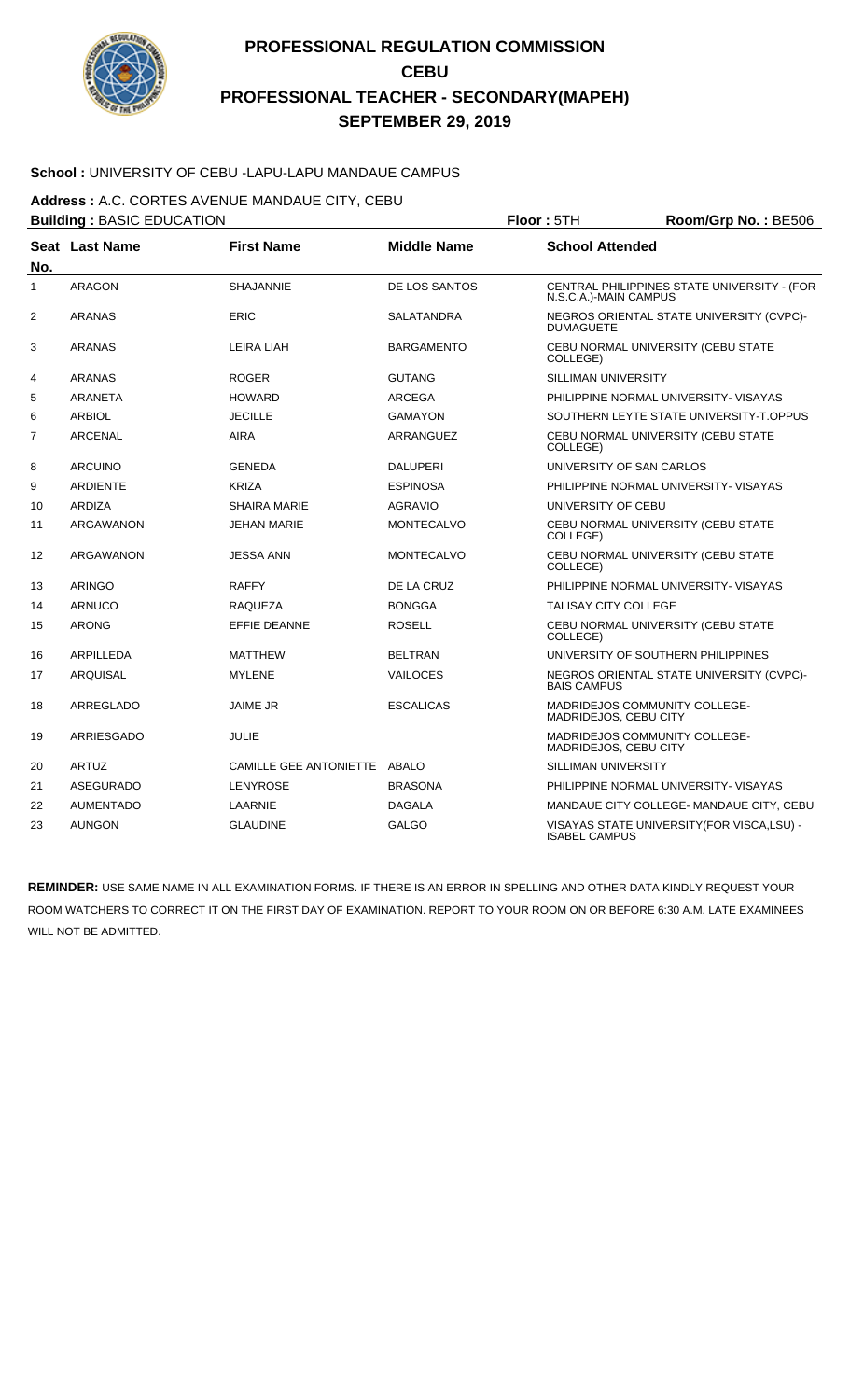

### **School :** UNIVERSITY OF CEBU -LAPU-LAPU MANDAUE CAMPUS

**Address :** A.C. CORTES AVENUE MANDAUE CITY, CEBU

| <b>Building: BASIC EDUCATION</b> |                   |                         | Floor: 5TH         | Room/Grp No.: BE507         |                                                |
|----------------------------------|-------------------|-------------------------|--------------------|-----------------------------|------------------------------------------------|
| No.                              | Seat Last Name    | <b>First Name</b>       | <b>Middle Name</b> | <b>School Attended</b>      |                                                |
| 1                                | <b>AUNGON</b>     | <b>WINDY CLAIRE</b>     | <b>GALGO</b>       | <b>ISABEL</b>               | VISAYAS STATE COLLEGE OF AGRICULTURE-          |
| 2                                | <b>AVES</b>       | <b>JESSA MARIE</b>      | <b>SIMPRON</b>     | UNIVERSITY OF CEBU          |                                                |
| 3                                | AVES              | <b>JOHN PAUL</b>        | <b>BASAÑEZ</b>     | COLLEGE)                    | CEBU NORMAL UNIVERSITY (CEBU STATE             |
| 4                                | <b>AYOP</b>       | <b>CATHERINE</b>        | <b>SALAO</b>       |                             | <b>BOHOL NORTHERN STAR COLLEGE</b>             |
| 5                                | <b>AYUDA</b>      | <b>LEA MAE</b>          | <b>ONTONG</b>      | COLLEGE)                    | CEBU NORMAL UNIVERSITY (CEBU STATE             |
| 6                                | <b>AYUDA</b>      | <b>REMEGIO JR</b>       | <b>MALUNJAO</b>    |                             | UNIVERSITY OF THE VISAYAS-CEBU CITY            |
| $\overline{7}$                   | <b>AYUDA</b>      | <b>RONETH</b>           | <b>TUNDAG</b>      | UNIVERSITY OF SAN CARLOS    |                                                |
| 8                                | <b>BABANTO</b>    | <b>JEM MARIZ</b>        |                    |                             | WESTERN MINDANAO STATE U-ZAMBOANGA CITY        |
| 9                                | <b>BABATUAN</b>   | <b>ARVIN JASON</b>      | <b>SUMALINOG</b>   |                             | LARMEN DE GUIA MEMORIAL COLLEGE                |
| 10                               | <b>BACAREZA</b>   | <b>IRISH CRISTINE</b>   |                    | UNIVERSITY OF BOHOL         |                                                |
| 11                               | <b>BACATAN</b>    | <b>ROY MIGUEL</b>       | <b>MARTINEZ</b>    |                             | UNIVERSITY OF THE VISAYAS-CEBU CITY            |
| 12                               | <b>BACIA</b>      | <b>JAN PAUL</b>         | <b>SANTILLAN</b>   | MADRIDEJOS, CEBU CITY       | MADRIDEJOS COMMUNITY COLLEGE-                  |
| 13                               | <b>BACO</b>       | <b>ALJHON</b>           | CAGAANAN           | <b>DUMAGUETE</b>            | NEGROS ORIENTAL STATE UNIVERSITY (CVPC)-       |
| 14                               | <b>BACTOL</b>     | <b>JIBB JOHN</b>        | <b>ABAJON</b>      | N.S.C.A.)-MAIN CAMPUS       | CENTRAL PHILIPPINES STATE UNIVERSITY - (FOR    |
| 15                               | <b>BACULIO</b>    | <b>JHON MARX BERLIN</b> | <b>BACUS</b>       | STATE COLLEGE)-MAIN CAMPUS  | <b>BUKIDNON STATE UNIVERSITY (FOR.BUKIDNON</b> |
| 16                               | <b>BACUS</b>      | <b>JENNIEVIVE</b>       | <b>DAKAY</b>       | COLLEGE)                    | CEBU NORMAL UNIVERSITY (CEBU STATE             |
| 17                               | <b>BACUS</b>      | <b>VERMYLENE</b>        | PEÑALOZA           | <b>TALISAY CITY COLLEGE</b> |                                                |
| 18                               | <b>BACUS</b>      | <b>VINCENT</b>          | <b>ROA</b>         | <b>TALISAY CITY COLLEGE</b> |                                                |
| 19                               | <b>BADAYOS</b>    | <b>KIMBERLY</b>         | <b>CABALTERA</b>   | UNIVERSITY OF CEBU          |                                                |
| 20                               | <b>BADOY</b>      | <b>RENE II</b>          | <b>BALDADO</b>     | <b>BAIS CAMPUS</b>          | NEGROS ORIENTAL STATE UNIVERSITY (CVPC)-       |
| 21                               | <b>BAGAHANSOL</b> | <b>MONICA</b>           | <b>CUIZON</b>      | SOUTHWESTERN UNIVERSITY     |                                                |
| 22                               | <b>BAGUIO</b>     | <b>KEMBERLY</b>         | <b>DELOSTRICO</b>  | <b>DUMAGUETE</b>            | NEGROS ORIENTAL STATE UNIVERSITY (CVPC)-       |
| 23                               | <b>BALANGYAO</b>  | <b>HAYDEE</b>           | <b>OPTIMA</b>      | <b>TALISAY CITY COLLEGE</b> |                                                |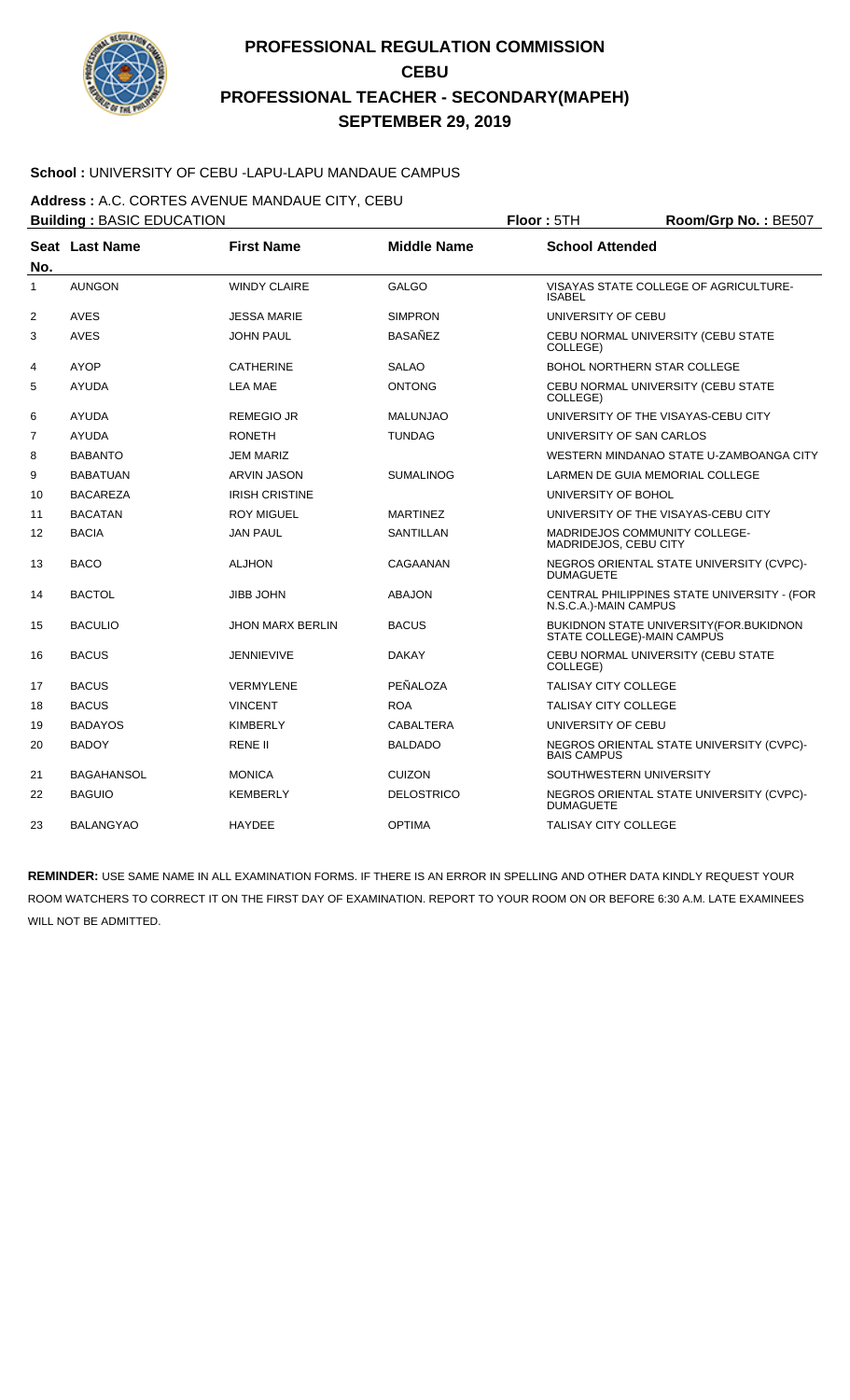

### **School :** UNIVERSITY OF CEBU -LAPU-LAPU MANDAUE CAMPUS

**Address :** A.C. CORTES AVENUE MANDAUE CITY, CEBU

|                | <b>Building: BASIC EDUCATION</b> |                       |                    | Floor: 5TH<br>Room/Grp No.: BE508  |                                          |
|----------------|----------------------------------|-----------------------|--------------------|------------------------------------|------------------------------------------|
| No.            | Seat Last Name                   | <b>First Name</b>     | <b>Middle Name</b> | <b>School Attended</b>             |                                          |
| 1              | <b>BALANSAG</b>                  | <b>FLORIAN</b>        | CAROZ              | SILLIMAN UNIVERSITY                |                                          |
| 2              | <b>BALANSAG</b>                  | <b>JIFPRIL</b>        | <b>CALLAO</b>      | <b>DUMAGUETE</b>                   | NEGROS ORIENTAL STATE UNIVERSITY (CVPC)- |
| 3              | BALANSAG                         | <b>ROSALIE</b>        | <b>PALUMAR</b>     | <b>BAIS CAMPUS</b>                 | NEGROS ORIENTAL STATE UNIVERSITY (CVPC)- |
| 4              | <b>BALANSAG</b>                  | <b>RYZELLE</b>        | <b>PANSACALA</b>   | UNIVERSITY OF SAN JOSE-RECOLETOS   |                                          |
| 5              | <b>BALBON</b>                    | <b>ROSE ANN</b>       | TIM-TIM            | <b>BAIS CAMPUS</b>                 | NEGROS ORIENTAL STATE UNIVERSITY (CVPC)- |
| 6              | BALBUENA                         | <b>JOE MICHAEL</b>    | <b>LINDAYAO</b>    | <b>BAIS CAMPUS</b>                 | NEGROS ORIENTAL STATE UNIVERSITY (CVPC)- |
| $\overline{7}$ | <b>BALDADO</b>                   | <b>JULIE MAE</b>      | <b>ROMANO</b>      | <b>BAIS CAMPUS</b>                 | NEGROS ORIENTAL STATE UNIVERSITY (CVPC)- |
| 8              | <b>BALDADO</b>                   | <b>RONIL</b>          | <b>BLASA</b>       | <b>BAIS CAMPUS</b>                 | NEGROS ORIENTAL STATE UNIVERSITY (CVPC)- |
| 9              | <b>BALDERAS</b>                  | <b>CAESAR ROSS</b>    | <b>YUSON</b>       | <b>SILLIMAN UNIVERSITY</b>         |                                          |
| 10             | <b>BALDOSANO</b>                 | <b>REYNOLD</b>        | <b>SIRAY</b>       | <b>BAIS CAMPUS</b>                 | NEGROS ORIENTAL STATE UNIVERSITY (CVPC)- |
| 11             | <b>BALLENER</b>                  | <b>JHADE</b>          | <b>ZAMORA</b>      | <b>BAIS CAMPUS</b>                 | NEGROS ORIENTAL STATE UNIVERSITY (CVPC)- |
| 12             | <b>BALLOVAR</b>                  | <b>MICHAEL</b>        | <b>ACABAL</b>      | <b>BAIS CAMPUS</b>                 | NEGROS ORIENTAL STATE UNIVERSITY (CVPC)- |
| 13             | <b>BALO</b>                      | <b>VICTORY MAY</b>    | <b>VARQUEZ</b>     | TAGBILARAN)                        | HOLY NAME UNIVERSITY (for.DIVINE WORD-   |
| 14             | <b>BALONDO</b>                   | <b>HANNAH JEAN</b>    | <b>TAPING</b>      | SOUTHWESTERN UNIVERSITY            |                                          |
| 15             | <b>BALSOMO</b>                   | <b>JEMAR</b>          | <b>ABRASADO</b>    | <b>DUMAGUETE</b>                   | NEGROS ORIENTAL STATE UNIVERSITY (CVPC)- |
| 16             | <b>BALUCA</b>                    | <b>SUZETH</b>         | <b>MUMAR</b>       | <b>BOHOL NORTHERN STAR COLLEGE</b> |                                          |
| 17             | <b>BANAGODOS</b>                 | <b>SARAH JANE</b>     | <b>MORALES</b>     | FAR EASTERN UNIVERSITY-MANILA      |                                          |
| 18             | <b>BANDOQUILLO</b>               | <b>MACLINE</b>        | <b>TEODORO</b>     | <b>DUMAGUETE</b>                   | NEGROS ORIENTAL STATE UNIVERSITY (CVPC)- |
| 19             | <b>BANGCA</b>                    | <b>NOVIE ANN</b>      | <b>TAGSIP</b>      | <b>DUMAGUETE</b>                   | NEGROS ORIENTAL STATE UNIVERSITY (CVPC)- |
| 20             | <b>BANGCAL</b>                   | <b>CHRISTIAN NOEL</b> | <b>SARABIA</b>     | SILLIMAN UNIVERSITY                |                                          |
| 21             | <b>BANTAYA</b>                   | <b>JESSBERT</b>       | <b>BANTOTO</b>     | <b>DUMAGUETE</b>                   | NEGROS ORIENTAL STATE UNIVERSITY (CVPC)- |
| 22             | <b>BANTILAN</b>                  | <b>CHARAMAE</b>       | <b>PUNES</b>       |                                    | UNIVERSITY OF THE VISAYAS-CEBU CITY      |
| 23             | <b>BAQUILOD</b>                  | <b>EPHREM ROY</b>     | <b>MABESA</b>      | (for.CSCST)                        | CEBU TECHNOLOGICAL UNIVERSITY-MAIN       |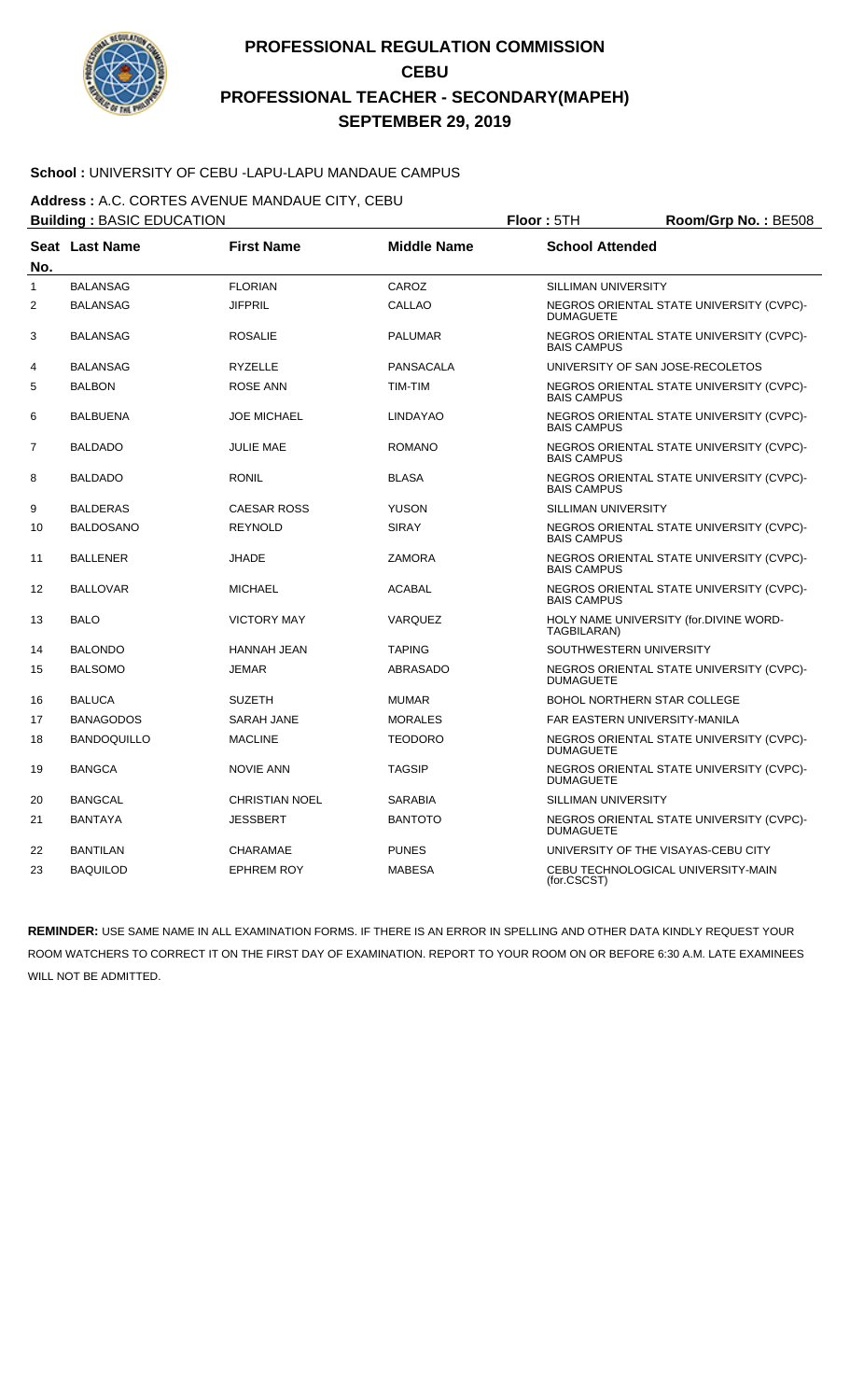

### **School :** UNIVERSITY OF CEBU -LAPU-LAPU MANDAUE CAMPUS

**Address :** A.C. CORTES AVENUE MANDAUE CITY, CEBU

|                | <b>Building: BASIC EDUCATION</b> |                         |                    | Floor: 5TH<br>Room/Grp No.: BE509                      |                                            |  |
|----------------|----------------------------------|-------------------------|--------------------|--------------------------------------------------------|--------------------------------------------|--|
| No.            | <b>Seat Last Name</b>            | <b>First Name</b>       | <b>Middle Name</b> | <b>School Attended</b>                                 |                                            |  |
| $\mathbf{1}$   | <b>BARBADILLO</b>                | <b>MICHELLE</b>         | <b>MANSUETO</b>    | <b>BAIS CAMPUS</b>                                     | NEGROS ORIENTAL STATE UNIVERSITY (CVPC)-   |  |
| 2              | <b>BARBIA</b>                    | <b>CRISTITA</b>         | RABI               | <b>TAÑON COLLEGE</b>                                   |                                            |  |
| 3              | <b>BARCOMA</b>                   | <b>FHEL MAE</b>         | <b>GIMOLES</b>     | MADRIDEJOS COMMUNITY COLLEGE-<br>MADRIDEJOS, CEBU CITY |                                            |  |
| 4              | <b>BARORO</b>                    | <b>STEVEN</b>           | <b>FAUTS</b>       | UNIVERSITY OF BOHOL                                    |                                            |  |
| 5              | <b>BAROT</b>                     | <b>JESSAH</b>           | <b>SOPITA</b>      | <b>SILLIMAN UNIVERSITY</b>                             |                                            |  |
| 6              | <b>BARRERA</b>                   | <b>MA.CINDERELLA</b>    |                    | <b>TALISAY CITY COLLEGE</b>                            |                                            |  |
| $\overline{7}$ | <b>BARRERA</b>                   | <b>MARIVIC</b>          | <b>VILLAGRACIA</b> | <b>BAYAWAN</b>                                         | NEGROS ORIENTAL STATE UNIVERSITY (CVPC)-   |  |
| 8              | <b>BARRIGA</b>                   | <b>MELICYNTH</b>        | SONCADOS           |                                                        | UNIVERSITY OF THE VISAYAS-DANAO CITY       |  |
| 9              | <b>BASAN</b>                     | <b>SHERWIN</b>          | <b>BADAYOS</b>     | COLEGIO DE SAN ANTONIO DE PADUA                        |                                            |  |
| 10             | <b>BATADLAN</b>                  | <b>MEAGAN RHEANNE</b>   | <b>ALICANTE</b>    | <b>BAYAWAN</b>                                         | NEGROS ORIENTAL STATE UNIVERSITY (CVPC)-   |  |
| 11             | <b>BATANDOLO</b>                 | <b>RANIL</b>            | <b>CAÑETE</b>      | MADRIDEJOS COMMUNITY COLLEGE-<br>MADRIDEJOS, CEBU CITY |                                            |  |
| 12             | <b>BATHAN</b>                    | <b>CHRISTIAN</b>        | <b>BUHI</b>        | <b>BAYBAY</b>                                          | VISAYAS STATE UNIVERSITY (for.VISCA,LSU.)- |  |
| 13             | <b>BATINDAAN</b>                 | <b>ROSE ANN</b>         | <b>MIBATO</b>      | MADRIDEJOS COMMUNITY COLLEGE-<br>MADRIDEJOS, CEBU CITY |                                            |  |
| 14             | <b>BATIQUIN</b>                  | <b>MARIANE</b>          | CUÑADO             | UNIVERSITY OF BOHOL                                    |                                            |  |
| 15             | <b>BATOCTOY</b>                  | <b>RACHEL ANGELA</b>    | <b>MORENO</b>      | COLLEGE)                                               | CEBU NORMAL UNIVERSITY (CEBU STATE         |  |
| 16             | <b>BAULITA</b>                   | <b>JASON</b>            | <b>DESABILLE</b>   | MADRIDEJOS COMMUNITY COLLEGE-<br>MADRIDEJOS, CEBU CITY |                                            |  |
| 17             | <b>BAULITA</b>                   | <b>JOVELYN</b>          | <b>NIEDO</b>       | MADRIDEJOS COMMUNITY COLLEGE-<br>MADRIDEJOS, CEBU CITY |                                            |  |
| 18             | <b>BAUSIN</b>                    | <b>MIA ROSE</b>         | <b>VILLACARLOS</b> | MADRIDEJOS COMMUNITY COLLEGE-<br>MADRIDEJOS, CEBU CITY |                                            |  |
| 19             | <b>BAUTISTA</b>                  | <b>IVIE</b>             | <b>AVERGONZADO</b> | SOUTHWESTERN UNIVERSITY                                |                                            |  |
| 20             | <b>BAYHON</b>                    | <b>MARIA EVANGELINE</b> | <b>LAROSA</b>      | <b>TALISAY CITY COLLEGE</b>                            |                                            |  |
| 21             | <b>BAYLON</b>                    | <b>EDITO</b>            | <b>SALA</b>        | UNIVERSITY OF CEBU                                     |                                            |  |
| 22             | <b>BAYNAS</b>                    | <b>RICHELLE</b>         | <b>TRINIDAD</b>    | <b>BAYAWAN</b>                                         | NEGROS ORIENTAL STATE UNIVERSITY (CVPC)-   |  |
| 23             | <b>BAYNO</b>                     | <b>JOHN REYMARK</b>     | <b>ALFEREZ</b>     | UNIVERSITY OF CEBU                                     |                                            |  |
| 24             | <b>BEDRO</b>                     | <b>JELYN</b>            | <b>BOLHANO</b>     | <b>BAIS CAMPUS</b>                                     | NEGROS ORIENTAL STATE UNIVERSITY (CVPC)-   |  |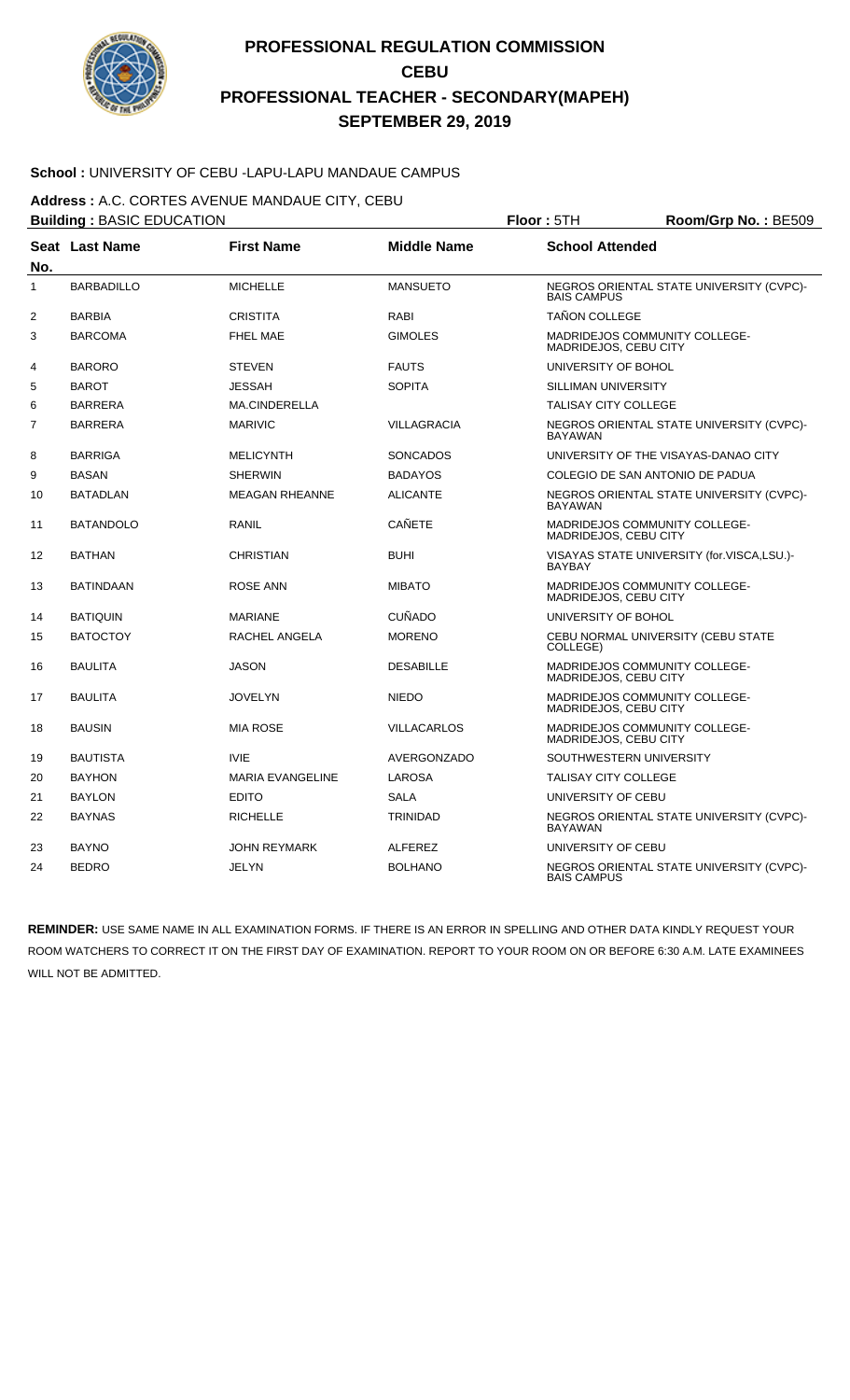

### **School :** UNIVERSITY OF CEBU -LAPU-LAPU MANDAUE CAMPUS

**Address :** A.C. CORTES AVENUE MANDAUE CITY, CEBU

|              | <b>Building: BASIC EDUCATION</b> |                       |                     | Floor: 5TH<br>Room/Grp No.: BE510  |                                          |  |
|--------------|----------------------------------|-----------------------|---------------------|------------------------------------|------------------------------------------|--|
| No.          | <b>Seat Last Name</b>            | <b>First Name</b>     | <b>Middle Name</b>  | <b>School Attended</b>             |                                          |  |
| $\mathbf{1}$ | <b>BELAMIDE</b>                  | <b>DALE DEFFERSON</b> | <b>LIMBAGA</b>      | <b>TALISAY CITY COLLEGE</b>        |                                          |  |
| 2            | <b>BELCIÑA</b>                   | <b>MICHELLE KATE</b>  | <b>OROZCO</b>       | COLLEGE)                           | CEBU NORMAL UNIVERSITY (CEBU STATE       |  |
| 3            | <b>BELDEROL</b>                  | <b>JULIUS CEASAR</b>  | <b>BERNALES</b>     | TAGBILARAN)                        | HOLY NAME UNIVERSITY (for.DIVINE WORD-   |  |
| 4            | <b>BELIMAC</b>                   | <b>CATHAY</b>         | <b>DELA ROSA</b>    | <b>DUMAGUETE</b>                   | NEGROS ORIENTAL STATE UNIVERSITY (CVPC)- |  |
| 5            | <b>BELONTA</b>                   | <b>JACOB</b>          | <b>LACADMAN</b>     | <b>BAIS CAMPUS</b>                 | NEGROS ORIENTAL STATE UNIVERSITY (CVPC)- |  |
| 6            | <b>BERAME</b>                    | PEARL ANGELI          | <b>PAGOBO</b>       |                                    | UNIVERSITY OF THE VISAYAS-CEBU CITY      |  |
| 7            | <b>BERANIO</b>                   | <b>JEVELAICA MAE</b>  | <b>OCAT</b>         | <b>BAIS CAMPUS</b>                 | NEGROS ORIENTAL STATE UNIVERSITY (CVPC)- |  |
| 8            | <b>BERBISADA</b>                 | <b>DIVINE KRIZIA</b>  | <b>JEREZ</b>        | SOUTHWESTERN UNIVERSITY            |                                          |  |
| 9            | <b>BERNADEZ</b>                  | <b>JOHN MER</b>       | <b>ESCANILLAN</b>   | <b>TAÑON COLLEGE</b>               |                                          |  |
| 10           | <b>BERNALES</b>                  | <b>GERALDINE</b>      | <b>ROSALES</b>      | <b>BOHOL NORTHERN STAR COLLEGE</b> |                                          |  |
| 11           | <b>BIGNO</b>                     | <b>ALEXANDRA</b>      | <b>OMAÑA</b>        | <b>DUMAGUETE</b>                   | NEGROS ORIENTAL STATE UNIVERSITY (CVPC)- |  |
| 12           | <b>BIHAG</b>                     | <b>FRANZ KHYTE</b>    | <b>ESTRAO</b>       | <b>SILLIMAN UNIVERSITY</b>         |                                          |  |
| 13           | <b>BINALAYO</b>                  | <b>JASON</b>          | <b>GEMILO</b>       | <b>TAÑON COLLEGE</b>               |                                          |  |
| 14           | <b>BINCE</b>                     | ALEJANDRA ROZ II      | <b>YMBONG</b>       | <b>LAPU-LAPU CITY COLLEGE</b>      |                                          |  |
| 15           | <b>BITANGCOL</b>                 | <b>IVY</b>            | <b>ESTERNON</b>     | UNIVERSITY OF CEBU                 |                                          |  |
| 16           | <b>BLANCO</b>                    | <b>RIZZA</b>          | <b>INTERVENCION</b> | COLLEGE)                           | CEBU NORMAL UNIVERSITY (CEBU STATE       |  |
| 17           | <b>BLANQUERO</b>                 | <b>CHARIE</b>         | <b>ARNOZA</b>       | COLEGIO DE SAN ANTONIO DE PADUA    |                                          |  |
| 18           | <b>BLAZA</b>                     | MAE CHAYLAH JUVE      | SARAÑA              | <b>DUMAGUETE</b>                   | NEGROS ORIENTAL STATE UNIVERSITY (CVPC)- |  |
| 19           | <b>BOCADO</b>                    | <b>JHUNINE</b>        | <b>ANTONA</b>       | UNIVERSITY OF SAN JOSE-RECOLETOS   |                                          |  |
| 20           | <b>BOLINGKIT</b>                 | <b>JOY</b>            | <b>DELOS SANTOS</b> | UNIVERSITY OF SAN JOSE-RECOLETOS   |                                          |  |
| 21           | <b>BOLO</b>                      | <b>ELAMAE</b>         | <b>VILLAGUARDA</b>  | <b>TALISAY CITY COLLEGE</b>        |                                          |  |
| 22           | <b>BOLOTAOLO</b>                 | <b>HAZEL</b>          | LAGRANA             |                                    | CRISTAL e-COLLEGE-PANGLAO CAMPUS         |  |
| 23           | <b>BONGAY</b>                    | <b>TWINKLE MAY</b>    |                     |                                    | CRISTAL e-COLLEGE-PANGLAO CAMPUS         |  |
| 24           | <b>BONGCARAS</b>                 | <b>GERONCIO</b>       |                     |                                    | CRISTAL e-COLLEGE-PANGLAO CAMPUS         |  |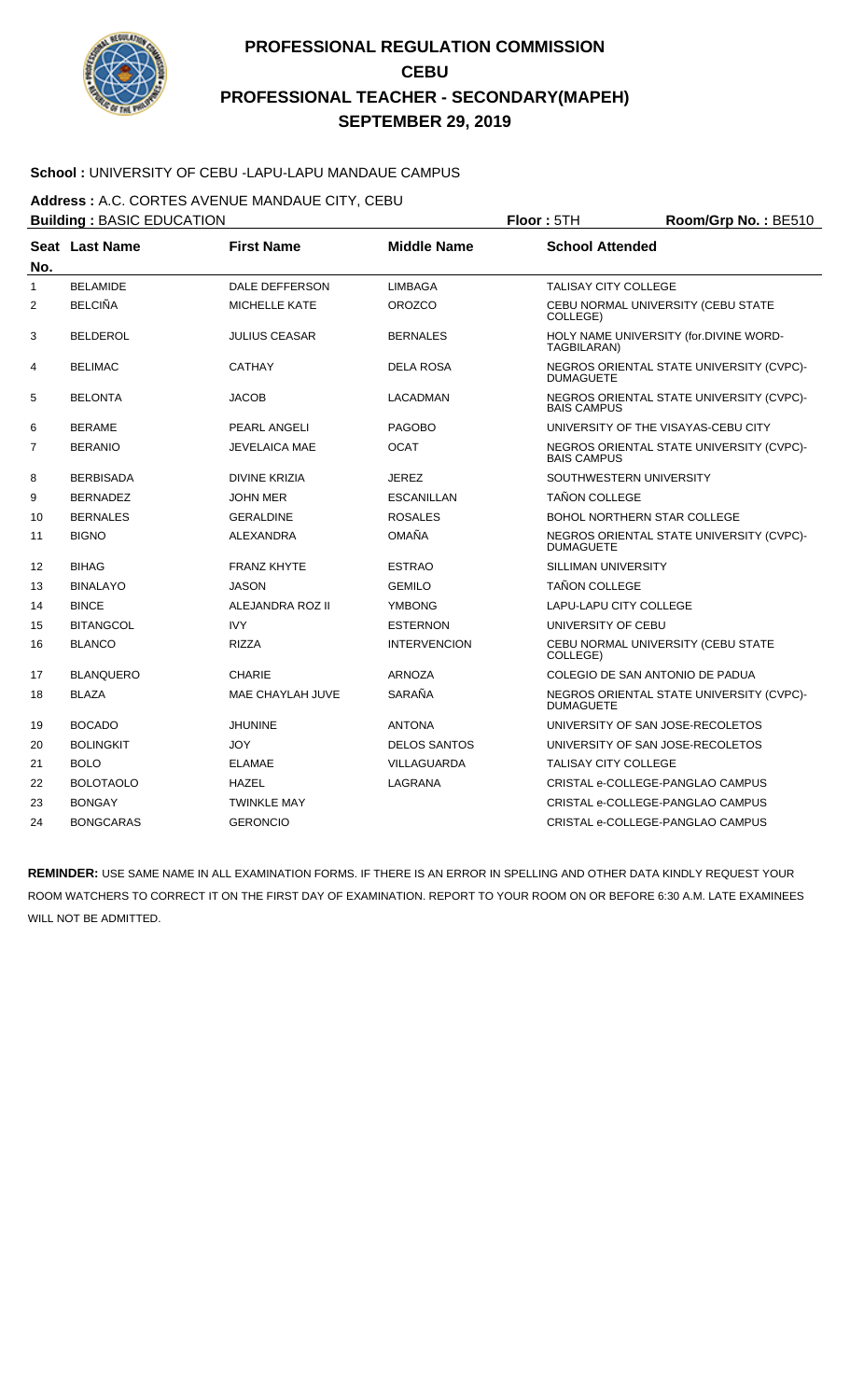

### **School :** UNIVERSITY OF CEBU -LAPU-LAPU MANDAUE CAMPUS

**Address :** A.C. CORTES AVENUE MANDAUE CITY, CEBU

**Building :** BASIC EDUCATION **Floor :** 6TH **Room/Grp No. :** BE605 **Seat** Last Name **No. Last Name First Name Middle Name School Attended** 1 BONGHANOY MELISSA ARCILLO UNIVERSITY OF CEBU 2 BORDA NIKKA SYRA CAFE NEGROS ORIENTAL STATE UNIVERSITY (CVPC)-BAIS CAMPUS 3 BORDADORA GLYZE ALLEN MARIE CODENIERA CEBU NORMAL UNIVERSITY (CEBU STATE COLLEGE) 4 BORGANIO KHEVIN PAUL BALDOZA NEGROS ORIENTAL STATE UNIVERSITY (CVPC)- BAIS CAMPUS 5 BORRES MARJORIE TEVES UNIVERSITY OF CEBU 6 BORROMEO NORIEN JANE VILLOCILLO NEGROS ORIENTAL STATE UNIVERSITY (CVPC)-BAIS CAMPUS The Solid Boyor Guide of GLAZYMIE CHARGING MAQUINTO A COMPONER BOHOL NORTHERN STAR COLLEGE 8 BRIER CHRISTINE MARIE KADUSALE NEGROS ORIENTAL STATE UNIVERSITY (CVPC)-BAIS CAMPUS 9 BRIGOLI MARIEVE MARGARETTE CAL CEBU NORMAL UNIVERSITY (CEBU STATE COLLEGE) 10 BRIONES JHUN ARNOLD SERVANO CEBU NORMAL UNIVERSITY (CEBU STATE COLLEGE) 11 BRON DANYCA DIVINAGRACIA SILLIMAN UNIVERSITY 12 BUBULI RUTHCHEL MAE LIMARE UNIVERSITY OF CEBU 13 BUCITA RIEDYN RIEDYN ABANTE NEGROS ORIENTAL STATE UNIVERSITY (CVPC)-BAYAWAN 14 BUENAFLOR CANDY CLAIRE LAPU-LAPU CITY COLLEGE 15 BUENO ROXANNE ROXANNE PEREZ COLEGIO DE SAN ANTONIO DE PADUA 16 BUHISAN JAY ANN MATA MATA MADRIDEJOS COMMUNITY COLLEGE-MADRIDEJOS, CEBU CITY 17 BUMAAT STEPHANY BOLOCITO HOLY NAME UNIVERSITY (for.DIVINE WORD-TAGBILARAN) 18 BUREROS CHELSEA DAWN ORELLANO SILLIMAN UNIVERSITY 19 BURGOS NELYN GEN BACO UNIVERSITY OF THE VISAYAS-CEBU CITY 20 BUSICO CARMELA OVILLE UNIVERSITY OF THE VISAYAS-CEBU CITY 21 BUSTAMANTE LEILA CACHA LAPU-LAPU CITY COLLEGE 22 BUTANTAN ROLPH JOSEPH CRUZ UNIVERSITY OF CEBU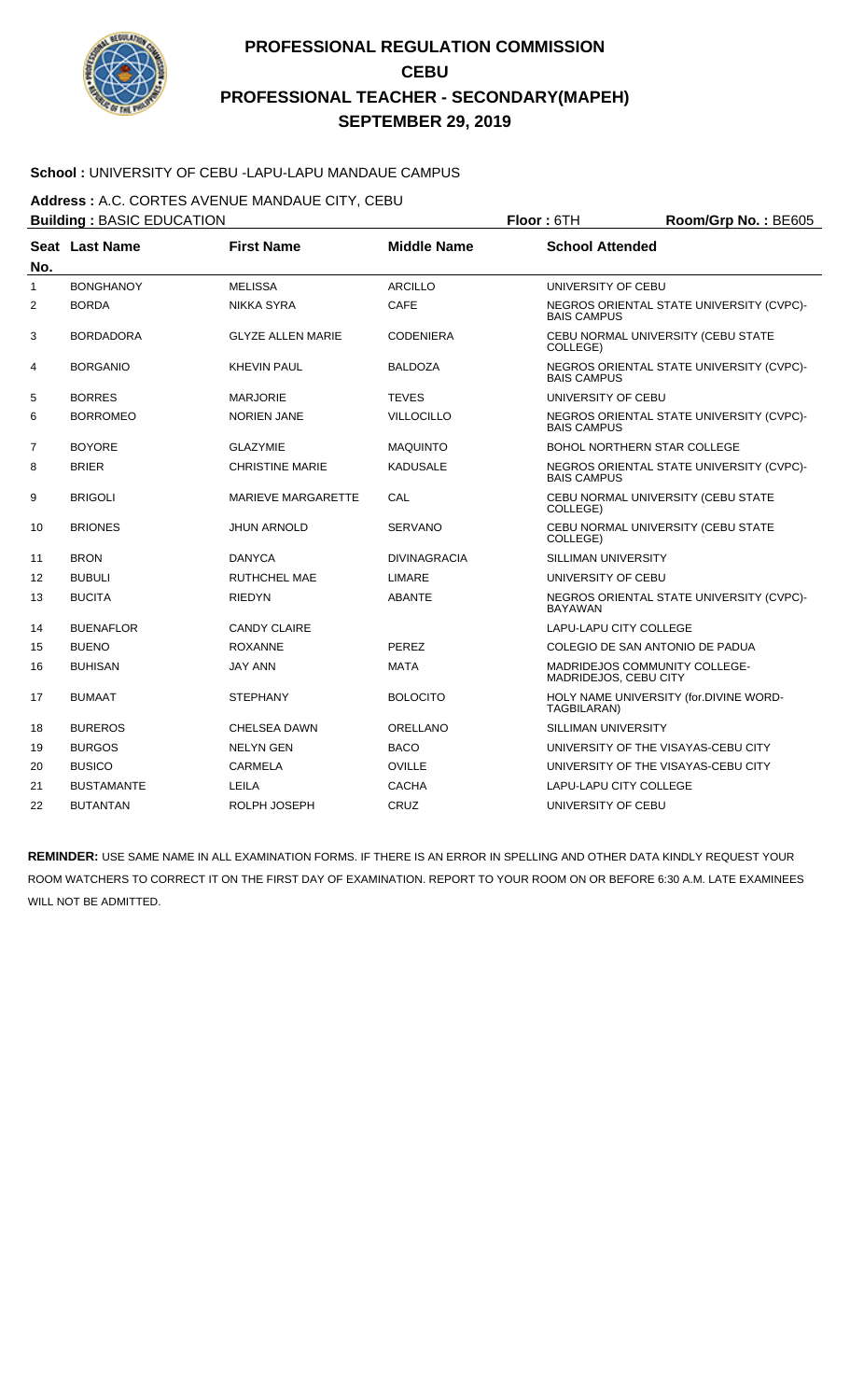

### **School :** UNIVERSITY OF CEBU -LAPU-LAPU MANDAUE CAMPUS

**Address :** A.C. CORTES AVENUE MANDAUE CITY, CEBU

|                | <b>Building: BASIC EDUCATION</b> |                        | Floor: 6TH<br>Room/Grp No.: BE606 |                              |                                             |
|----------------|----------------------------------|------------------------|-----------------------------------|------------------------------|---------------------------------------------|
| No.            | Seat Last Name                   | <b>First Name</b>      | <b>Middle Name</b>                | <b>School Attended</b>       |                                             |
| $\mathbf{1}$   | <b>CABALEJO</b>                  | <b>DIOSYLLE</b>        | <b>GALLARDO</b>                   |                              | UNIVERSITY OF SAN CARLOS                    |
| 2              | CABALLERO                        | <b>JESSA</b>           | <b>SEBIAL</b>                     | COLLEGE)                     | CEBU NORMAL UNIVERSITY (CEBU STATE          |
| 3              | <b>CABALLES</b>                  | <b>MARY MICA</b>       | <b>OMECTIN</b>                    |                              | UNIVERSITY OF SAN JOSE-RECOLETOS            |
| 4              | CABAÑAL                          | <b>CHRISMAE</b>        | DE LA CRUZ                        | N.S.C.A.)-MAIN CAMPUS        | CENTRAL PHILIPPINES STATE UNIVERSITY - (FOR |
| 5              | <b>CABARRUBIAS</b>               | <b>JENELYN</b>         | LABRA                             |                              | UNIVERSITY OF SAN CARLOS                    |
| 6              | CABATAÑA                         | <b>ARVIB</b>           | <b>BOLO</b>                       | <b>TALISAY CITY COLLEGE</b>  |                                             |
| $\overline{7}$ | CABATAÑA                         | <b>GHEONALIE</b>       | <b>BUCOG</b>                      |                              | SOUTHWESTERN UNIVERSITY                     |
| 8              | <b>CABATO</b>                    | <b>VIRGINIA</b>        | <b>PAVILLO</b>                    | <b>BAIS CAMPUS</b>           | NEGROS ORIENTAL STATE UNIVERSITY (CVPC)-    |
| 9              | <b>CABILDO</b>                   | LIANEZA                | CAYETANO                          | <b>FOUNDATION UNIVERSITY</b> |                                             |
| 10             | <b>CABRERA</b>                   | <b>CLEOFE</b>          | <b>BURLAYAN</b>                   |                              | WESTERN MINDANAO STATE U-MOLAVE             |
| 11             | <b>CABREROS</b>                  | <b>JOHN GERBERT</b>    | <b>DAÑO</b>                       |                              | UNIVERSITY OF THE VISAYAS-CEBU CITY         |
| 12             | <b>CABRIANA</b>                  | <b>MARINELLE</b>       | LAVISORES                         | <b>TALISAY CITY COLLEGE</b>  |                                             |
| 13             | <b>CABRILLAS</b>                 | <b>FERNANDO</b>        | ORGADA                            |                              | UNIVERSITY OF SAN JOSE-RECOLETOS            |
| 14             | <b>CABRILLOS</b>                 | <b>ALDRIN</b>          | <b>MABOLOC</b>                    |                              | <b>BOHOL NORTHERN STAR COLLEGE</b>          |
| 15             | CACALDO                          | <b>SHENA</b>           | <b>MAXINO</b>                     | <b>BAIS CAMPUS</b>           | NEGROS ORIENTAL STATE UNIVERSITY (CVPC)-    |
| 16             | CADANO                           | <b>REYNALDO</b>        | <b>DEGUIT</b>                     | <b>VILLAFLORES COLLEGE</b>   |                                             |
| 17             | CADAYONA                         | <b>NAOMI</b>           | <b>ANTIPUESTO</b>                 | COLLEGE)                     | CEBU NORMAL UNIVERSITY (CEBU STATE          |
| 18             | CADIZ                            | NIÑA CHELLE            | <b>DALEN</b>                      | <b>BAIS CAMPUS</b>           | NEGROS ORIENTAL STATE UNIVERSITY (CVPC)-    |
| 19             | <b>CAFE</b>                      | <b>GELLIE LOURDENE</b> | <b>FRANCISCO</b>                  |                              | WESTERN MINDANAO STATE U-PAGADIAN CITY      |
| 20             | CALAWAGAN                        | <b>WILFRED</b>         | <b>ASIS</b>                       | MADRIDEJOS, CEBU CITY        | <b>MADRIDEJOS COMMUNITY COLLEGE-</b>        |
| 21             | <b>CALDERON</b>                  | <b>TRIXIE</b>          | <b>AUSTIAL</b>                    | <b>BAYAWAN</b>               | NEGROS ORIENTAL STATE UNIVERSITY (CVPC)-    |
| 22             | <b>CALMITA</b>                   | <b>FRANCES FAYE</b>    | <b>SEVILLO</b>                    |                              | UNIVERSITY OF SOUTHERN PHILIPPINES          |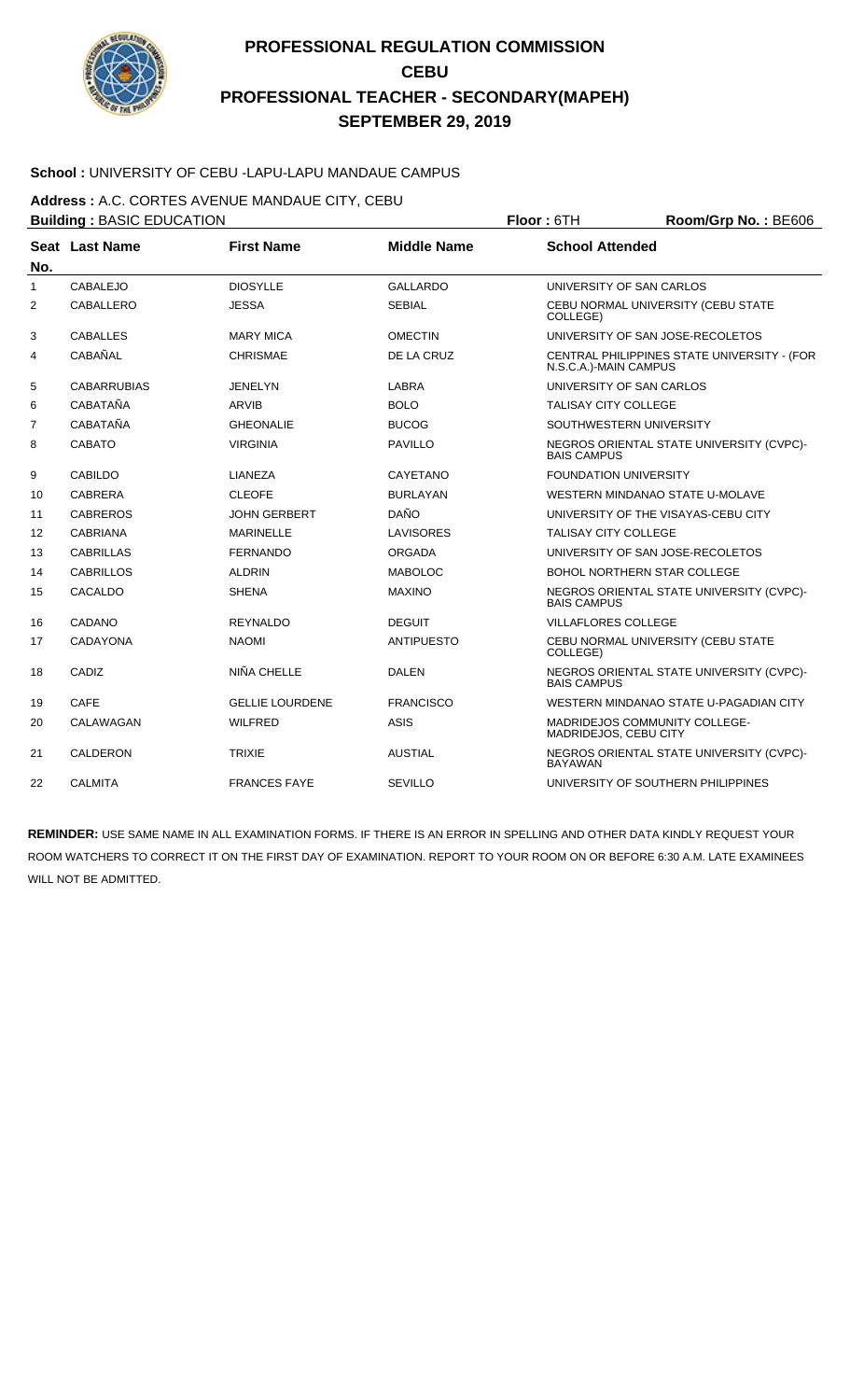

### **School :** UNIVERSITY OF CEBU -LAPU-LAPU MANDAUE CAMPUS

**Address :** A.C. CORTES AVENUE MANDAUE CITY, CEBU

|                | <b>Building: BASIC EDUCATION</b> |                        |                    | Floor: 6TH                  | Room/Grp No.: BE607                      |
|----------------|----------------------------------|------------------------|--------------------|-----------------------------|------------------------------------------|
| No.            | Seat Last Name                   | <b>First Name</b>      | <b>Middle Name</b> | <b>School Attended</b>      |                                          |
| $\mathbf{1}$   | <b>CALUMPAG</b>                  | <b>JESSA</b>           |                    |                             | MANDAUE CITY COLLEGE- MANDAUE CITY, CEBU |
| 2              | CAMANGYAN                        | <b>IVIE</b>            |                    | UNIVERSITY OF CEBU          |                                          |
| 3              | <b>CAÑADA</b>                    | <b>APRIL ROSE</b>      | <b>BARICUATRO</b>  | <b>TALISAY CITY COLLEGE</b> |                                          |
| 4              | CAÑAS                            | <b>LORIANE</b>         | <b>JOPIA</b>       |                             | COLEGIO DE SAN ANTONIO DE PADUA          |
| 5              | CAÑEDO                           | <b>ELGER</b>           | D                  | <b>BAYAWAN</b>              | NEGROS ORIENTAL STATE UNIVERSITY (CVPC)- |
| 6              | CAÑETE                           | <b>GABRIELA</b>        | <b>PAQUIBOT</b>    | LAPU-LAPU CITY COLLEGE      |                                          |
| $\overline{7}$ | CANILLO                          | <b>RONILY</b>          | <b>GENON</b>       | COLLEGE)                    | CEBU NORMAL UNIVERSITY (CEBU STATE       |
| 8              | <b>CAÑIZARES</b>                 | PABLO JR               | <b>PERSIGAS</b>    |                             | CRISTAL e-COLLEGE-PANGLAO CAMPUS         |
| 9              | CANSECO                          | <b>MARIA KATRIEN</b>   | GRAGEDA            | SILLIMAN UNIVERSITY         |                                          |
| 10             | <b>CANTAGO</b>                   | <b>GLENN</b>           | <b>GORRERO</b>     | COLLEGE)                    | CEBU NORMAL UNIVERSITY (CEBU STATE       |
| 11             | CANTILA                          | <b>JOSEPH MIGUEL</b>   | <b>AFRICANO</b>    | UNIVERSITY OF CEBU          |                                          |
| 12             | <b>CAPURAS</b>                   | <b>DONAVILL</b>        | <b>CORDOVA</b>     | MADRIDEJOS, CEBU CITY       | <b>MADRIDEJOS COMMUNITY COLLEGE-</b>     |
| 13             | <b>CARABALLE</b>                 | <b>JUVELYN</b>         | <b>DARUCA</b>      | MADRIDEJOS, CEBU CITY       | MADRIDEJOS COMMUNITY COLLEGE-            |
| 14             | CARABALLE                        | <b>LORY MAE</b>        | <b>ARTUS</b>       | MADRIDEJOS, CEBU CITY       | MADRIDEJOS COMMUNITY COLLEGE-            |
| 15             | <b>CARABOT</b>                   | <b>ANGELICA</b>        | <b>DEQUEÑA</b>     | <b>BAIS CAMPUS</b>          | NEGROS ORIENTAL STATE UNIVERSITY (CVPC)- |
| 16             | CARAMONTE                        | <b>DEA</b>             | <b>ARRIOLA</b>     | MADRIDEJOS, CEBU CITY       | MADRIDEJOS COMMUNITY COLLEGE-            |
| 17             | <b>CARAMONTE</b>                 | <b>FLORENCE KRISHA</b> | <b>DAYOT</b>       | MADRIDEJOS, CEBU CITY       | MADRIDEJOS COMMUNITY COLLEGE-            |
| 18             | CARATAO                          | <b>MARK</b>            | <b>CAMPOSA</b>     |                             | PHILIPPINE NORMAL UNIVERSITY- VISAYAS    |
| 19             | CAROLLO                          | <b>IAN ANTHONY</b>     | <b>ABUEVA</b>      | <b>BAIS CAMPUS</b>          | NEGROS ORIENTAL STATE UNIVERSITY (CVPC)- |
| 20             | <b>CASABA</b>                    | <b>MIKE TRAMP</b>      | COSEP              | COLLEGE)                    | CEBU NORMAL UNIVERSITY (CEBU STATE       |
| 21             | CASAS                            | <b>MARY JOY</b>        | <b>SALES</b>       | MADRIDEJOS, CEBU CITY       | MADRIDEJOS COMMUNITY COLLEGE-            |
| 22             | CASIDO                           | <b>JANE</b>            | <b>ACABAL</b>      | <b>BAIS CAMPUS</b>          | NEGROS ORIENTAL STATE UNIVERSITY (CVPC)- |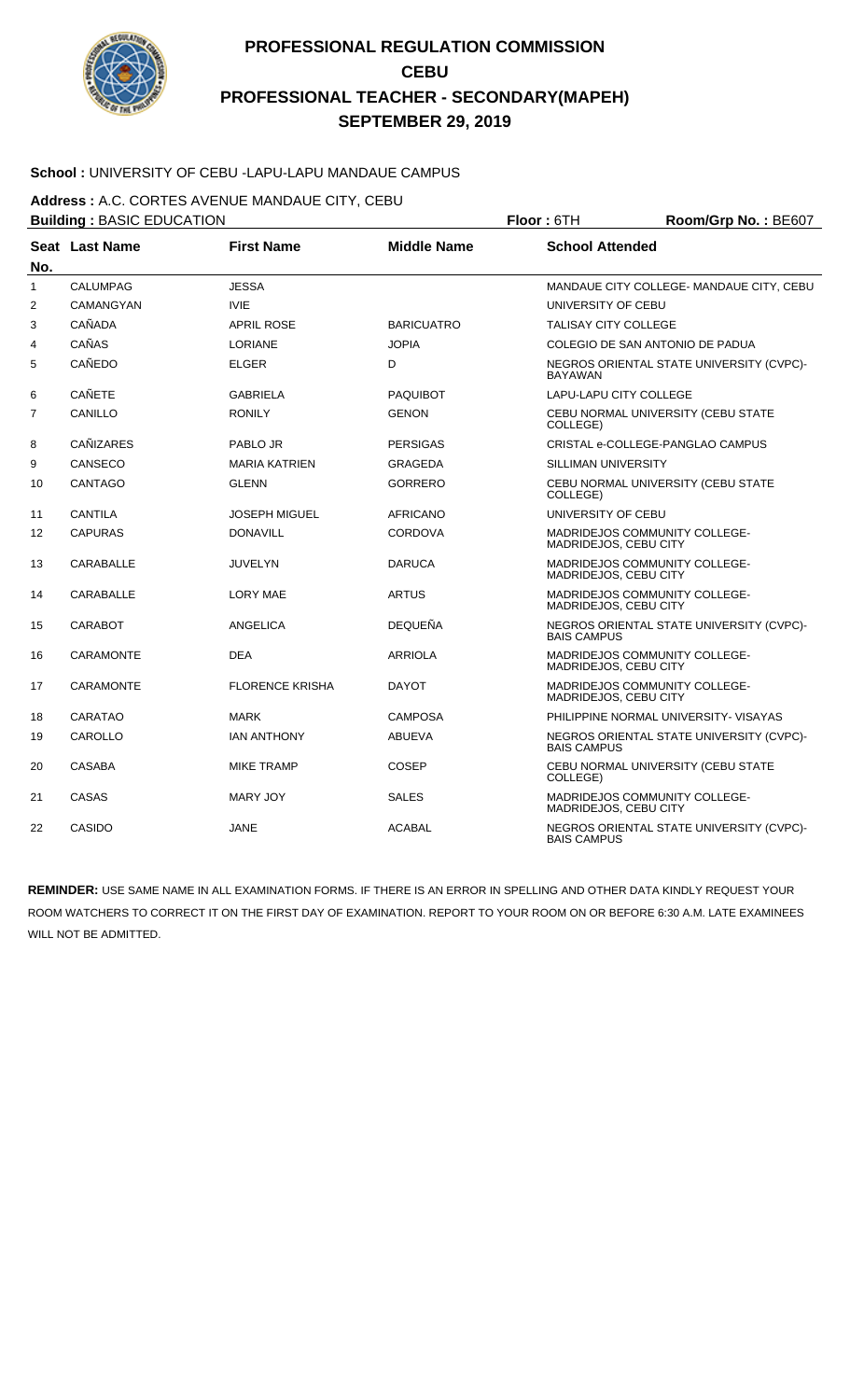

### **School :** UNIVERSITY OF CEBU -LAPU-LAPU MANDAUE CAMPUS

**Address :** A.C. CORTES AVENUE MANDAUE CITY, CEBU

|                | <b>Building: BASIC EDUCATION</b> | Floor: 6TH           |                    |                               | Room/Grp No.: BE608                        |
|----------------|----------------------------------|----------------------|--------------------|-------------------------------|--------------------------------------------|
| No.            | <b>Seat Last Name</b>            | <b>First Name</b>    | <b>Middle Name</b> | <b>School Attended</b>        |                                            |
| $\mathbf{1}$   | CASIDO                           | <b>RAYMUND</b>       | <b>CADIENTE</b>    | <b>BAIS CAMPUS</b>            | NEGROS ORIENTAL STATE UNIVERSITY (CVPC)-   |
| 2              | CASILAGAN                        | TUELA MARIAE         | <b>FLORES</b>      | COLLEGE)                      | CEBU NORMAL UNIVERSITY (CEBU STATE         |
| 3              | <b>CASILE</b>                    | <b>ERICA</b>         | <b>ORIGENES</b>    | <b>VILLAFLORES COLLEGE</b>    |                                            |
| 4              | <b>CASIPONG</b>                  | <b>CHARLENE</b>      | <b>JUSAYAN</b>     |                               | UNIVERSITY OF THE VISAYAS-CEBU CITY        |
| 5              | <b>CASTILLON</b>                 | <b>VICTOR JR</b>     | <b>SAGARINO</b>    | <b>LAPU-LAPU CITY COLLEGE</b> |                                            |
| 6              | <b>CASTRO</b>                    | <b>CURVIN</b>        | <b>ENCABO</b>      | COLLEGE)                      | CEBU NORMAL UNIVERSITY (CEBU STATE         |
| $\overline{7}$ | <b>CASTRO</b>                    | <b>GINA</b>          | ARAÑAS             |                               | MINDANAO STATE UNIVERSITY-MARAWI CITY      |
| 8              | <b>CATACUTAN</b>                 | <b>MARK VINCENT</b>  | <b>ERAN</b>        | <b>VILLAFLORES COLLEGE</b>    |                                            |
| 9              | <b>CATALAN</b>                   | <b>JOLINAH</b>       | YBAÑEZ             | COLLEGE)                      | CEBU NORMAL UNIVERSITY (CEBU STATE         |
| 10             | <b>CATALON</b>                   | <b>JHUSTIN PAUL</b>  | <b>ONDING</b>      | <b>BAIS CAMPUS</b>            | NEGROS ORIENTAL STATE UNIVERSITY (CVPC)-   |
| 11             | <b>CATUBIG</b>                   | DEBORAH JAEL         | <b>GAVIOLA</b>     |                               | SOUTHWESTERN UNIVERSITY                    |
| 12             | <b>CAVALIDA</b>                  | <b>RENE</b>          | <b>PACA</b>        |                               | LARMEN DE GUIA MEMORIAL COLLEGE            |
| 13             | <b>CEDROME</b>                   | <b>JOSEPH JUNEIL</b> | <b>GAMORA</b>      | SILLIMAN UNIVERSITY           |                                            |
| 14             | <b>CELETONA</b>                  | <b>STEVEN</b>        |                    | MADRIDEJOS, CEBU CITY         | MADRIDEJOS COMMUNITY COLLEGE-              |
| 15             | <b>CENIZA</b>                    | ZYNDYL               | <b>MOJADO</b>      | ORMOC CAMPUS                  | EASTERN VISAYAS STATE UNIV. (FOR. L.I.T.)- |
| 16             | <b>CHAVEZ</b>                    | <b>AINAH</b>         | <b>LORCA</b>       | MADRIDEJOS, CEBU CITY         | MADRIDEJOS COMMUNITY COLLEGE-              |
| 17             | CHO CHE                          | <b>JANRRY</b>        | <b>MILLAN</b>      |                               | UNIVERSITY OF SAN JOSE-RECOLETOS           |
| 18             | <b>CINCO</b>                     | <b>MARIANAE</b>      | <b>PUBLICO</b>     |                               | SOUTHERN LEYTE STATE UNIVERSITY-T.OPPUS    |
| 19             | <b>CIRUNAY</b>                   | <b>JAY RICO</b>      | <b>BASALLO</b>     | TAGBILARAN)                   | HOLY NAME UNIVERSITY (for.DIVINE WORD-     |
| 20             | <b>CLARITO</b>                   | <b>ERNIE</b>         | CARATAO            | MADRIDEJOS, CEBU CITY         | MADRIDEJOS COMMUNITY COLLEGE-              |
| 21             | <b>COGNITO</b>                   | <b>CLEOFE FAITH</b>  | GAMAL              | SILLIMAN UNIVERSITY           |                                            |
| 22             | <b>COLANCE</b>                   | <b>MICHAEL GIL</b>   | SALUNA             | COLLEGE)                      | CEBU NORMAL UNIVERSITY (CEBU STATE         |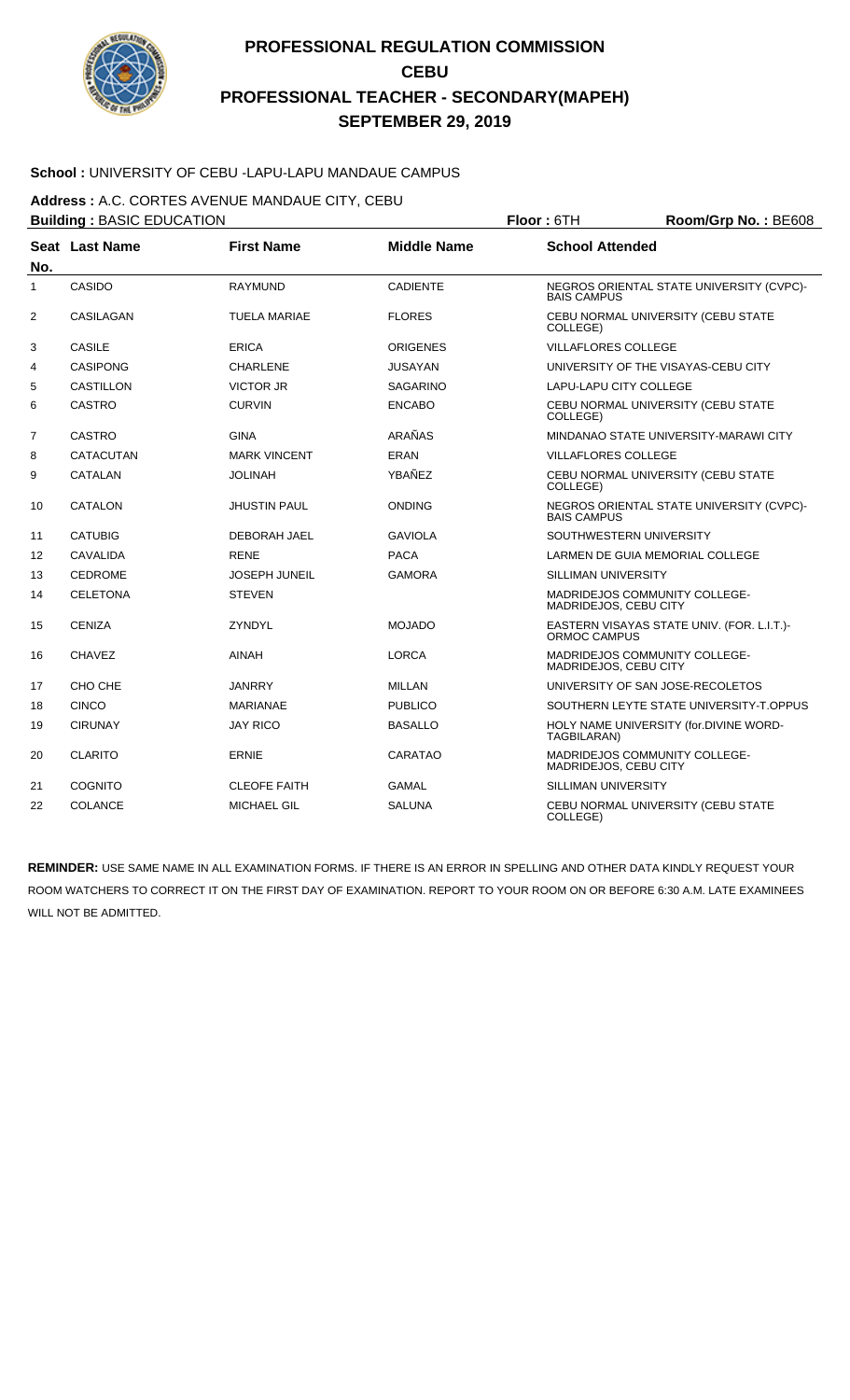

### **School :** UNIVERSITY OF CEBU -LAPU-LAPU MANDAUE CAMPUS

**Address :** A.C. CORTES AVENUE MANDAUE CITY, CEBU

|                | <b>Building: BASIC EDUCATION</b> |                      |                    | Floor: 6TH                     | Room/Grp No.: BE609                        |
|----------------|----------------------------------|----------------------|--------------------|--------------------------------|--------------------------------------------|
| No.            | Seat Last Name                   | <b>First Name</b>    | <b>Middle Name</b> | <b>School Attended</b>         |                                            |
| $\mathbf{1}$   | COLORADA                         | <b>MARWIN</b>        | <b>DE VILLA</b>    | COLLEGE)                       | CEBU NORMAL UNIVERSITY (CEBU STATE         |
| $\overline{2}$ | <b>COMPLETO</b>                  | <b>FAYRAH KAY</b>    | <b>SIMACAS</b>     | COLLEGE)                       | CEBU NORMAL UNIVERSITY (CEBU STATE         |
| 3              | <b>CONDE</b>                     | <b>SUNSHINE</b>      | <b>DOSDOS</b>      | UNIVERSITY OF CEBU             |                                            |
| 4              | CONOCONO                         | <b>MARK ANTHONY</b>  | PAHANONOT          | COLLEGE)                       | CEBU NORMAL UNIVERSITY (CEBU STATE         |
| 5              | <b>CONTAD</b>                    | PORFERIO JR          | <b>TORRES</b>      | <b>BAIS CAMPUS</b>             | NEGROS ORIENTAL STATE UNIVERSITY (CVPC)-   |
| 6              | <b>CORDOVA</b>                   | <b>HONEYLETH</b>     | <b>NEPOMUCENO</b>  | COLLEGE)                       | CEBU NORMAL UNIVERSITY (CEBU STATE         |
| $\overline{7}$ | <b>CORDOVA</b>                   | <b>JOSEPHINE</b>     |                    | MADRIDEJOS, CEBU CITY          | MADRIDEJOS COMMUNITY COLLEGE-              |
| 8              | <b>CORTES</b>                    | <b>CHRISLYN ROSE</b> | <b>DEPRA</b>       | <b>BAYBAY</b>                  | VISAYAS STATE UNIVERSITY (for.VISCA,LSU.)- |
| 9              | <b>CORTEZ</b>                    | <b>VINCENT</b>       | <b>TORREMOCHA</b>  | <b>BAYAWAN</b>                 | NEGROS ORIENTAL STATE UNIVERSITY (CVPC)-   |
| 10             | <b>CORTIVO</b>                   | <b>KERWIN</b>        | <b>BRAVA</b>       | <b>DUMAGUETE</b>               | NEGROS ORIENTAL STATE UNIVERSITY (CVPC)-   |
| 11             | <b>COSME</b>                     | <b>KENNETH</b>       | <b>FUENTES</b>     |                                | <b>BOHOL NORTHERN STAR COLLEGE</b>         |
| 12             | COYOCA                           | <b>JACQUER</b>       | <b>DOSDOS</b>      |                                | COLEGIO DE SAN ANTONIO DE PADUA            |
| 13             | CREDO                            | <b>BERNADETH</b>     | <b>TIZON</b>       | <b>BLESSED TRINITY COLLEGE</b> |                                            |
| 14             | <b>CUBO</b>                      | <b>RICA</b>          | <b>LACAOLACAO</b>  | <b>TAÑON COLLEGE</b>           |                                            |
| 15             | <b>CUEVAS</b>                    | <b>DEN NICOLE</b>    | <b>LUBIDICIS</b>   | UNIVERSITY OF CEBU             |                                            |
| 16             | <b>CUEVAS</b>                    | <b>JECA</b>          | <b>SAYCON</b>      | <b>BAIS CAMPUS</b>             | NEGROS ORIENTAL STATE UNIVERSITY (CVPC)-   |
| 17             | <b>CUEVAS</b>                    | <b>YENLYN</b>        |                    | UNIVERSITY OF CEBU             |                                            |
| 18             | <b>CUGAY</b>                     | <b>NIMROD</b>        | GALLO              | UNIVERSITY OF SAN CARLOS       |                                            |
| 19             | <b>CUIZON</b>                    | <b>JESSA MAE</b>     | <b>SABAS</b>       | COLLEGE)                       | CEBU NORMAL UNIVERSITY (CEBU STATE         |
| 20             | <b>CUIZON</b>                    | NIÑO JAY             |                    |                                | COLEGIO DE SAN ANTONIO DE PADUA            |
| 21             | <b>CULANIBANG</b>                | <b>JANICE</b>        | <b>PADILLO</b>     | COLLEGE)                       | CEBU NORMAL UNIVERSITY (CEBU STATE         |
| 22             | <b>CULI</b>                      | <b>ROSANA</b>        | <b>ALAMA</b>       | <b>BAIS CAMPUS</b>             | NEGROS ORIENTAL STATE UNIVERSITY (CVPC)-   |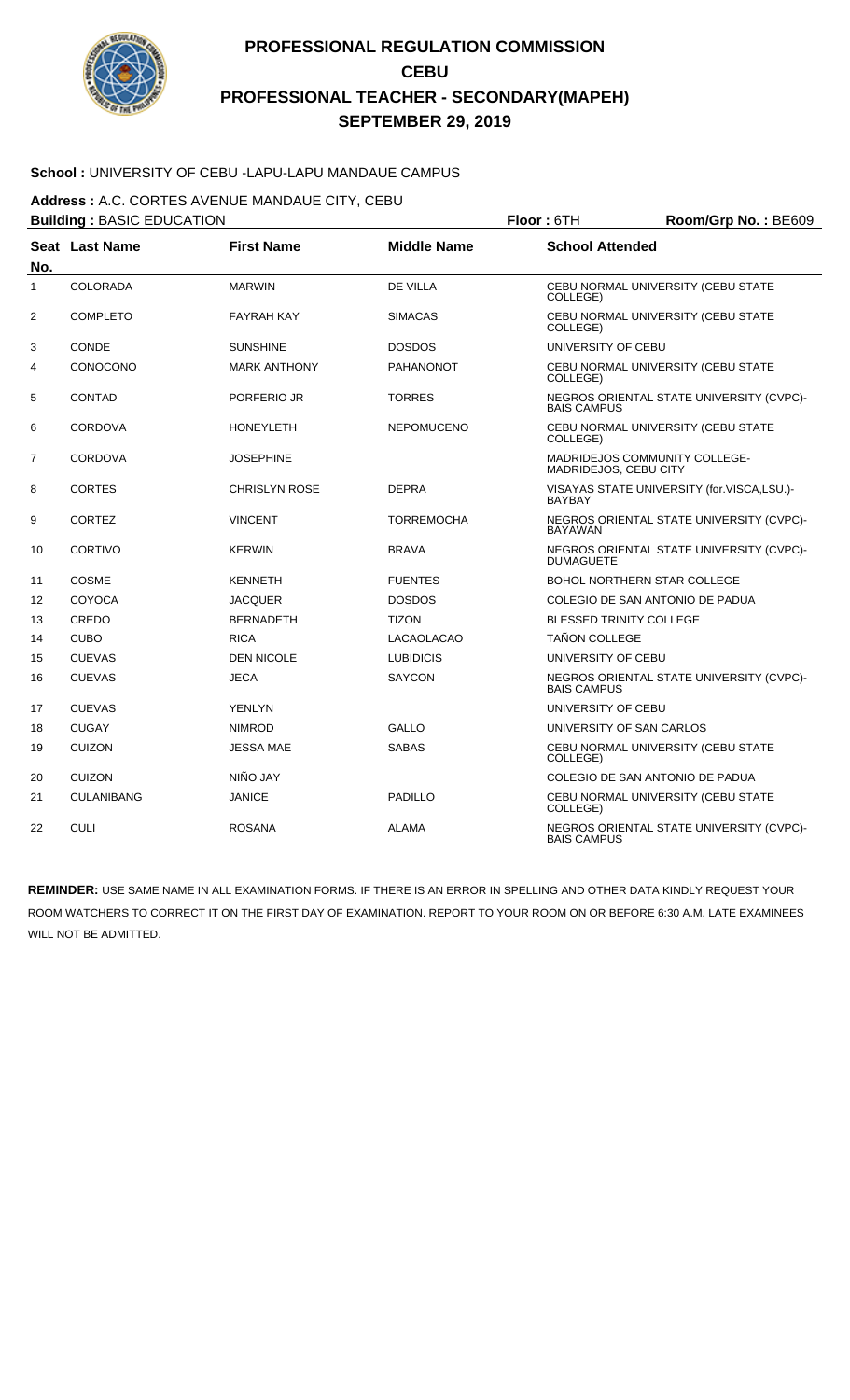

### **School :** UNIVERSITY OF CEBU -LAPU-LAPU MANDAUE CAMPUS

**Address :** A.C. CORTES AVENUE MANDAUE CITY, CEBU

|                | <b>Building: BASIC EDUCATION</b> |                      |                    | Floor: 6TH<br>Room/Grp No.: BE610 |                                             |  |
|----------------|----------------------------------|----------------------|--------------------|-----------------------------------|---------------------------------------------|--|
| No.            | Seat Last Name                   | <b>First Name</b>    | <b>Middle Name</b> | <b>School Attended</b>            |                                             |  |
| 1              | <b>CUNDIMAN</b>                  | <b>HILLARY</b>       | <b>ALTUBAR</b>     | <b>BAIS CAMPUS</b>                | NEGROS ORIENTAL STATE UNIVERSITY (CVPC)-    |  |
| $\overline{2}$ | <b>CUTAMORA</b>                  | <b>CENDY</b>         | <b>ATUP</b>        |                                   | BOHOL NORTHERN STAR COLLEGE                 |  |
| 3              | <b>CUTAMORA</b>                  | <b>JUSTINE</b>       | ABAY-ABAY          |                                   | <b>BOHOL NORTHERN STAR COLLEGE</b>          |  |
| 4              | <b>CUYOS</b>                     | <b>KWENNY</b>        | <b>AREDONDUA</b>   | COLLEGE)                          | CEBU NORMAL UNIVERSITY (CEBU STATE          |  |
| 5              | <b>DACAYANA</b>                  | <b>JAN NIñO</b>      | <b>CAMASO</b>      | COLLEGE)                          | CEBU NORMAL UNIVERSITY (CEBU STATE          |  |
| 6              | <b>DACULLO</b>                   | <b>MARICEL</b>       | <b>BALBIN</b>      | TAGBILARAN)                       | HOLY NAME UNIVERSITY (for.DIVINE WORD-      |  |
| $\overline{7}$ | <b>DACUMA</b>                    | <b>CATHY MAE</b>     | <b>EGLORIA</b>     | UNIVERSITY OF CEBU                |                                             |  |
| 8              | DAGANDAN                         | MA. COLEEN           | <b>MAURING</b>     | COLLEGE)                          | CEBU NORMAL UNIVERSITY (CEBU STATE          |  |
| 9              | <b>DAGOHOY</b>                   | <b>JENNIE JANE</b>   | <b>MALUPE</b>      | <b>DUMAGUETE</b>                  | NEGROS ORIENTAL STATE UNIVERSITY (CVPC)-    |  |
| 10             | <b>DAGOY</b>                     | <b>VILMAR</b>        | <b>VILLARIN</b>    |                                   | SAINT PAUL UNIVERSITY-DUMAGUETE             |  |
| 11             | <b>DALIGDIG</b>                  | NIÑA MARIE           | <b>JAKOSALEM</b>   | COLLEGE)                          | CEBU NORMAL UNIVERSITY (CEBU STATE          |  |
| 12             | <b>DALION</b>                    | LORENZ               | <b>BANDIJA</b>     |                                   | CRISTAL e-COLLEGE-PANGLAO CAMPUS            |  |
| 13             | <b>DALUGDUG</b>                  | <b>RODA</b>          | <b>AGAPAY</b>      | UNIVERSITY OF BOHOL               |                                             |  |
| 14             | <b>DAMPIOS</b>                   | <b>EDENLY</b>        | <b>ASTILLERO</b>   |                                   | SOUTHWESTERN UNIVERSITY                     |  |
| 15             | <b>DANDAN</b>                    | <b>FRANZ RUFEA</b>   | <b>PAGRAN</b>      | N.S.C.A.)-MAIN CAMPUS             | CENTRAL PHILIPPINES STATE UNIVERSITY - (FOR |  |
| 16             | <b>DANDOY</b>                    | <b>REGIE</b>         | <b>ALBINO</b>      |                                   | SAINT VINCENT COLLEGE-DIPOLOG CITY          |  |
| 17             | <b>DANGATAN</b>                  | <b>MARNELYN</b>      | CABATU-AN          | COLLEGE)                          | CEBU NORMAL UNIVERSITY (CEBU STATE          |  |
| 18             | <b>DANGCALAN</b>                 | <b>EZEKIEL ELMER</b> | <b>MACATUAL</b>    | <b>TALISAY CITY COLLEGE</b>       |                                             |  |
| 19             | <b>DAÑO</b>                      | <b>CATHERINE</b>     | <b>BENTULAN</b>    | LAPU-LAPU CITY COLLEGE            |                                             |  |
| 20             | DAÑO                             | <b>GLAYDEL</b>       | <b>PAQUIBOT</b>    | LAPU-LAPU CITY COLLEGE            |                                             |  |
| 21             | <b>DAÑO</b>                      | <b>JAQUELOU</b>      | CASIO              | <b>LAPU-LAPU CITY COLLEGE</b>     |                                             |  |
| 22             | <b>DANONG</b>                    | <b>LIZA</b>          | <b>TANO</b>        | <b>BAIS CAMPUS</b>                | NEGROS ORIENTAL STATE UNIVERSITY (CVPC)-    |  |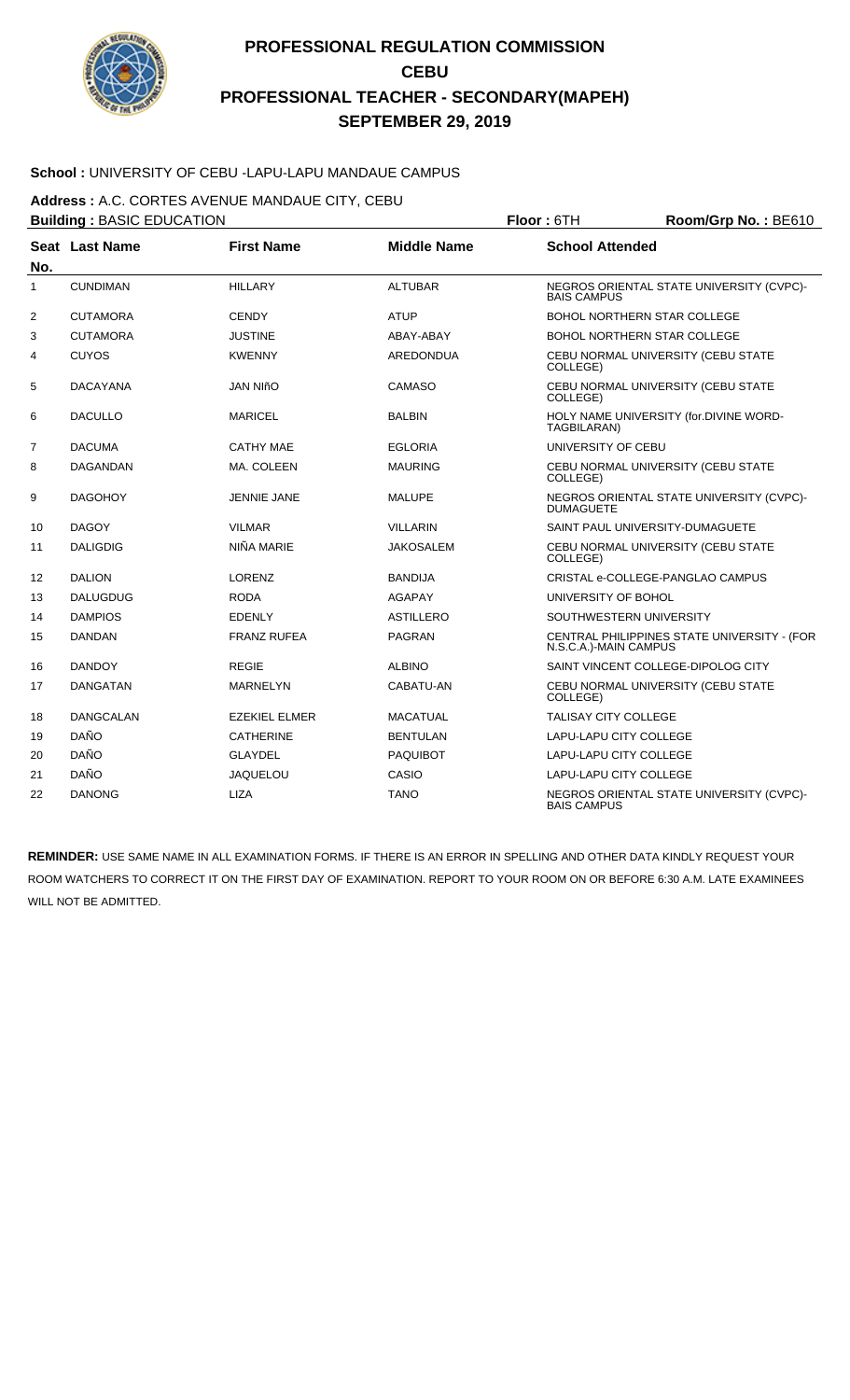

### **School :** UNIVERSITY OF CEBU -LAPU-LAPU MANDAUE CAMPUS

**Address :** A.C. CORTES AVENUE MANDAUE CITY, CEBU

|     | <b>Building: BASIC EDUCATION</b> |                      |                    | Floor: 6TH<br>Room/Grp No.: BE611                             |                                                                            |  |
|-----|----------------------------------|----------------------|--------------------|---------------------------------------------------------------|----------------------------------------------------------------------------|--|
| No. | Seat Last Name                   | <b>First Name</b>    | <b>Middle Name</b> | <b>School Attended</b>                                        |                                                                            |  |
| 1   | <b>DAPAT</b>                     | <b>JAYA DUANE</b>    | <b>CUADERO</b>     |                                                               | UNIVERSITY OF THE VISAYAS-CEBU CITY                                        |  |
| 2   | <b>DARANTINAO</b>                | <b>DYAN</b>          | <b>BORCES</b>      | <b>MHZMCM</b>                                                 | MATIAS H. AZNAR MEMORIAL COLLEGE OF<br>MEDICINE, INC. (FOR SOUTHWESTERN U- |  |
| 3   | <b>DAVIN</b>                     | <b>QUEENIE JOY</b>   | <b>JUDILLA</b>     | UNIVERSITY OF CEBU                                            |                                                                            |  |
| 4   | <b>DAWA</b>                      | <b>ALEMAR</b>        | VILLABRELLE        | <b>MADRIDEJOS COMMUNITY COLLEGE-</b><br>MADRIDEJOS, CEBU CITY |                                                                            |  |
| 5   | DE JESUS                         | <b>JESSE</b>         | <b>AMRINTO</b>     |                                                               | SOUTHERN LEYTE STATE UNIVERSITY-T.OPPUS                                    |  |
| 6   | DE JESUS                         | <b>KRISIA</b>        | <b>CABALLERO</b>   | COLLEGE)                                                      | CEBU NORMAL UNIVERSITY (CEBU STATE                                         |  |
| 7   | DE LA FUENTE                     | <b>EMELIE</b>        | <b>CENA</b>        | <b>MADRIDEJOS COMMUNITY COLLEGE-</b><br>MADRIDEJOS, CEBU CITY |                                                                            |  |
| 8   | DE LA TORRE                      | <b>JUSTINE MARIE</b> | <b>MALALA</b>      | N.S.C.A.)-MAIN CAMPUS                                         | CENTRAL PHILIPPINES STATE UNIVERSITY - (FOR                                |  |
| 9   | <b>DECALAN</b>                   | <b>RICHARD</b>       | <b>CALIPAY</b>     | BOHOL NORTHERN STAR COLLEGE                                   |                                                                            |  |
| 10  | <b>DECLARO</b>                   | <b>NEIL</b>          | <b>PITA</b>        | <b>BAYBAY</b>                                                 | VISAYAS STATE UNIVERSITY (for.VISCA,LSU.)-                                 |  |
| 11  | <b>DEGOMA</b>                    | <b>JOSEL</b>         | <b>GONZALES</b>    | <b>BAIS CAMPUS</b>                                            | NEGROS ORIENTAL STATE UNIVERSITY (CVPC)-                                   |  |
| 12  | <b>DEL ROSARIO</b>               | <b>JULIE ANN</b>     | <b>DESABILLE</b>   | MADRIDEJOS COMMUNITY COLLEGE-<br>MADRIDEJOS, CEBU CITY        |                                                                            |  |
| 13  | DELA CRUZ                        | <b>KIM</b>           |                    | UNIVERSITY OF SAN JOSE-RECOLETOS                              |                                                                            |  |
| 14  | <b>DELA CRUZ</b>                 | SARAH                | <b>SUMALINOG</b>   | LARMEN DE GUIA MEMORIAL COLLEGE                               |                                                                            |  |
| 15  | <b>DELA FUENTE</b>               | KIN-KIN              | <b>APAWAN</b>      | MADRIDEJOS COMMUNITY COLLEGE-<br>MADRIDEJOS, CEBU CITY        |                                                                            |  |
| 16  | DELA PEÑA                        | <b>MARY GRACE</b>    | <b>ALALONG</b>     | UNIVERSITY OF SAN JOSE-RECOLETOS                              |                                                                            |  |
| 17  | <b>DELA TORRE</b>                | <b>GRACEL JANE</b>   | <b>SABIJON</b>     | BOHOL NORTHERN STAR COLLEGE                                   |                                                                            |  |
| 18  | <b>DELA VEGA</b>                 | <b>MILCA</b>         | <b>TISON</b>       | <b>BAGO CITY COLLEGE</b>                                      |                                                                            |  |
| 19  | <b>DELFINO</b>                   | <b>CARISSA</b>       | <b>TUGOT</b>       | ST PAUL COLL)                                                 | SAINT PAUL COLLEGE FOUNDATION, INC (CEBU-                                  |  |
| 20  | <b>DELFINO</b>                   | <b>ROGELIO JR</b>    | <b>BATULAN</b>     | <b>TALISAY CITY COLLEGE</b>                                   |                                                                            |  |
| 21  | <b>DELICANA</b>                  | <b>ELLA MAE</b>      | <b>DOMINGO</b>     |                                                               | PHILIPPINE NORMAL UNIVERSITY- VISAYAS                                      |  |
| 22  | <b>DELIMA</b>                    | <b>AIMEE</b>         | <b>SAYSON</b>      | <b>TAÑON COLLEGE</b>                                          |                                                                            |  |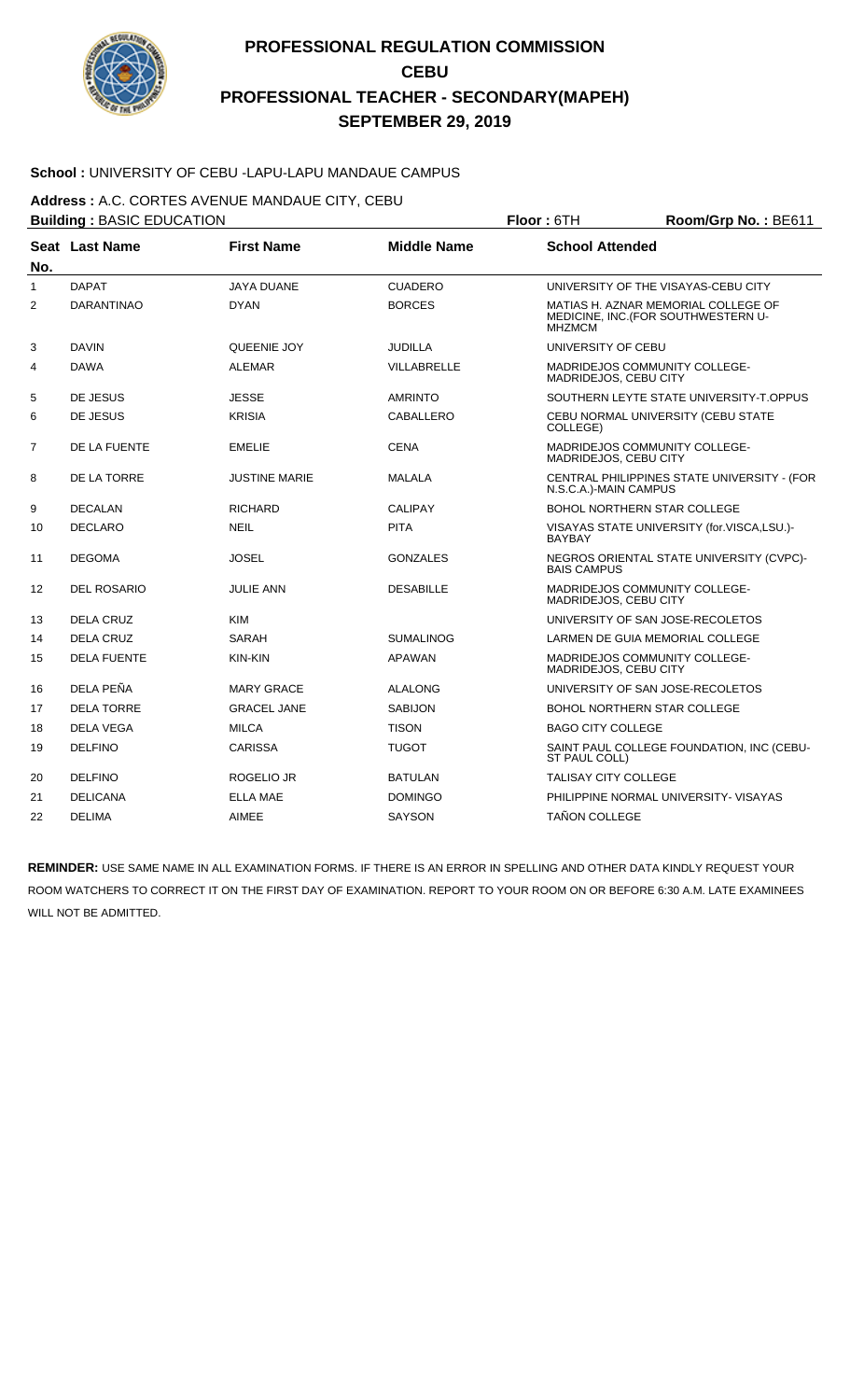

### **School :** UNIVERSITY OF CEBU -LAPU-LAPU MANDAUE CAMPUS

**Address :** A.C. CORTES AVENUE MANDAUE CITY, CEBU

|                | <b>Building: BASIC EDUCATION</b> |                     |                    | Floor: 7TH<br>Room/Grp No.: BE704 |                                            |  |
|----------------|----------------------------------|---------------------|--------------------|-----------------------------------|--------------------------------------------|--|
| No.            | <b>Seat Last Name</b>            | <b>First Name</b>   | <b>Middle Name</b> | <b>School Attended</b>            |                                            |  |
| $\mathbf{1}$   | <b>DELOS REYES</b>               | <b>LORGINA</b>      | <b>GARINGO</b>     | <b>BAIS CAMPUS</b>                | NEGROS ORIENTAL STATE UNIVERSITY (CVPC)-   |  |
| 2              | <b>DELOS SANTOS</b>              | MA. GIE ANN         | <b>MORALDE</b>     | UNIVERSITY OF CEBU                |                                            |  |
| 3              | <b>DELOSA</b>                    | <b>LORDELYN</b>     | <b>DAJAO</b>       |                                   | CRISTAL e-COLLEGE-PANGLAO CAMPUS           |  |
| 4              | <b>DENIEGA</b>                   | <b>JESSIBEL</b>     | <b>ESTORCO</b>     | <b>DUMAGUETE</b>                  | NEGROS ORIENTAL STATE UNIVERSITY (CVPC)-   |  |
| 5              | <b>DEQUIÑA</b>                   | <b>MAY LORD</b>     | <b>ESCULTURA</b>   |                                   | PHILIPPINE NORMAL UNIVERSITY- VISAYAS      |  |
| 6              | <b>DERDER</b>                    | <b>CATHLIA JANE</b> |                    | MADRIDEJOS, CEBU CITY             | <b>MADRIDEJOS COMMUNITY COLLEGE-</b>       |  |
| $\overline{7}$ | <b>DESAMPARADO</b>               | <b>YSULDY</b>       | <b>YSULAN</b>      | MADRIDEJOS, CEBU CITY             | <b>MADRIDEJOS COMMUNITY COLLEGE-</b>       |  |
| 8              | <b>DESPI</b>                     | MA. MYCA            | <b>APITONG</b>     | MADRIDEJOS, CEBU CITY             | MADRIDEJOS COMMUNITY COLLEGE-              |  |
| 9              | <b>DESTURA</b>                   | <b>JERSON</b>       | <b>ANGO</b>        | MADRIDEJOS, CEBU CITY             | MADRIDEJOS COMMUNITY COLLEGE-              |  |
| 10             | <b>DINGAL</b>                    | <b>AILYN</b>        | <b>INGCO</b>       | <b>BAIS CAMPUS</b>                | NEGROS ORIENTAL STATE UNIVERSITY (CVPC)-   |  |
| 11             | <b>DIONGSON</b>                  | <b>GIE MYKA</b>     | <b>BAGUIO</b>      | COLLEGE)                          | CEBU NORMAL UNIVERSITY (CEBU STATE         |  |
| 12             | <b>DIONSON</b>                   | <b>DENNIS</b>       | <b>NUIQUE</b>      |                                   | SAINT PAUL UNIVERSITY-DUMAGUETE            |  |
| 13             | <b>DISTRITO</b>                  | <b>NHOLRHI</b>      | <b>CATADMAN</b>    | <b>DUMAGUETE</b>                  | NEGROS ORIENTAL STATE UNIVERSITY (CVPC)-   |  |
| 14             | <b>DIVINAGRACIA</b>              | <b>BERNADETTE</b>   | <b>APOLI</b>       | <b>BAIS CAMPUS</b>                | NEGROS ORIENTAL STATE UNIVERSITY (CVPC)-   |  |
| 15             | <b>DIZON</b>                     | <b>JOHN MICHAEL</b> | <b>AGUJAR</b>      | UNIVERSITY OF CEBU                |                                            |  |
| 16             | <b>DOJELLO</b>                   | <b>MARC VINCENT</b> | <b>BACALSO</b>     | <b>BAYBAY</b>                     | VISAYAS STATE UNIVERSITY (for.VISCA,LSU.)- |  |
| 17             | <b>DOMECILLO</b>                 | <b>ROVIL HANJI</b>  | <b>PIAMONTE</b>    | LAPU-LAPU CITY COLLEGE            |                                            |  |
| 18             | <b>DOMOCOL</b>                   | <b>GIAN CARLO</b>   | LARENA             | SILLIMAN UNIVERSITY               |                                            |  |
| 19             | <b>DOROY</b>                     | <b>WARREN</b>       | <b>ESTO</b>        | TAGBILARAN)                       | HOLY NAME UNIVERSITY (for.DIVINE WORD-     |  |
| 20             | <b>DUCAY</b>                     | <b>CHARISE</b>      | <b>MORADAS</b>     | MADRIDEJOS, CEBU CITY             | MADRIDEJOS COMMUNITY COLLEGE-              |  |
| 21             | <b>DUCAY</b>                     | <b>GEMMA</b>        | <b>MORADAS</b>     | MADRIDEJOS, CEBU CITY             | <b>MADRIDEJOS COMMUNITY COLLEGE-</b>       |  |
| 22             | <b>DUCAY</b>                     | <b>IREN</b>         | <b>DESCARTIN</b>   | MADRIDEJOS, CEBU CITY             | MADRIDEJOS COMMUNITY COLLEGE-              |  |
| 23             | <b>DUCAY</b>                     | <b>MARIA ALEMA</b>  | <b>FERNANDEZ</b>   | MADRIDEJOS, CEBU CITY             | MADRIDEJOS COMMUNITY COLLEGE-              |  |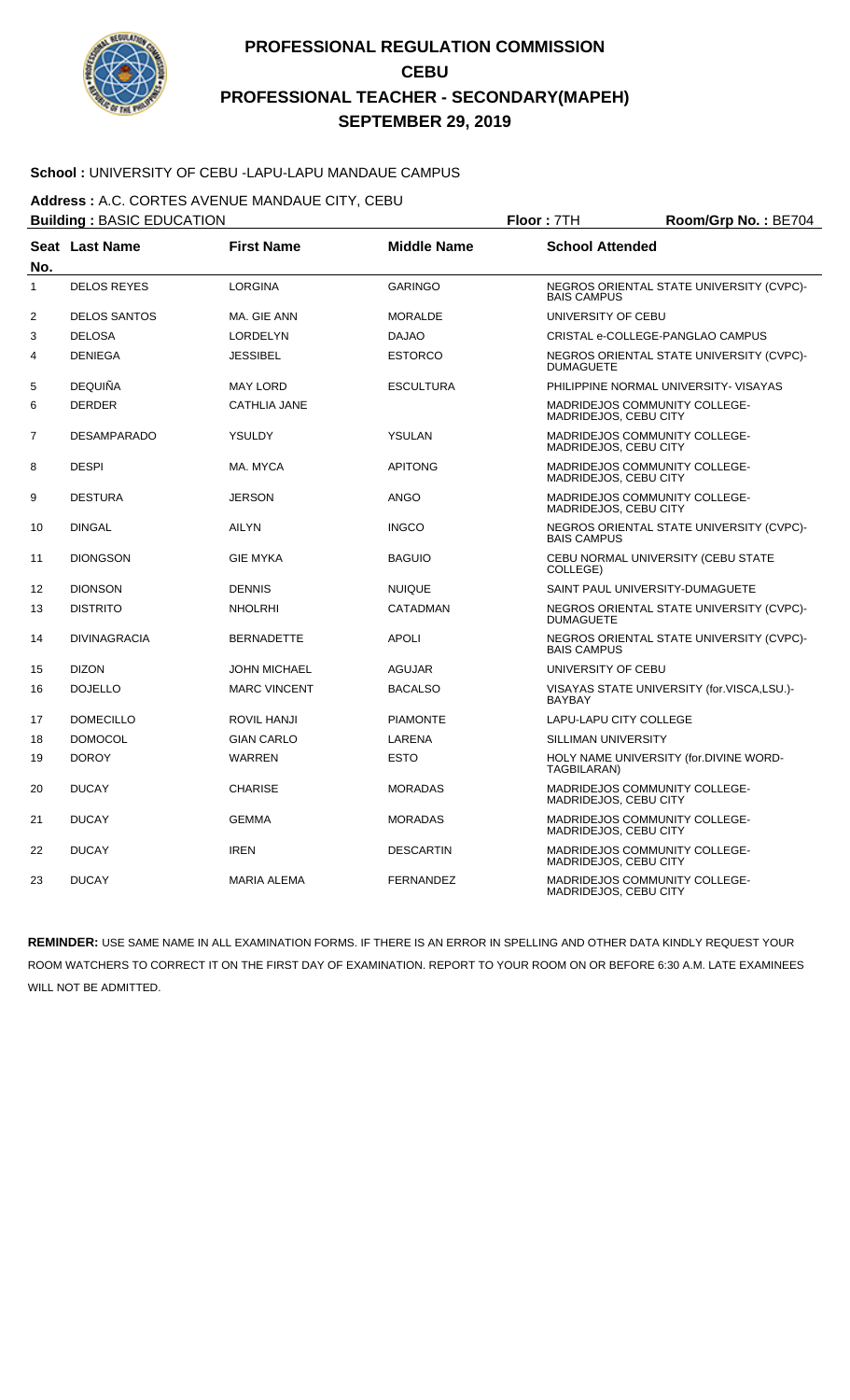

### **School :** UNIVERSITY OF CEBU -LAPU-LAPU MANDAUE CAMPUS

**Address :** A.C. CORTES AVENUE MANDAUE CITY, CEBU

|                | <b>Building: BASIC EDUCATION</b> |                       |                    | Floor: 7TH<br>Room/Grp No.: BE705 |                                             |  |
|----------------|----------------------------------|-----------------------|--------------------|-----------------------------------|---------------------------------------------|--|
| No.            | Seat Last Name                   | <b>First Name</b>     | <b>Middle Name</b> | <b>School Attended</b>            |                                             |  |
| 1              | <b>DUMAHIL</b>                   | <b>MARISSA</b>        | CALIBO             | <b>DUMAGUETE</b>                  | NEGROS ORIENTAL STATE UNIVERSITY (CVPC)-    |  |
| 2              | <b>DUMDUM</b>                    | <b>JOCELYN</b>        | <b>ALOJACIN</b>    | MADRIDEJOS, CEBU CITY             | <b>MADRIDEJOS COMMUNITY COLLEGE-</b>        |  |
| 3              | <b>DUNGOG</b>                    | <b>HONEYLYN</b>       | <b>TIGLEY</b>      | <b>LAPU-LAPU CITY COLLEGE</b>     |                                             |  |
| 4              | <b>DUPIT</b>                     | <b>JACEMAE</b>        | <b>PADILLO</b>     |                                   | <b>BOHOL NORTHERN STAR COLLEGE</b>          |  |
| 5              | <b>DURAN</b>                     | <b>JOHN ALDRICH</b>   | <b>CALIBO</b>      | <b>DUMAGUETE</b>                  | NEGROS ORIENTAL STATE UNIVERSITY (CVPC)-    |  |
| 6              | <b>DURAN</b>                     | <b>MITZI MARIE</b>    |                    |                                   | CRISTAL e-COLLEGE-PANGLAO CAMPUS            |  |
| $\overline{7}$ | <b>DURENS</b>                    | <b>ANGELICA</b>       | <b>SEREÑO</b>      | UNIVERSITY OF CEBU                |                                             |  |
| 8              | <b>EAMIGUEL</b>                  | <b>YLLA LOURIZZE</b>  | <b>DUTERTE</b>     |                                   | UNIVERSITY OF THE VISAYAS-CEBU CITY         |  |
| 9              | <b>EBARISTO</b>                  | <b>RONALYN</b>        | DE JESUS           | N.S.C.A.)-MAIN CAMPUS             | CENTRAL PHILIPPINES STATE UNIVERSITY - (FOR |  |
| 10             | <b>EBASAN</b>                    | <b>JOY</b>            | GIO                | <b>BAIS CAMPUS</b>                | NEGROS ORIENTAL STATE UNIVERSITY (CVPC)-    |  |
| 11             | <b>EBISA</b>                     | <b>FRANZ LUEL</b>     | <b>UROT</b>        |                                   | WESTERN MINDANAO STATE U-MOLAVE             |  |
| 12             | EBO                              | <b>MEGIEN</b>         | <b>JIMENEZ</b>     | TALISAY CITY COLLEGE              |                                             |  |
| 13             | <b>ECHAVEZ</b>                   | <b>RENGIE-AN ROSE</b> | <b>RIVERA</b>      | <b>TALISAY CITY COLLEGE</b>       |                                             |  |
| 14             | <b>ELENTORIO</b>                 | <b>ALRENE JOHN</b>    | <b>ANLAP</b>       | <b>BAYAWAN</b>                    | NEGROS ORIENTAL STATE UNIVERSITY (CVPC)-    |  |
| 15             | <b>ELHAG</b>                     | <b>SAM DANIEL</b>     | QUIAOIT            | SILLIMAN UNIVERSITY               |                                             |  |
| 16             | <b>ELLADORA</b>                  | <b>ANGELIE</b>        | <b>PADIGOS</b>     | <b>TALISAY CITY COLLEGE</b>       |                                             |  |
| 17             | <b>ELLOREN</b>                   | <b>ARNEL</b>          | <b>DURAN</b>       | <b>DUMAGUETE</b>                  | NEGROS ORIENTAL STATE UNIVERSITY (CVPC)-    |  |
| 18             | <b>ELLORIG</b>                   | <b>RAY ANN</b>        | <b>SALDASAL</b>    | <b>BAIS CAMPUS</b>                | NEGROS ORIENTAL STATE UNIVERSITY (CVPC)-    |  |
| 19             | <b>ELTANAL</b>                   | <b>ANNA LOU</b>       | <b>TULBO</b>       | <b>SILLIMAN UNIVERSITY</b>        |                                             |  |
| 20             | <b>EMBATE</b>                    | <b>NOREEN FAITH</b>   | <b>SEGOVIA</b>     | <b>DUMAGUETE</b>                  | NEGROS ORIENTAL STATE UNIVERSITY (CVPC)-    |  |
| 21             | <b>EMBRADURA</b>                 | <b>BEVERLY</b>        |                    | UNIVERSITY OF BOHOL               |                                             |  |
| 22             | <b>ENAD</b>                      | <b>MARIELLA LINEA</b> | <b>ARRIBA</b>      |                                   | UNIVERSITY OF SAN JOSE-RECOLETOS            |  |
| 23             | <b>ENCABO</b>                    | LALAINE               | <b>TORRE</b>       |                                   | PHILIPPINE NORMAL UNIVERSITY- VISAYAS       |  |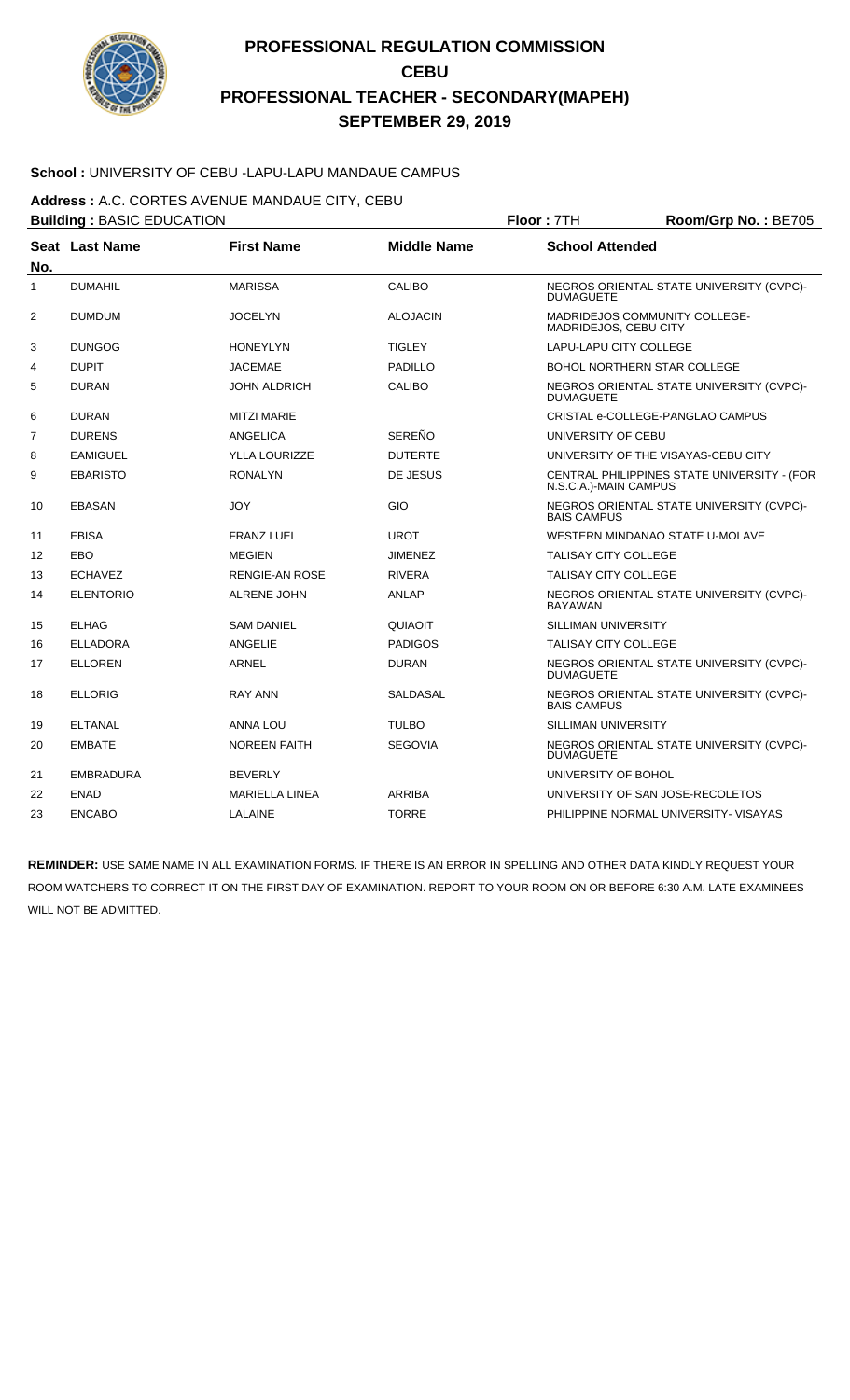

### **School :** UNIVERSITY OF CEBU -LAPU-LAPU MANDAUE CAMPUS

**Address :** A.C. CORTES AVENUE MANDAUE CITY, CEBU

| <b>Building: BASIC EDUCATION</b> |                   |                       | Floor: 7TH         | Room/Grp No.: BE706         |                                          |
|----------------------------------|-------------------|-----------------------|--------------------|-----------------------------|------------------------------------------|
| No.                              | Seat Last Name    | <b>First Name</b>     | <b>Middle Name</b> | <b>School Attended</b>      |                                          |
| $\mathbf{1}$                     | <b>ENCABO</b>     | <b>NANCY</b>          | <b>MANLISIC</b>    | UNIVERSITY OF CEBU          |                                          |
| 2                                | <b>ENCIO</b>      | <b>JAYZA MAY</b>      | MIPARANUM          | <b>DUMAGUETE</b>            | NEGROS ORIENTAL STATE UNIVERSITY (CVPC)- |
| 3                                | <b>ENGRESO</b>    | <b>CLARISSA JANE</b>  | <b>SARTE</b>       | <b>BAIS CAMPUS</b>          | NEGROS ORIENTAL STATE UNIVERSITY (CVPC)- |
| 4                                | <b>ENRIQUEZ</b>   | <b>LUIGE</b>          | <b>VEGAS</b>       |                             | UNIVERSITY OF THE VISAYAS-DANAO CITY     |
| 5                                | <b>ENRIQUEZ</b>   | <b>RUBILYN</b>        | <b>DESCARTIN</b>   | MADRIDEJOS, CEBU CITY       | MADRIDEJOS COMMUNITY COLLEGE-            |
| 6                                | <b>ENTERO</b>     | <b>NOLIE</b>          | <b>BANKAR</b>      |                             | UNIVERSITY OF SAN JOSE-RECOLETOS         |
| $\overline{7}$                   | <b>ENTRAMPAS</b>  | <b>MOESHA</b>         | <b>BORDADORA</b>   | <b>TALISAY CITY COLLEGE</b> |                                          |
| 8                                | <b>EPAN</b>       | <b>AILYN</b>          | <b>GUZAREM</b>     | <b>BAIS CAMPUS</b>          | NEGROS ORIENTAL STATE UNIVERSITY (CVPC)- |
| 9                                | <b>EPIL</b>       | <b>MAY ANTONETTE</b>  | CAGOL              |                             | CRISTAL e-COLLEGE-PANGLAO CAMPUS         |
| 10                               | <b>ERNANE</b>     | <b>JANESSA</b>        | <b>TEJAMO</b>      | <b>TAÑON COLLEGE</b>        |                                          |
| 11                               | <b>ERONICO</b>    | <b>VERONICA JANE</b>  | <b>DAQUIO</b>      | TAGBILARAN)                 | HOLY NAME UNIVERSITY (for.DIVINE WORD-   |
| $12 \overline{ }$                | <b>ESCABILLAS</b> | MA. JESSA             | <b>TANGARORANG</b> | UNIVERSITY OF CEBU          |                                          |
| 13                               | <b>ESCALA</b>     | ANGELICA              | <b>ALOYAN</b>      | MADRIDEJOS, CEBU CITY       | MADRIDEJOS COMMUNITY COLLEGE-            |
| 14                               | <b>ESCALA</b>     | <b>ELIZABETH</b>      | <b>DESABILLE</b>   | MADRIDEJOS, CEBU CITY       | MADRIDEJOS COMMUNITY COLLEGE-            |
| 15                               | <b>ESCALA</b>     | <b>RONIE</b>          | <b>DAWA</b>        | MADRIDEJOS, CEBU CITY       | MADRIDEJOS COMMUNITY COLLEGE-            |
| 16                               | <b>ESCALANTE</b>  | <b>JACINTA</b>        | CAPANGPANGAN       |                             | WESTERN MINDANAO STATE U-PAGADIAN CITY   |
| 17                               | <b>ESCALERA</b>   | <b>DALIMIE</b>        | <b>GOLOSINO</b>    |                             | <b>BOHOL NORTHERN STAR COLLEGE</b>       |
| 18                               | <b>ESCARAN</b>    | ARGE TRISHA MAE       |                    | MADRIDEJOS, CEBU CITY       | MADRIDEJOS COMMUNITY COLLEGE-            |
| 19                               | <b>ESCARRO</b>    | <b>RHODALYN</b>       | <b>POSTRERO</b>    | MADRIDEJOS, CEBU CITY       | MADRIDEJOS COMMUNITY COLLEGE-            |
| 20                               | <b>ESCOLANO</b>   | <b>STEPHEN JAY</b>    | <b>MABOLOC</b>     |                             | <b>BOHOL NORTHERN STAR COLLEGE</b>       |
| 21                               | <b>ESCUADRO</b>   | <b>JUNMAR</b>         | <b>ESCUADRO</b>    | COLLEGE)                    | CEBU NORMAL UNIVERSITY (CEBU STATE       |
| 22                               | <b>ESON</b>       | <b>KEZIA JEANETTE</b> | <b>CEGAYLE</b>     |                             | PHILIPPINE NORMAL UNIVERSITY- VISAYAS    |
| 23                               | <b>ESPANOL</b>    | <b>EDWIN</b>          | <b>ABATAYO</b>     |                             | UNIVERSITY OF THE VISAYAS-CEBU CITY      |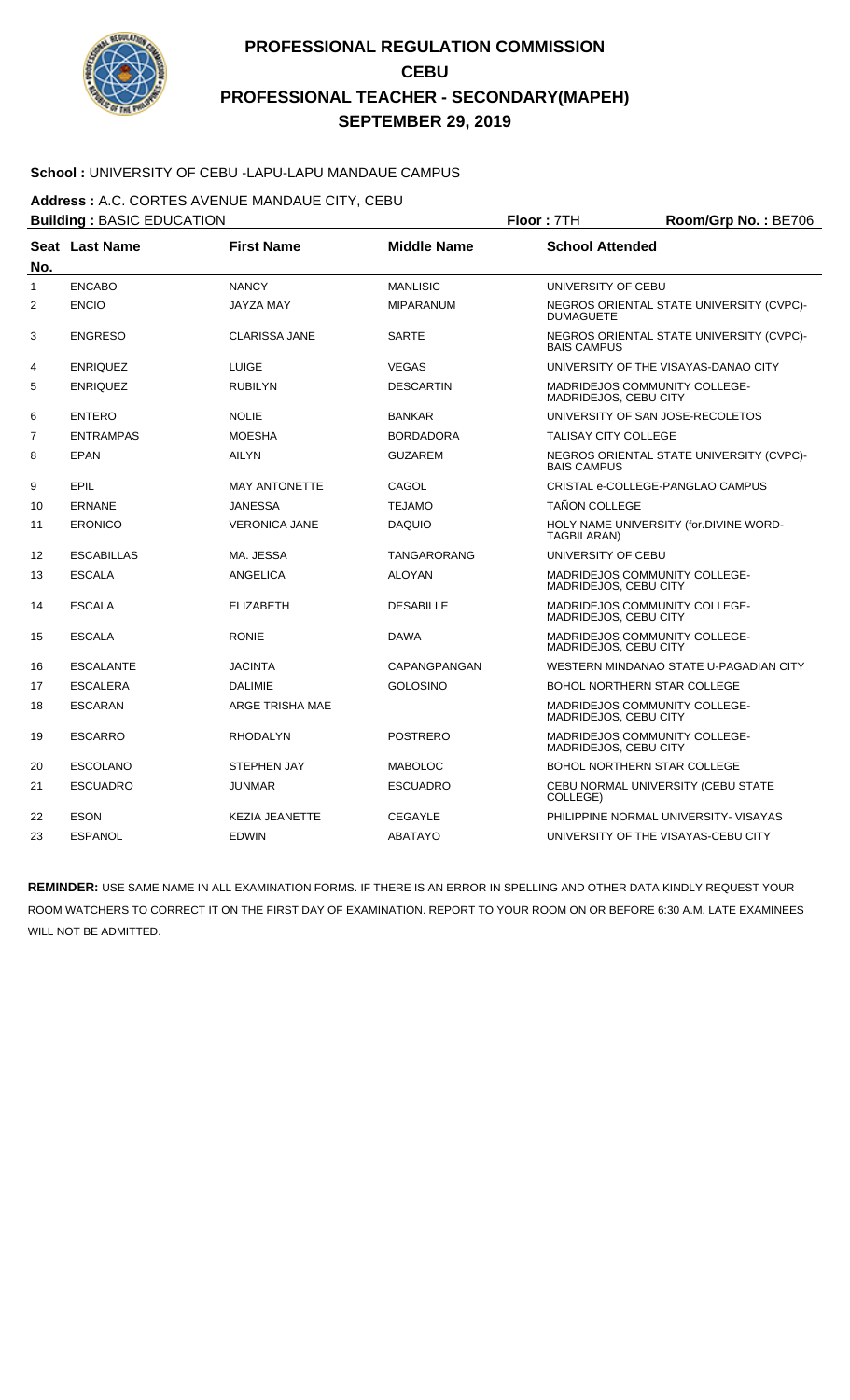

### **School :** UNIVERSITY OF CEBU -LAPU-LAPU MANDAUE CAMPUS

**Address :** A.C. CORTES AVENUE MANDAUE CITY, CEBU

|                | <b>Building: BASIC EDUCATION</b> |                       |                     | Floor: 7TH<br>Room/Grp No.: BE707                             |                                          |  |
|----------------|----------------------------------|-----------------------|---------------------|---------------------------------------------------------------|------------------------------------------|--|
|                | Seat Last Name                   | <b>First Name</b>     | <b>Middle Name</b>  | <b>School Attended</b>                                        |                                          |  |
| No.            |                                  |                       |                     |                                                               |                                          |  |
| $\mathbf{1}$   | <b>ESPINA</b>                    | <b>MARIA ELLAINIA</b> | <b>FERRAREN</b>     | <b>FOUNDATION UNIVERSITY</b>                                  |                                          |  |
| 2              | <b>ESTENZO</b>                   | <b>DINAH RAZEL</b>    | <b>MONTECILLO</b>   | COLEGIO DE SAN ANTONIO DE PADUA                               |                                          |  |
| 3              | <b>ESTENZO</b>                   | <b>JASMIN</b>         | <b>AMOIN</b>        | COLLEGE)                                                      | CEBU NORMAL UNIVERSITY (CEBU STATE       |  |
| 4              | <b>ESTERADO</b>                  | <b>JOANNA</b>         | <b>REMOJO</b>       |                                                               | UNIVERSITY OF THE VISAYAS-CEBU CITY      |  |
| 5              | <b>ESTOMAGO</b>                  | <b>VINCENT RAY</b>    | <b>VALIAO</b>       | COLLEGE)                                                      | CEBU NORMAL UNIVERSITY (CEBU STATE       |  |
| 6              | <b>ESTONINA</b>                  | <b>LORD GEROME</b>    | <b>RAVANTA</b>      | TAGBILARAN)                                                   | HOLY NAME UNIVERSITY (for.DIVINE WORD-   |  |
| $\overline{7}$ | <b>ESTOQUE</b>                   | <b>CARMEL</b>         | <b>LUCILLA</b>      |                                                               | CRISTAL e-COLLEGE-PANGLAO CAMPUS         |  |
| 8              | <b>ESTORCO</b>                   | <b>TIMOTHY JAN</b>    | <b>KILAT</b>        | SAINT PAUL UNIVERSITY-DUMAGUETE                               |                                          |  |
| 9              | <b>ESTOYA</b>                    | <b>JAMES ANN</b>      | <b>MANANQUIL</b>    | <b>VILLAFLORES COLLEGE</b>                                    |                                          |  |
| 10             | <b>ESTRABELA</b>                 | <b>DAVE</b>           | <b>ETOM</b>         | SILLIMAN UNIVERSITY                                           |                                          |  |
| 11             | <b>ETIC</b>                      | <b>MAITY</b>          | <b>BANTILAN</b>     |                                                               | COTABATO CITY STATE POLYTECHNIC COLLEGE  |  |
| 12             | <b>EVANGELIO</b>                 | <b>GHERYNE</b>        | <b>BATUSBATUSAN</b> | <b>MADRIDEJOS COMMUNITY COLLEGE-</b><br>MADRIDEJOS, CEBU CITY |                                          |  |
| 13             | <b>FABON</b>                     | <b>FREA</b>           | <b>ABACAHAN</b>     |                                                               | UNIVERSITY OF THE VISAYAS-CEBU CITY      |  |
| 14             | <b>FABURADA</b>                  | <b>LEODEVIC</b>       | <b>FLORES</b>       | <b>DUMAGUETE</b>                                              | NEGROS ORIENTAL STATE UNIVERSITY (CVPC)- |  |
| 15             | <b>FAJARDO</b>                   | <b>JESSA</b>          | <b>REBADOMIA</b>    | <b>BAIS CAMPUS</b>                                            | NEGROS ORIENTAL STATE UNIVERSITY (CVPC)- |  |
| 16             | <b>FAJARDO</b>                   | MICHAEL ANGELO        |                     | COLLEGE)                                                      | CEBU NORMAL UNIVERSITY (CEBU STATE       |  |
| 17             | <b>FANO</b>                      | <b>EDWIN</b>          | <b>JAUDIAN</b>      | NOTRE DAME UNIVERSITY                                         |                                          |  |
| 18             | <b>FEDERE</b>                    | <b>MICHAEL</b>        | <b>PATOC</b>        | <b>TALISAY CITY COLLEGE</b>                                   |                                          |  |
| 19             | <b>FERNANDEZ</b>                 | <b>AILYN</b>          | <b>BULASA</b>       | TAGBILARAN)                                                   | HOLY NAME UNIVERSITY (for.DIVINE WORD-   |  |
| 20             | <b>FERNANDEZ</b>                 | <b>CARLA MAE</b>      | <b>BONDA</b>        | <b>BAIS CAMPUS</b>                                            | NEGROS ORIENTAL STATE UNIVERSITY (CVPC)- |  |
| 21             | <b>FERNANDEZ</b>                 | <b>JADE MARIE</b>     |                     | <b>BOHOL NORTHERN STAR COLLEGE</b>                            |                                          |  |
| 22             | <b>FERNANDEZ</b>                 | <b>MIGUEL JR</b>      | <b>CAHUTAY</b>      | MADRIDEJOS COMMUNITY COLLEGE-<br>MADRIDEJOS, CEBU CITY        |                                          |  |
| 23             | <b>FILOMENO</b>                  | <b>CURT JOSHUA</b>    |                     | UNIVERSITY OF SAN CARLOS                                      |                                          |  |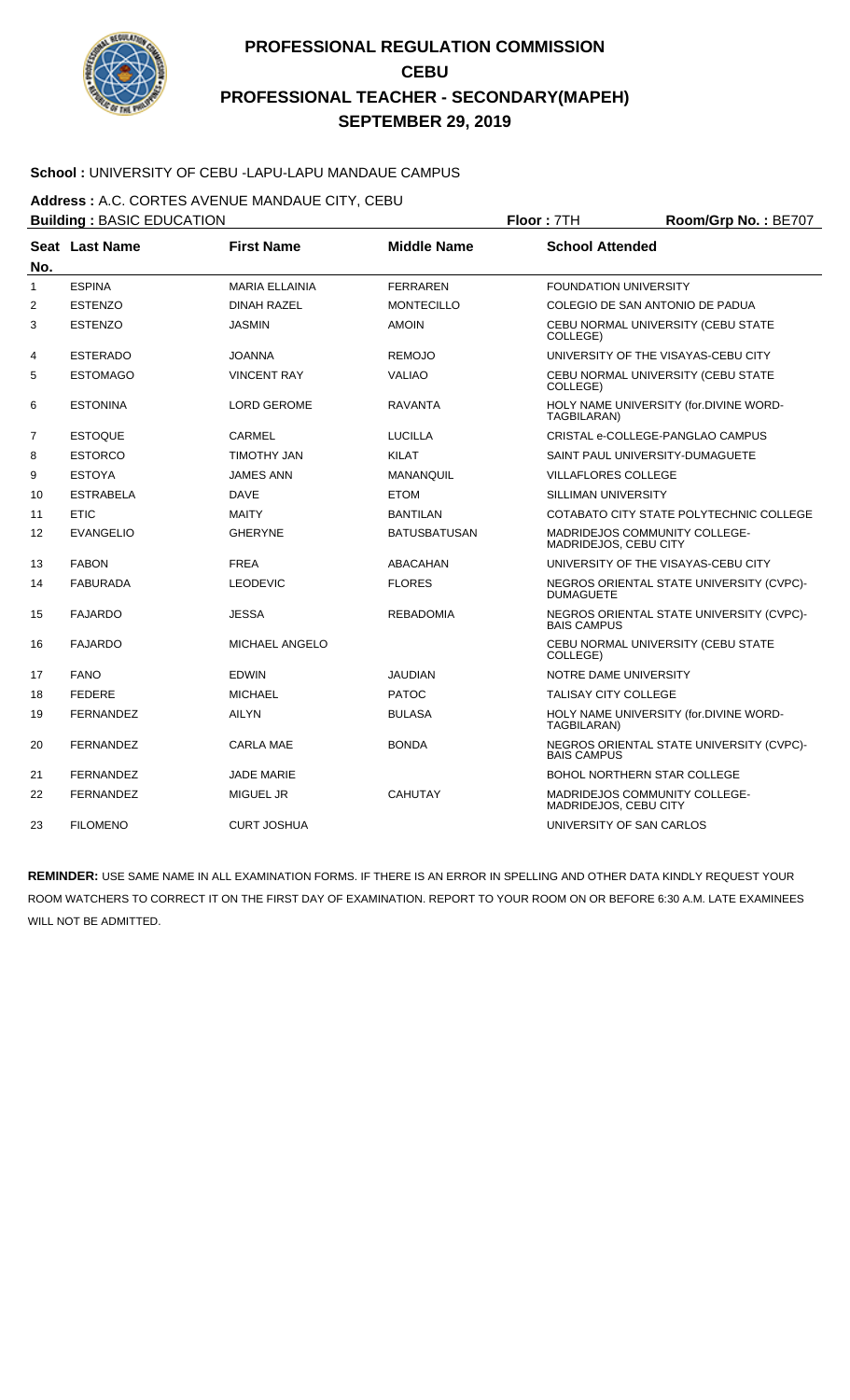

### **School :** UNIVERSITY OF CEBU -LAPU-LAPU MANDAUE CAMPUS

**Address :** A.C. CORTES AVENUE MANDAUE CITY, CEBU

|              | <b>Building: BASIC EDUCATION</b> |                     |                    | Floor: 7TH<br>Room/Grp No.: BE708 |                                          |  |
|--------------|----------------------------------|---------------------|--------------------|-----------------------------------|------------------------------------------|--|
| No.          | Seat Last Name                   | <b>First Name</b>   | <b>Middle Name</b> | <b>School Attended</b>            |                                          |  |
| $\mathbf{1}$ | <b>FILOSOFO</b>                  | <b>ELVIN</b>        | <b>MAGOS</b>       | <b>BAIS CAMPUS</b>                | NEGROS ORIENTAL STATE UNIVERSITY (CVPC)- |  |
| 2            | <b>FLORENDA</b>                  | <b>SEI JAY</b>      | <b>JOROLAN</b>     | <b>BAIS CAMPUS</b>                | NEGROS ORIENTAL STATE UNIVERSITY (CVPC)- |  |
| 3            | <b>FLORES</b>                    | ANGELICA JOAN       | <b>ORTEGA</b>      | UNIVERSITY OF BOHOL               |                                          |  |
| 4            | <b>FLORES</b>                    | <b>DEVIE JANE</b>   | <b>UGAOB</b>       | <b>BAIS CAMPUS</b>                | NEGROS ORIENTAL STATE UNIVERSITY (CVPC)- |  |
| 5            | <b>FLORES</b>                    | <b>HANNAH MARIE</b> | <b>PITOGO</b>      |                                   | LARMEN DE GUIA MEMORIAL COLLEGE          |  |
| 6            | <b>FONTANILLA</b>                | <b>MICA MARIE</b>   | <b>MARIANO</b>     | <b>DUMAGUETE</b>                  | NEGROS ORIENTAL STATE UNIVERSITY (CVPC)- |  |
| 7            | <b>FORMENTERA</b>                | <b>RAYNUND</b>      | <b>GONZALES</b>    |                                   | COLEGIO DE SAN ANTONIO DE PADUA          |  |
| 8            | <b>FORROSUELO</b>                | <b>JUDIE LYN</b>    |                    | MADRIDEJOS, CEBU CITY             | MADRIDEJOS COMMUNITY COLLEGE-            |  |
| 9            | <b>FOSTANES</b>                  | PAUL ANTHONY        | <b>ELLORINO</b>    | UNIVERSITY OF BOHOL               |                                          |  |
| 10           | <b>FRANCISCO</b>                 | JEZREEL             | <b>CABUENAS</b>    | <b>TALISAY CITY COLLEGE</b>       |                                          |  |
| 11           | <b>FREJOLES</b>                  | <b>JAINE MHERL</b>  | <b>SIATON</b>      | <b>TALISAY CITY COLLEGE</b>       |                                          |  |
| 12           | <b>FUELLAS</b>                   | <b>JHONA MARIE</b>  | <b>LOSBAÑOS</b>    |                                   | CRISTAL e-COLLEGE-PANGLAO CAMPUS         |  |
| 13           | <b>FUENTES</b>                   | <b>NOVA</b>         | <b>AUXTERO</b>     | <b>BLESSED TRINITY COLLEGE</b>    |                                          |  |
| 14           | <b>FULGUIRINAS</b>               | <b>JUCE</b>         | ARRANGUEZ          |                                   | UNIVERSITY OF THE VISAYAS-CEBU CITY      |  |
| 15           | <b>GABASA</b>                    | <b>GEBER</b>        | <b>AMAYA</b>       |                                   | UNIVERSITY OF SOUTHERN PHILIPPINES       |  |
| 16           | <b>GABIHAN</b>                   | <b>CATHERINE</b>    | <b>TORINO</b>      | <b>BAIS CAMPUS</b>                | NEGROS ORIENTAL STATE UNIVERSITY (CVPC)- |  |
| 17           | <b>GABONIA</b>                   | <b>NEIL GIBSON</b>  |                    |                                   | UNIVERSITY OF THE VISAYAS-CEBU CITY      |  |
| 18           | <b>GADIANO</b>                   | <b>MARIO JR</b>     | <b>NACARIO</b>     | COLLEGE)                          | CEBU NORMAL UNIVERSITY (CEBU STATE       |  |
| 19           | <b>GADOR</b>                     | JOHN MARVIN         | <b>TEMONIO</b>     | <b>BAIS CAMPUS</b>                | NEGROS ORIENTAL STATE UNIVERSITY (CVPC)- |  |
| 20           | <b>GALAS</b>                     | <b>JOHN BERNARD</b> | LIM                | <b>BAIS CAMPUS</b>                | NEGROS ORIENTAL STATE UNIVERSITY (CVPC)- |  |
| 21           | <b>GALLENERO</b>                 | <b>CELJOY</b>       | <b>AURELIO</b>     | STATE COLLEGE)-MAIN CAMPUS        | BUKIDNON STATE UNIVERSITY(FOR.BUKIDNON   |  |
| 22           | GALLO                            | <b>MARY BETH</b>    |                    | TAGBILARAN)                       | HOLY NAME UNIVERSITY (for.DIVINE WORD-   |  |
| 23           | <b>GALLO</b>                     | <b>RICO</b>         | <b>BATOBATO</b>    |                                   | PHILIPPINE NORMAL UNIVERSITY- VISAYAS    |  |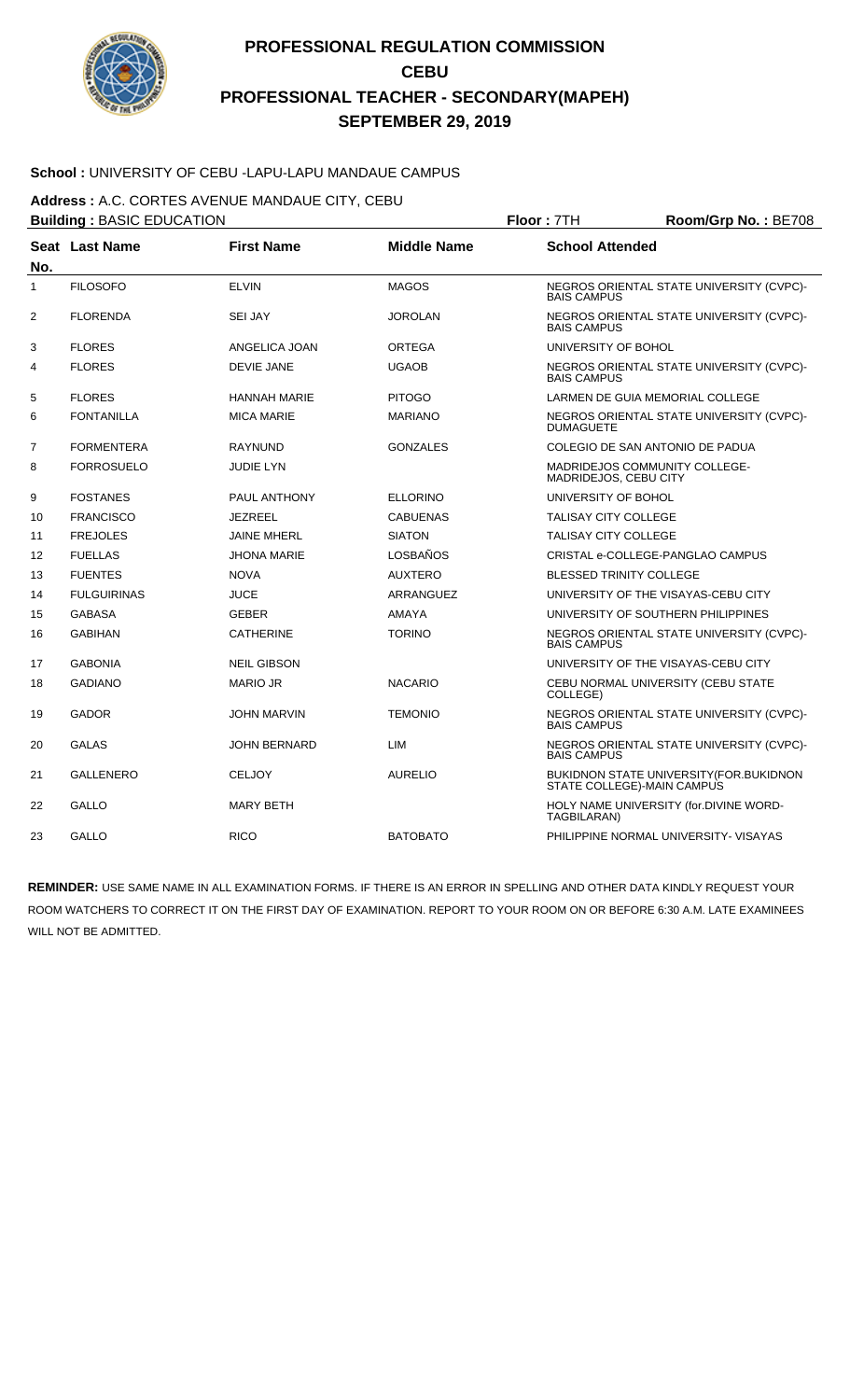

### **School :** UNIVERSITY OF CEBU -LAPU-LAPU MANDAUE CAMPUS

**Address :** A.C. CORTES AVENUE MANDAUE CITY, CEBU

|              | <b>Building: BASIC EDUCATION</b> |                       |                    | Floor: 7TH<br>Room/Grp No.: BE709                      |                                             |  |
|--------------|----------------------------------|-----------------------|--------------------|--------------------------------------------------------|---------------------------------------------|--|
|              | Seat Last Name                   | <b>First Name</b>     | <b>Middle Name</b> | <b>School Attended</b>                                 |                                             |  |
| No.          |                                  |                       |                    |                                                        |                                             |  |
| $\mathbf{1}$ | <b>GARA</b>                      | <b>JOSEPH</b>         | <b>CURIB</b>       |                                                        | UNIVERSITY OF SOUTHERN PHILIPPINES          |  |
| 2            | <b>GARBO</b>                     | <b>CHESTER NEIL</b>   | <b>ARRIESGADO</b>  | COLLEGE)                                               | CEBU NORMAL UNIVERSITY (CEBU STATE          |  |
| 3            | <b>GARBO</b>                     | <b>CHRISTIAN REY</b>  | <b>PLASENCIA</b>   | MADRIDEJOS COMMUNITY COLLEGE-<br>MADRIDEJOS, CEBU CITY |                                             |  |
| 4            | <b>GARBO</b>                     | <b>MA CIELO</b>       | <b>CABALLES</b>    | UNIVERSITY OF CEBU                                     |                                             |  |
| 5            | <b>GARCES</b>                    | <b>ANDRELYN</b>       | <b>DAQUIADO</b>    | N.S.C.A.)-MAIN CAMPUS                                  | CENTRAL PHILIPPINES STATE UNIVERSITY - (FOR |  |
| 6            | <b>GARCES</b>                    | <b>GRACE</b>          | <b>JANIOLA</b>     |                                                        | UNIVERSITY OF THE VISAYAS-CEBU CITY         |  |
| 7            | <b>GARCES</b>                    | <b>NICOLIE</b>        | GERANGAYA          | <b>BAIS CAMPUS</b>                                     | NEGROS ORIENTAL STATE UNIVERSITY (CVPC)-    |  |
| 8            | <b>GARCIA</b>                    | ALEXANDER             | <b>DHOYA</b>       | MADRIDEJOS COMMUNITY COLLEGE-<br>MADRIDEJOS, CEBU CITY |                                             |  |
| 9            | <b>GARCIA</b>                    | <b>MODESTO JR</b>     | <b>AGUJAR</b>      | <b>EXTERNAL STUDIES CENTER</b>                         | <b>BUKIDNON STATE UNIVERSITY - MOGCHS</b>   |  |
| 10           | GARDE                            | <b>ANDOLYN</b>        | <b>BERJOLANO</b>   | <b>TAÑON COLLEGE</b>                                   |                                             |  |
| 11           | <b>GARIANDO</b>                  | <b>KENNETH JAY</b>    | <b>BATAN</b>       | COLLEGE)                                               | CEBU NORMAL UNIVERSITY (CEBU STATE          |  |
| 12           | <b>GARNAZE</b>                   | <b>JOCELYN</b>        | ESGANA             | MADRIDEJOS COMMUNITY COLLEGE-<br>MADRIDEJOS, CEBU CITY |                                             |  |
| 13           | <b>GARSON</b>                    | <b>RONJIE</b>         | ABRASALDO          | <b>BAIS CAMPUS</b>                                     | NEGROS ORIENTAL STATE UNIVERSITY (CVPC)-    |  |
| 14           | GASCO                            | <b>VIDA MARGARETT</b> |                    | COLLEGE)                                               | CEBU NORMAL UNIVERSITY (CEBU STATE          |  |
| 15           | <b>GELBOLINGO</b>                | LOVELYN               | <b>GESMAN</b>      | UNIVERSITY OF CEBU                                     |                                             |  |
| 16           | <b>GEMAO</b>                     | <b>GELYN</b>          | <b>COROS</b>       |                                                        | UNIVERSITY OF THE VISAYAS-CEBU CITY         |  |
| 17           | <b>GEMINA</b>                    | <b>CLARK</b>          | <b>CARBAJOSA</b>   | <b>BAYAWAN</b>                                         | NEGROS ORIENTAL STATE UNIVERSITY (CVPC)-    |  |
| 18           | <b>GENCONO</b>                   | <b>JOEL</b>           | <b>SIALANA</b>     | UNIVERSITY OF CEBU                                     |                                             |  |
| 19           | <b>GENERALAO</b>                 | <b>JEROME</b>         | <b>ALDA</b>        | COLLEGE)                                               | CEBU NORMAL UNIVERSITY (CEBU STATE          |  |
| 20           | <b>GEONZON</b>                   | <b>CARLOS ISIDRO</b>  | <b>SIONOSA</b>     | UNIVERSITY OF SAN JOSE-RECOLETOS                       |                                             |  |
| 21           | <b>GEPIGA</b>                    | <b>ARIEL</b>          | QUEZON             |                                                        | MANDAUE CITY COLLEGE- MANDAUE CITY, CEBU    |  |
| 22           | <b>GEPITULAN</b>                 | <b>FIEL MATTHEW</b>   | LANTERNA           | UNIVERSITY OF CEBU                                     |                                             |  |
| 23           | <b>GIDAYAWAN</b>                 | <b>GENNI VAY</b>      | <b>KAQUILALA</b>   | MADRIDEJOS COMMUNITY COLLEGE-<br>MADRIDEJOS, CEBU CITY |                                             |  |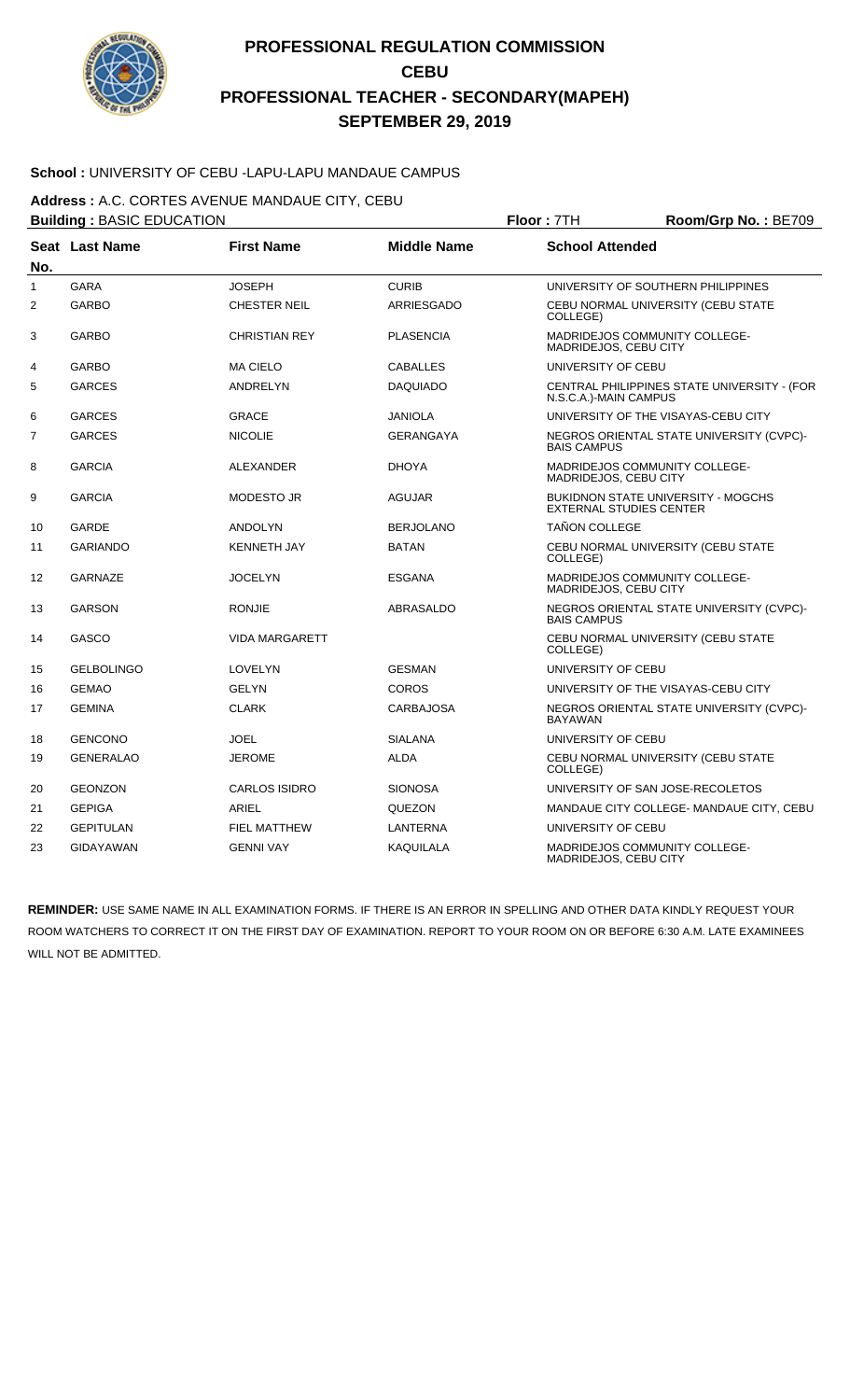

### **School :** UNIVERSITY OF CEBU -LAPU-LAPU MANDAUE CAMPUS

**Address :** A.C. CORTES AVENUE MANDAUE CITY, CEBU

|                | <b>Building: BASIC EDUCATION</b> |                         |                       | Floor: 7TH                    | Room/Grp No.: BE710                        |
|----------------|----------------------------------|-------------------------|-----------------------|-------------------------------|--------------------------------------------|
| No.            | Seat Last Name                   | <b>First Name</b>       | <b>Middle Name</b>    | <b>School Attended</b>        |                                            |
| $\mathbf{1}$   | <b>GIGANTANA</b>                 | <b>ALLEAH MAE</b>       | <b>MACADAY</b>        | MADRIDEJOS, CEBU CITY         | <b>MADRIDEJOS COMMUNITY COLLEGE-</b>       |
| 2              | <b>GIGJE</b>                     | <b>SUSHMITA</b>         | <b>BARBAS</b>         | MADRIDEJOS, CEBU CITY         | MADRIDEJOS COMMUNITY COLLEGE-              |
| 3              | <b>GILBUENA</b>                  | AIMEE JEAN              | <b>LANDAO</b>         |                               | UNIVERSITY OF THE VISAYAS-CEBU CITY        |
| 4              | <b>GILBUENA</b>                  | <b>CLAREME</b>          | <b>PESCANTE</b>       | MADRIDEJOS, CEBU CITY         | MADRIDEJOS COMMUNITY COLLEGE-              |
| 5              | <b>GIMENEZ</b>                   | <b>RIZZA MARIE</b>      | <b>VELOSO</b>         | UNIVERSITY OF CEBU            |                                            |
| 6              | GO                               | <b>CLAIRE GARNETTE</b>  | <b>GARCIA</b>         | <b>BAIS CAMPUS</b>            | NEGROS ORIENTAL STATE UNIVERSITY (CVPC)-   |
| $\overline{7}$ | GO                               | <b>MICA</b>             | LLANERA               | <b>BAIS CAMPUS</b>            | NEGROS ORIENTAL STATE UNIVERSITY (CVPC)-   |
| 8              | <b>GOLOSINO</b>                  | <b>JENNETTE</b>         | <b>CARILIMDILIMAN</b> |                               | <b>BOHOL NORTHERN STAR COLLEGE</b>         |
| 9              | <b>GOMEZ</b>                     | <b>MARY ANN</b>         | <b>TAGAPIA</b>        | TAGBILARAN)                   | HOLY NAME UNIVERSITY (for.DIVINE WORD-     |
| 10             | <b>GOMOLON</b>                   | REGINA ALEXA            | <b>BUSCANO</b>        | UNIVERSITY OF SAN CARLOS      |                                            |
| 11             | <b>GONZALES</b>                  | <b>MARVIN CHRISTIAN</b> | <b>DELFIN</b>         | LAPU-LAPU CITY COLLEGE        |                                            |
| 12             | <b>GORGONIO</b>                  | <b>GLEENA MAE</b>       | <b>ARLAN</b>          |                               | SAINT PAUL UNIVERSITY-SURIGAO              |
| 13             | <b>GORNEZ</b>                    | <b>DANIEL GABRIEL</b>   | <b>BILOCURA</b>       | TALISAY CITY COLLEGE          |                                            |
| 14             | <b>GORNEZ</b>                    | <b>RHEA</b>             | <b>MANAYON</b>        | <b>BAIS CAMPUS</b>            | NEGROS ORIENTAL STATE UNIVERSITY (CVPC)-   |
| 15             | GOZON                            | <b>JHANDY</b>           | <b>GERODIAS</b>       |                               | SOUTHERN LEYTE STATE UNIVERSITY-T.OPPUS    |
| 16             | GOZON                            | <b>MARK JUNE</b>        | <b>JUPISTA</b>        | <b>BAYBAY</b>                 | VISAYAS STATE UNIVERSITY (for.VISCA,LSU.)- |
| 17             | <b>GRAVA</b>                     | <b>LOIDA</b>            | <b>MABATO</b>         |                               | <b>BOHOL NORTHERN STAR COLLEGE</b>         |
| 18             | <b>GRAVADOR</b>                  | <b>RAISA</b>            | <b>OBEJA</b>          | <b>DUMAGUETE</b>              | NEGROS ORIENTAL STATE UNIVERSITY (CVPC)-   |
| 19             | <b>GREGORIO</b>                  | SHENALYN                |                       | <b>LAPU-LAPU CITY COLLEGE</b> |                                            |
| 20             | <b>GUJILDE</b>                   | <b>KAREN</b>            | <b>YTAC</b>           | TAGBILARAN)                   | HOLY NAME UNIVERSITY (for.DIVINE WORD-     |
| 21             | <b>GULLE</b>                     | <b>JAYSON</b>           | <b>FUNTANAR</b>       | COLLEGE)                      | CEBU NORMAL UNIVERSITY (CEBU STATE         |
| 22             | <b>GULLIM</b>                    | <b>MARY ROSE</b>        | <b>CABRERA</b>        | <b>ISABEL CAMPUS</b>          | VISAYAS STATE UNIVERSITY(FOR VISCA,LSU) -  |
| 23             | <b>GUZMAN</b>                    | <b>EARL LORENZ</b>      | <b>DENOSTA</b>        |                               | PHILIPPINE NORMAL UNIVERSITY- VISAYAS      |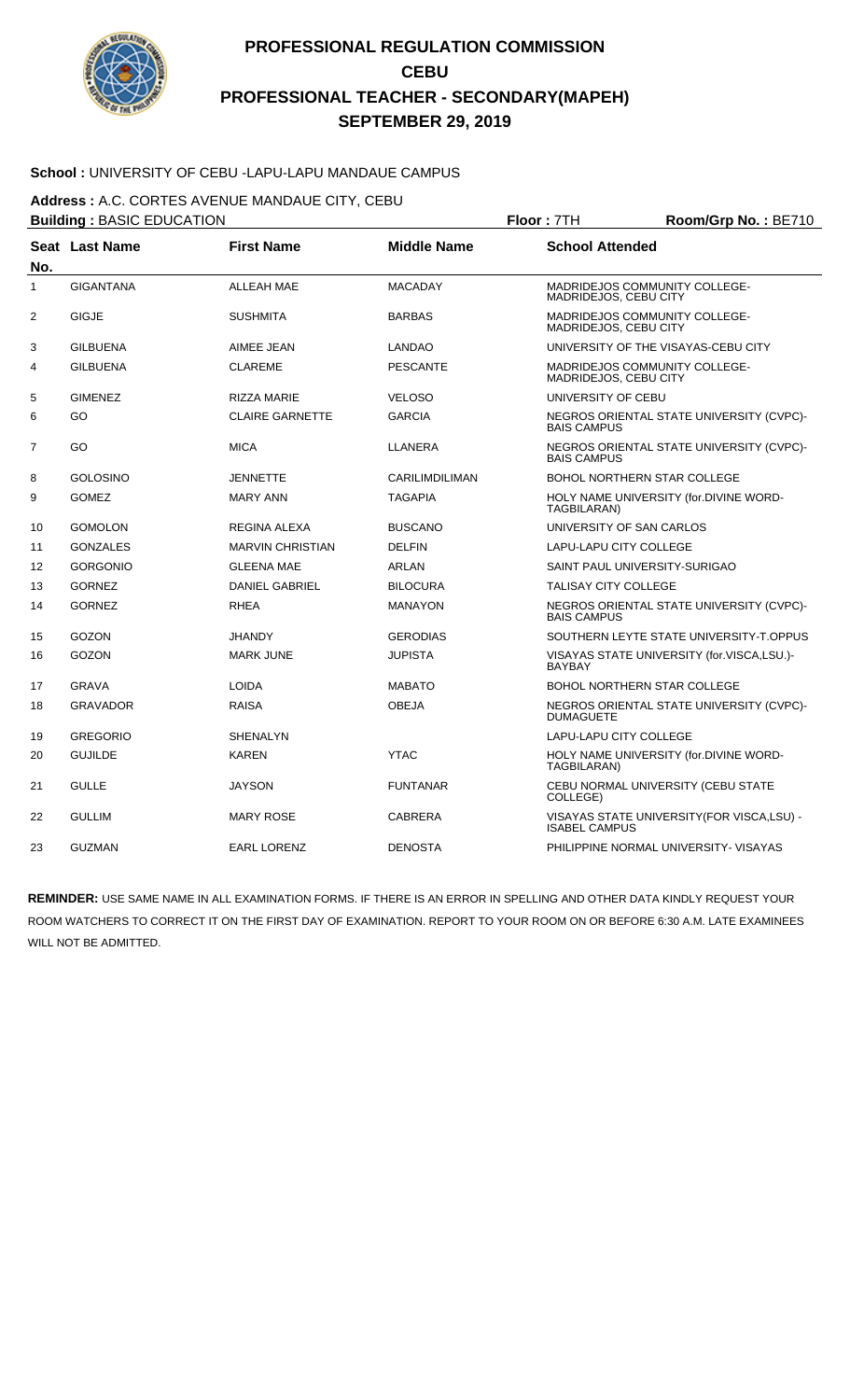

### **School :** UNIVERSITY OF CEBU -LAPU-LAPU MANDAUE CAMPUS

**Address :** A.C. CORTES AVENUE MANDAUE CITY, CEBU

|                | <b>Building: BASIC EDUCATION</b> |                        |                     | Floor: 7TH                                                    | Room/Grp No.: BE711                      |
|----------------|----------------------------------|------------------------|---------------------|---------------------------------------------------------------|------------------------------------------|
|                | Seat Last Name                   | <b>First Name</b>      | <b>Middle Name</b>  | <b>School Attended</b>                                        |                                          |
| No.            |                                  |                        |                     |                                                               |                                          |
| 1              | <b>HAMILI</b>                    | <b>ELMER</b>           | <b>BADAD</b>        | UNIVERSITY OF BOHOL                                           |                                          |
| 2              | <b>HERNANDEZ</b>                 | <b>JASMIN</b>          | <b>GABRILLO</b>     | COLLEGE)                                                      | CEBU NORMAL UNIVERSITY (CEBU STATE       |
| 3              | <b>HERNANDEZ</b>                 | <b>MARIVIC</b>         | <b>ILUSTRISIMO</b>  | <b>MADRIDEJOS COMMUNITY COLLEGE-</b><br>MADRIDEJOS, CEBU CITY |                                          |
| 4              | <b>HERRERA</b>                   | <b>JEFFREY</b>         | DE LEON             | COLLEGE)                                                      | CEBU NORMAL UNIVERSITY (CEBU STATE       |
| 5              | HO                               | <b>JOANNE ANN</b>      | <b>ALBON</b>        | <b>DUMAGUETE</b>                                              | NEGROS ORIENTAL STATE UNIVERSITY (CVPC)- |
| 6              | <b>HOLIVA</b>                    | <b>MARIA MARLOT</b>    | <b>VILLAHERMOSA</b> |                                                               | UNIVERSITY OF THE VISAYAS-CEBU CITY      |
| $\overline{7}$ | <b>HOMENTO</b>                   | PEARL DEONITH          | <b>RODRIGUEZ</b>    | <b>BAIS CAMPUS</b>                                            | NEGROS ORIENTAL STATE UNIVERSITY (CVPC)- |
| 8              | <b>HORANDOY</b>                  | <b>MARY JOY</b>        | <b>JACULBE</b>      | <b>TALISAY CITY COLLEGE</b>                                   |                                          |
| 9              | <b>HORTILANO</b>                 | <b>FLORGEYLN</b>       | <b>ILUSTRISIMO</b>  | MADRIDEJOS COMMUNITY COLLEGE-<br>MADRIDEJOS, CEBU CITY        |                                          |
| 10             | <b>HOYOHOY</b>                   | <b>RICKY BOY</b>       | <b>CHIONG</b>       | BAYAWAN                                                       | NEGROS ORIENTAL STATE UNIVERSITY (CVPC)- |
| 11             | <b>IBA</b>                       | RUFINO JR. III         | <b>SUELTO</b>       | UNIVERSITY OF SAN CARLOS                                      |                                          |
| 12             | <b>ILLUSORIO</b>                 | LARAJEAN               | VILLANUEVA          | MADRIDEJOS COMMUNITY COLLEGE-<br>MADRIDEJOS, CEBU CITY        |                                          |
| 13             | ILLUT                            | <b>FREDILYN</b>        | <b>ILUSTRISIMO</b>  | MADRIDEJOS COMMUNITY COLLEGE-<br>MADRIDEJOS, CEBU CITY        |                                          |
| 14             | <b>ILUSORIO</b>                  | <b>JANICA</b>          | <b>RIBO</b>         | MADRIDEJOS COMMUNITY COLLEGE-<br>MADRIDEJOS, CEBU CITY        |                                          |
| 15             | <b>ILUSTRISIMO</b>               | <b>JUDY</b>            | <b>DESAMPARADO</b>  | COLLEGE)                                                      | CEBU NORMAL UNIVERSITY (CEBU STATE       |
| 16             | <b>INALEM</b>                    | <b>MIGUELA MARCILE</b> | <b>TAPDASAN</b>     | UNIVERSITY OF BOHOL                                           |                                          |
| 17             | <b>INDINO</b>                    | <b>KEENE ROYCE</b>     | <b>CUIZON</b>       | UNIVERSITY OF CEBU                                            |                                          |
| 18             | <b>INOC</b>                      | <b>ELGEN ANN</b>       | <b>SITON</b>        | LAPU-LAPU CITY COLLEGE                                        |                                          |
| 19             | <b>INTONG</b>                    | <b>STEPHEN</b>         | LABRADOR            | <b>DUMAGUETE</b>                                              | NEGROS ORIENTAL STATE UNIVERSITY (CVPC)- |
| 20             | <b>ISOK</b>                      | <b>EMANN</b>           | CARTACIANO          |                                                               | UNIVERSITY OF THE VISAYAS-CEBU CITY      |
| 21             | <b>IWAYAN</b>                    | <b>VINCENT</b>         | <b>MONTAÑO</b>      |                                                               | PHILIPPINE NORMAL UNIVERSITY- VISAYAS    |
| 22             | <b>JACOMA</b>                    | <b>DARIEL</b>          | <b>TABAL</b>        |                                                               | UNIVERSITY OF THE VISAYAS-CEBU CITY      |
| 23             | <b>JALUAG</b>                    | <b>OLGA</b>            | <b>ABUYABOR</b>     | <b>BAIS CAMPUS</b>                                            | NEGROS ORIENTAL STATE UNIVERSITY (CVPC)- |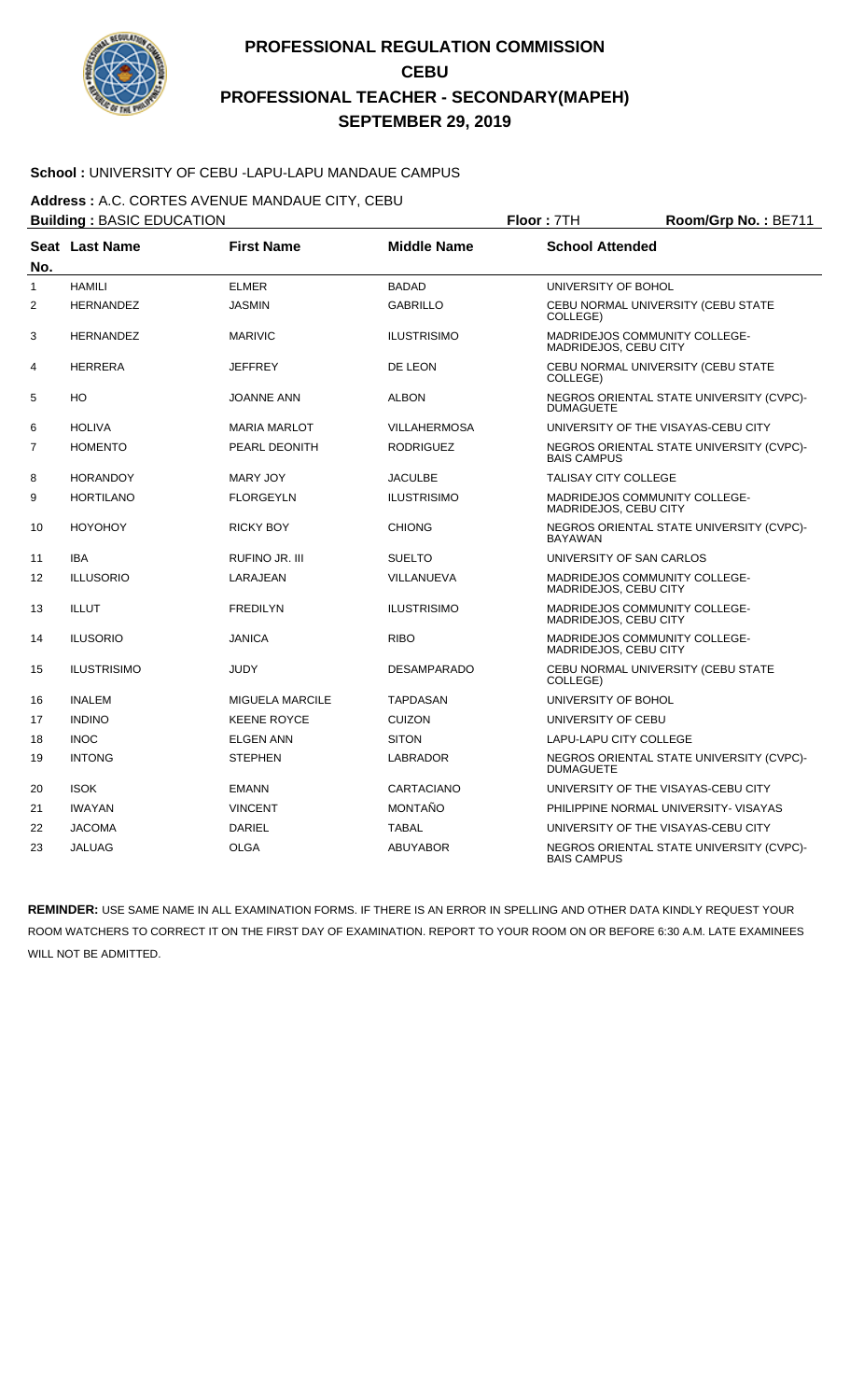

### **School :** UNIVERSITY OF CEBU -LAPU-LAPU MANDAUE CAMPUS

**Address :** A.C. CORTES AVENUE MANDAUE CITY, CEBU

|              | <b>Building: BASIC EDUCATION</b> |                       |                    | Room/Grp No.: BE712         |                                          |
|--------------|----------------------------------|-----------------------|--------------------|-----------------------------|------------------------------------------|
| No.          | Seat Last Name                   | <b>First Name</b>     | <b>Middle Name</b> | <b>School Attended</b>      |                                          |
| $\mathbf{1}$ | <b>JAMANDRON</b>                 | <b>WENZ CLEFORD</b>   | CATACUTAN          | <b>BAYAWAN</b>              | NEGROS ORIENTAL STATE UNIVERSITY (CVPC)- |
| 2            | <b>JAMON</b>                     | <b>LOUISE ANNE</b>    | CARVAJAL           |                             | PHILIPPINE NORMAL UNIVERSITY- VISAYAS    |
| 3            | <b>JAPOS</b>                     | <b>ANGELIE</b>        | PELIÑO             |                             | <b>BOHOL NORTHERN STAR COLLEGE</b>       |
| 4            | <b>JAYAGAN</b>                   | WELLIEN               | <b>PALIMA</b>      |                             | SOUTHERN LEYTE STATE UNIVERSITY-T.OPPUS  |
| 5            | <b>JORGIO</b>                    | <b>MERCEDES</b>       | <b>BACOR</b>       |                             | UNIVERSITY OF THE VISAYAS-CEBU CITY      |
| 6            | <b>JOTOJOT</b>                   | <b>FIEL ANGELI</b>    | <b>CLEOPAS</b>     | TAGBILARAN)                 | HOLY NAME UNIVERSITY (for.DIVINE WORD-   |
| 7            | <b>KADUSALE</b>                  | JEAN MARY             | ABILLAR            | <b>BAIS CAMPUS</b>          | NEGROS ORIENTAL STATE UNIVERSITY (CVPC)- |
| 8            | <b>KINILITAN</b>                 | <b>RICA ANN</b>       |                    | <b>SILLIMAN UNIVERSITY</b>  |                                          |
| 9            | <b>KIUNISALA</b>                 | <b>RUTH</b>           | <b>RANA</b>        | UNIVERSITY OF BOHOL         |                                          |
| 10           | LABE                             | <b>ROLLIENE</b>       | <b>DAEL</b>        | <b>BAIS CAMPUS</b>          | NEGROS ORIENTAL STATE UNIVERSITY (CVPC)- |
| 11           | <b>LABITAD</b>                   | <b>MARIA THERESA</b>  | <b>RAGOSTA</b>     |                             | UNIVERSITY OF SAN JOSE-RECOLETOS         |
| 12           | <b>LABITAD</b>                   | <b>RICA MARIE</b>     |                    | <b>TALISAY CITY COLLEGE</b> |                                          |
| 13           | <b>LABONG</b>                    | <b>OUGIE</b>          | <b>ESCALADA</b>    | <b>BAYAWAN</b>              | NEGROS ORIENTAL STATE UNIVERSITY (CVPC)- |
| 14           | <b>LABORTE</b>                   | <b>KHRISTIAN DAVE</b> | <b>FERNANDEZ</b>   | UNIVERSITY OF CEBU          |                                          |
| 15           | LABRA                            | <b>MARY CLARETTE</b>  | DAQUIL             | UNIVERSITY OF CEBU          |                                          |
| 16           | <b>LABRADO</b>                   | <b>JENNETH</b>        | <b>ALTERADO</b>    |                             | SOUTHWESTERN UNIVERSITY                  |
| 17           | LABUGA                           | <b>JESSA JOY</b>      | <b>CELLAN</b>      | TAGBILARAN)                 | HOLY NAME UNIVERSITY (for.DIVINE WORD-   |
| 18           | LACANDULA                        | <b>KENT ANDREW</b>    | <b>LIMOTAN</b>     | COLLEGE)                    | CEBU NORMAL UNIVERSITY (CEBU STATE       |
| 19           | <b>LACUNA</b>                    | <b>BLANCHE ROSE</b>   | <b>AMION</b>       | <b>BAIS CAMPUS</b>          | NEGROS ORIENTAL STATE UNIVERSITY (CVPC)- |
| 20           | <b>LADO</b>                      | JOHN CHRISTIAN        |                    | SILLIMAN UNIVERSITY         |                                          |
| 21           | LAGALA                           | <b>JHON VINCENT</b>   | <b>DUMANAYOS</b>   |                             | UNIVERSITY OF THE VISAYAS-CEBU CITY      |
| 22           | <b>LAGORAS</b>                   | <b>ALLEN MAY</b>      |                    | <b>TALISAY CITY COLLEGE</b> |                                          |
| 23           | LAGOS                            | <b>KAYE CRYSTAMAE</b> | <b>TABILON</b>     | <b>BAYAWAN</b>              | NEGROS ORIENTAL STATE UNIVERSITY (CVPC)- |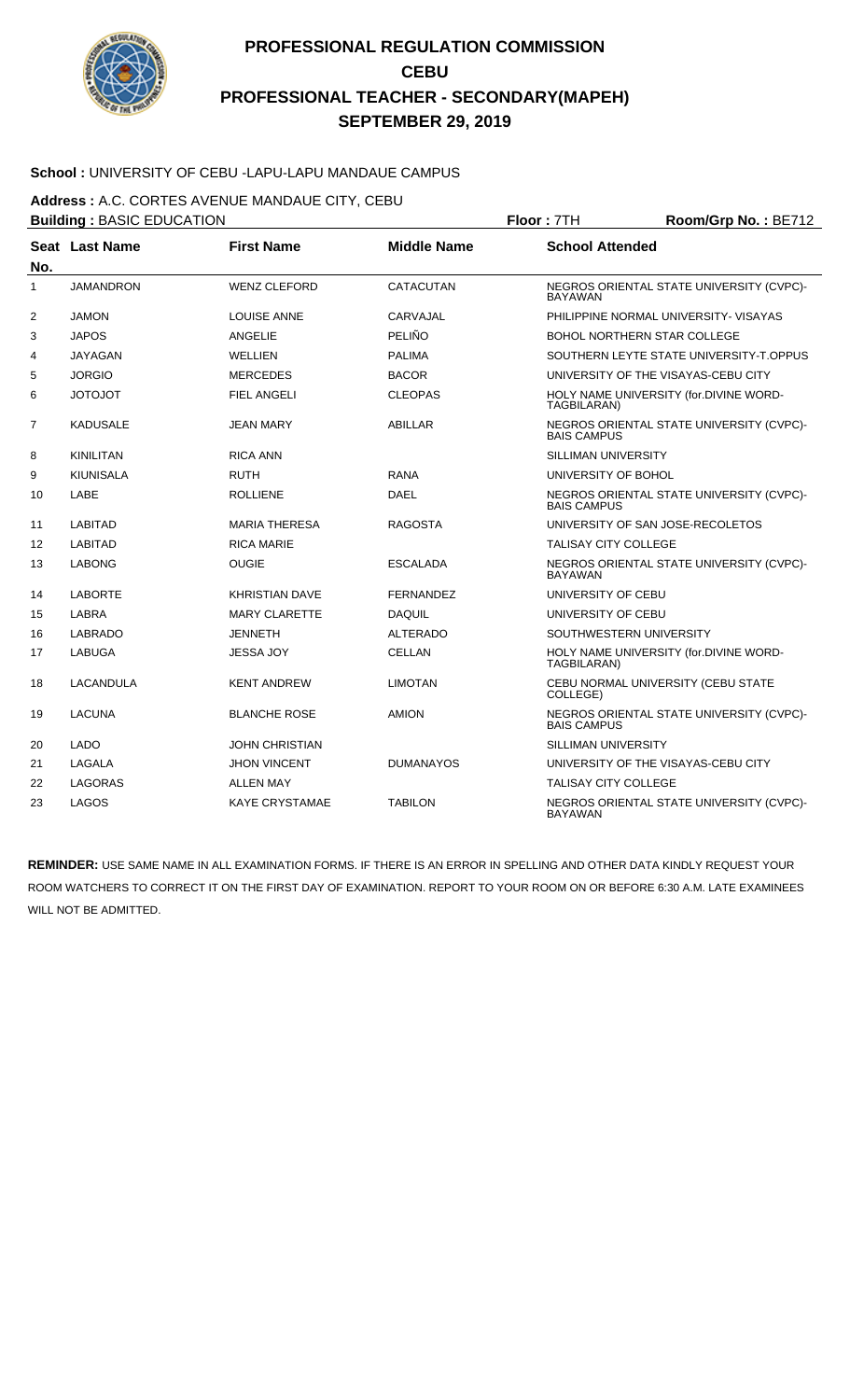

### **School :** UNIVERSITY OF CEBU -LAPU-LAPU MANDAUE CAMPUS

**Address :** A.C. CORTES AVENUE MANDAUE CITY, CEBU

|              | <b>Building: BASIC EDUCATION</b> |                        |                    | Floor: 7TH<br>Room/Grp No.: BE713 |                                          |  |
|--------------|----------------------------------|------------------------|--------------------|-----------------------------------|------------------------------------------|--|
| No.          | Seat Last Name                   | <b>First Name</b>      | <b>Middle Name</b> | <b>School Attended</b>            |                                          |  |
| $\mathbf{1}$ | LAGWA-AN                         | <b>CHRISTINE KYLIE</b> | <b>DAGA</b>        | COLLEGE)                          | CEBU NORMAL UNIVERSITY (CEBU STATE       |  |
| 2            | LAINEZ                           | <b>MARY CHRIS</b>      | LAUGA              |                                   | BOHOL NORTHERN STAR COLLEGE              |  |
| 3            | <b>LAMOSTE</b>                   | TRISHA MAE             | <b>DESCARTIN</b>   | COLLEGE)                          | CEBU NORMAL UNIVERSITY (CEBU STATE       |  |
| 4            | LAÑA                             | <b>JAYSON</b>          | LARGOSA            | <b>TALISAY CITY COLLEGE</b>       |                                          |  |
| 5            | <b>LANCIN</b>                    | PETER JOERIZ           | <b>CORTEL</b>      |                                   | SAINT PAUL UNIVERSITY-SURIGAO            |  |
| 6            | LAPINGCAO                        | <b>MARY GRACE</b>      | <b>CANABE</b>      | <b>TALISAY CITY COLLEGE</b>       |                                          |  |
| 7            | <b>LAPIRAP</b>                   | <b>BRYAN</b>           | AÑANA              | COLLEGE)                          | CEBU NORMAL UNIVERSITY (CEBU STATE       |  |
| 8            | LARA                             | <b>MARJIE</b>          | <b>SINCERO</b>     | UNIVERSITY OF CEBU                |                                          |  |
| 9            | LARIOSA                          | <b>GESSA</b>           | <b>KADUSALE</b>    | <b>BAIS CAMPUS</b>                | NEGROS ORIENTAL STATE UNIVERSITY (CVPC)- |  |
| 10           | LARIOSA                          | <b>JOBANER</b>         | <b>TABORADA</b>    | UNIVERSITY OF CEBU                |                                          |  |
| 11           | LAROT                            | <b>ARES</b>            | <b>CALIMPONG</b>   | SIQUIJOR STATE COLLEGE            |                                          |  |
| 12           | <b>LASTIMADO</b>                 | <b>JAYNINO</b>         | <b>DIAZ</b>        | <b>TALISAY CITY COLLEGE</b>       |                                          |  |
| 13           | <b>LATONIO</b>                   | <b>MARICEL</b>         | <b>AURESTILA</b>   | <b>BLESSED TRINITY COLLEGE</b>    |                                          |  |
| 14           | LATORRE                          | <b>ROSALIE</b>         | <b>ABARIAS</b>     | <b>TALISAY CITY COLLEGE</b>       |                                          |  |
| 15           | <b>LAUDIANA</b>                  | ANGELME                | <b>ASERDA</b>      | UNIVERSITY OF BOHOL               |                                          |  |
| 16           | LAURITO                          | ALEEN KATE SHANE       | <b>COMISION</b>    | UNIVERSITY OF CEBU                |                                          |  |
| 17           | <b>LAURON</b>                    | <b>KHEVEN DAVE</b>     | <b>CODENIERA</b>   |                                   | UNIVERSITY OF SAN JOSE-RECOLETOS         |  |
| 18           | LAWAS                            | <b>DARLENE</b>         | <b>AVILA</b>       | COLLEGE)                          | CEBU NORMAL UNIVERSITY (CEBU STATE       |  |
| 19           | <b>LEDESMA</b>                   | <b>MELVIN</b>          | <b>ILOCANOG</b>    | COLLEGE)                          | CEBU NORMAL UNIVERSITY (CEBU STATE       |  |
| 20           | <b>LEQUIGAN</b>                  | <b>ERICA MAE</b>       | <b>ARTIGO</b>      | UNIVERSITY OF CEBU                |                                          |  |
| 21           | <b>LIBOSANA</b>                  | <b>MICHELLE</b>        | <b>VILLACERAN</b>  | MADRIDEJOS, CEBU CITY             | MADRIDEJOS COMMUNITY COLLEGE-            |  |
| 22           | <b>LIGAN</b>                     | <b>EASTER MAE</b>      | <b>ANGCO</b>       | COLLEGE)                          | CEBU NORMAL UNIVERSITY (CEBU STATE       |  |
| 23           | <b>LIMOCON</b>                   | JUSTINE MARIST         | <b>PALATAN</b>     |                                   | <b>BOHOL NORTHERN STAR COLLEGE</b>       |  |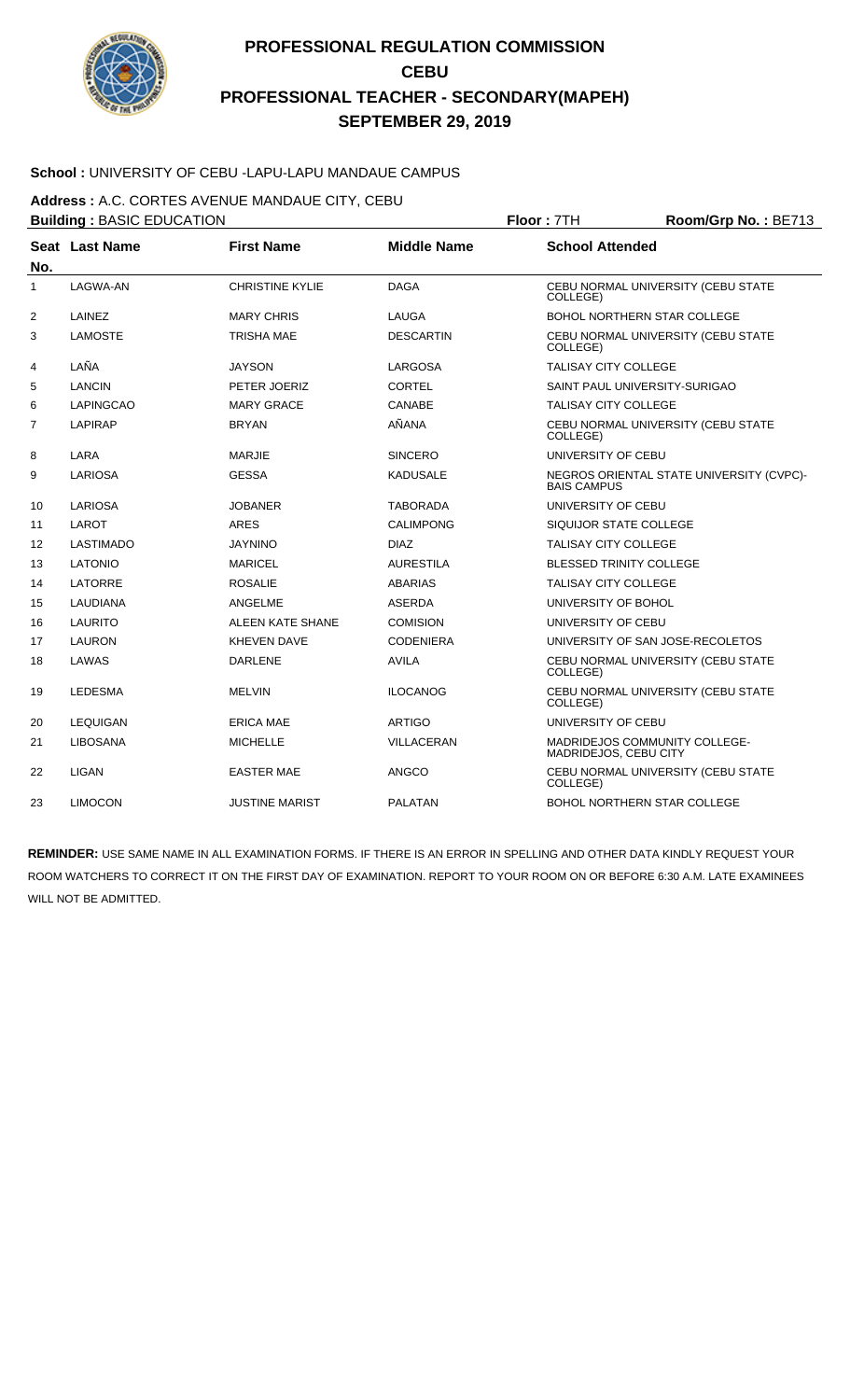

### **School :** UNIVERSITY OF CEBU -LAPU-LAPU MANDAUE CAMPUS

**Address :** A.C. CORTES AVENUE MANDAUE CITY, CEBU

|              | <b>Building: BASIC EDUCATION</b> |                           |                    | Floor: 8TH<br>Room/Grp No.: BE801 |                                          |  |
|--------------|----------------------------------|---------------------------|--------------------|-----------------------------------|------------------------------------------|--|
| No.          | Seat Last Name                   | <b>First Name</b>         | <b>Middle Name</b> | <b>School Attended</b>            |                                          |  |
| $\mathbf{1}$ | <b>LIMPANGUG</b>                 | LANE                      | <b>MEHOGNE</b>     | LAPU-LAPU CITY COLLEGE            |                                          |  |
| 2            | <b>LINAMAS</b>                   | <b>KENNETH</b>            | <b>KAENGLES</b>    | UNIVERSITY OF CEBU                |                                          |  |
| 3            | <b>LIPON</b>                     | <b>JADE MELVIN</b>        | COTO               |                                   | BOHOL NORTHERN STAR COLLEGE              |  |
| 4            | LIRAZAN                          | <b>JESZA BELLE HOPE</b>   | <b>MATE</b>        | SILLIMAN UNIVERSITY               |                                          |  |
| 5            | <b>LLAGUNO</b>                   | <b>JOHN HARVEY</b>        | <b>BAYABOS</b>     | COLLEGE)                          | CEBU NORMAL UNIVERSITY (CEBU STATE       |  |
| 6            | LODERO                           | <b>REDGEL</b>             | <b>CADAVID</b>     | <b>BAYAWAN</b>                    | NEGROS ORIENTAL STATE UNIVERSITY (CVPC)- |  |
| 7            | <b>LODOVICE</b>                  | <b>LUTIES ANN</b>         | <b>BATOMALAQUE</b> | COLLEGE)                          | CEBU NORMAL UNIVERSITY (CEBU STATE       |  |
| 8            | <b>LOPEZ</b>                     | <b>JAMES</b>              | <b>SARA</b>        | <b>BAIS CAMPUS</b>                | NEGROS ORIENTAL STATE UNIVERSITY (CVPC)- |  |
| 9            | <b>LOPEZ</b>                     | <b>SIGRID</b>             | <b>BENTAIN</b>     | COLLEGE)                          | CEBU NORMAL UNIVERSITY (CEBU STATE       |  |
| 10           | <b>LORCA</b>                     | <b>MIRAFLOR</b>           | <b>NEPANGUE</b>    | MADRIDEJOS, CEBU CITY             | MADRIDEJOS COMMUNITY COLLEGE-            |  |
| 11           | LOS BAÑOS                        | <b>ROSECILLA</b>          | <b>PLAZA</b>       | <b>DUMAGUETE</b>                  | NEGROS ORIENTAL STATE UNIVERSITY (CVPC)- |  |
| 12           | <b>LOTINO</b>                    | <b>JILLIME</b>            | <b>DELA TORRE</b>  | <b>TALISAY CITY COLLEGE</b>       |                                          |  |
| 13           | LOYOLA                           | <b>MARIEL</b>             |                    | UNIVERSITY OF CEBU                |                                          |  |
| 14           | LUBGUBAN                         | <b>JEANETTE JOSEPHINE</b> | <b>GARNICA</b>     | SOUTHWESTERN UNIVERSITY           |                                          |  |
| 15           | <b>LUBIGAN</b>                   | <b>LUXMIE</b>             | <b>BESITULO</b>    | SAINT PAUL UNIVERSITY-SURIGAO     |                                          |  |
| 16           | <b>LUCERO</b>                    | <b>MECHELLE</b>           | <b>JUSAYAN</b>     |                                   | PHILIPPINE NORMAL UNIVERSITY- VISAYAS    |  |
| 17           | <b>LUMONGSUD</b>                 | <b>MARILOU</b>            | <b>BELLAS</b>      | LAPU-LAPU CITY COLLEGE            |                                          |  |
| 18           | MABANAL                          | ALBERTO JR                | <b>DELES</b>       | <b>DUMAGUETE</b>                  | NEGROS ORIENTAL STATE UNIVERSITY (CVPC)- |  |
| 19           | <b>MABIDA</b>                    | <b>MARY FAITH</b>         | <b>PARAME</b>      | COLLEGE)                          | CEBU NORMAL UNIVERSITY (CEBU STATE       |  |
| 20           | <b>MACALAM</b>                   | <b>JOAN</b>               | <b>VISTO</b>       | TAGBILARAN)                       | HOLY NAME UNIVERSITY (for.DIVINE WORD-   |  |
| 21           | <b>MACK</b>                      | <b>STEPHEN</b>            | <b>BORCES</b>      | COLLEGE)                          | CEBU NORMAL UNIVERSITY (CEBU STATE       |  |
| 22           | MAGBANUA                         | <b>JOAN</b>               | <b>BERNANTE</b>    | <b>DUMAGUETE</b>                  | NEGROS ORIENTAL STATE UNIVERSITY (CVPC)- |  |
| 23           | MAGDASAL                         | <b>TRIXIE</b>             | <b>AGUITON</b>     | UNIVERSITY OF CEBU                |                                          |  |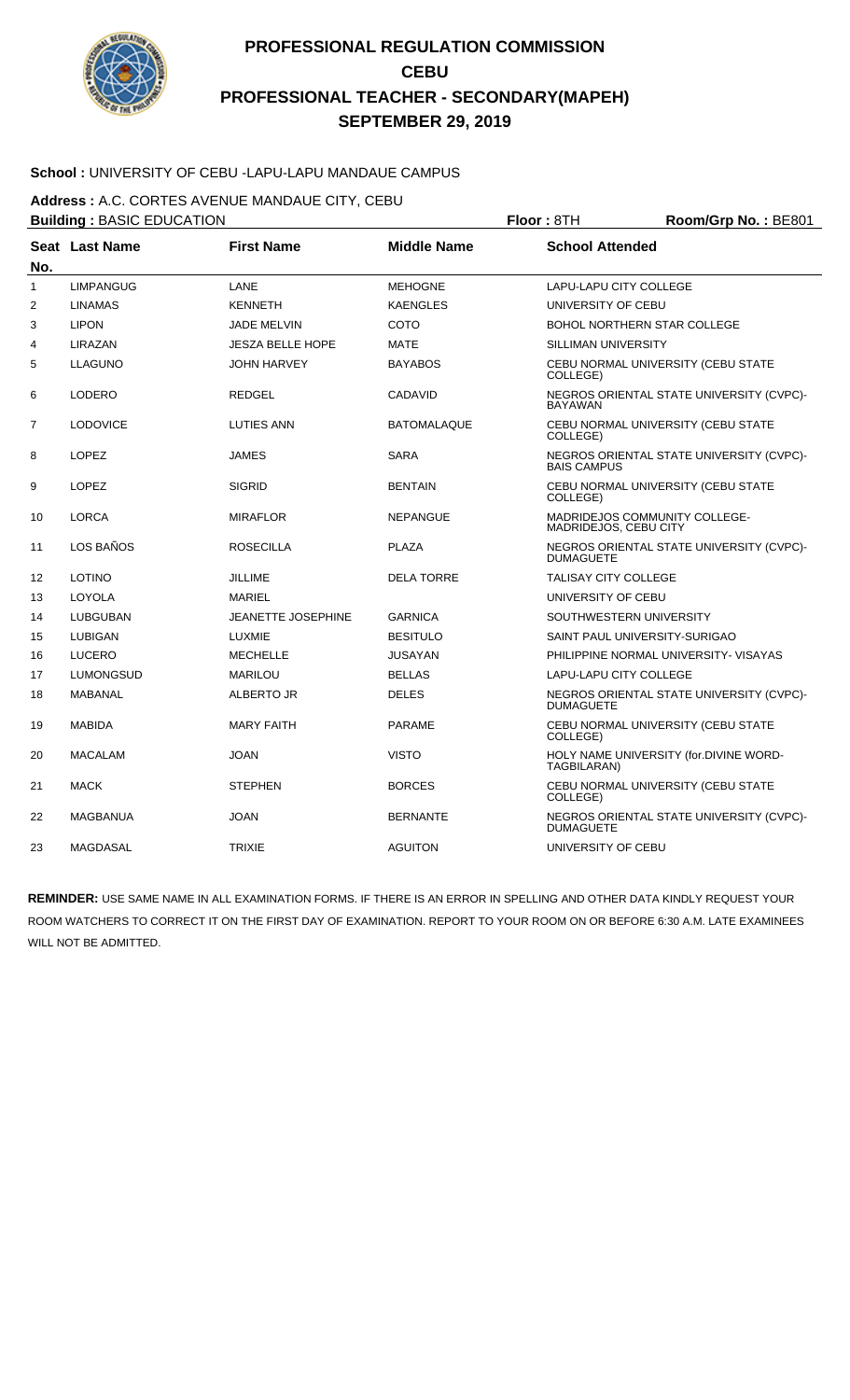

### **School :** UNIVERSITY OF CEBU -LAPU-LAPU MANDAUE CAMPUS

**Address :** A.C. CORTES AVENUE MANDAUE CITY, CEBU

|                | <b>Building: BASIC EDUCATION</b> |                        |                     | Floor: 8TH<br>Room/Grp No.: BE802                            |                                          |  |
|----------------|----------------------------------|------------------------|---------------------|--------------------------------------------------------------|------------------------------------------|--|
| No.            | Seat Last Name                   | <b>First Name</b>      | <b>Middle Name</b>  | <b>School Attended</b>                                       |                                          |  |
| $\mathbf{1}$   | <b>MAGLASANG</b>                 | <b>JESSA</b>           | <b>HERRY</b>        | <b>DUMINGAG</b>                                              | JOSEFINA H. CERILLES STATE COLLEGE-      |  |
| $\overline{2}$ | <b>MAHUSAY</b>                   | LYKA JOICE             | <b>BATUSBATUSAN</b> | MADRIDEJOS COMMUNITY COLLEGE-<br>MADRIDEJOS, CEBU CITY       |                                          |  |
| 3              | <b>MAIN</b>                      | RODULFO JR             | <b>CASIMERO</b>     | <b>TALISAY CITY COLLEGE</b>                                  |                                          |  |
| 4              | <b>MAKILING</b>                  | <b>MARIA BERNADINE</b> | PESAY               | COLLEGE)                                                     | CEBU NORMAL UNIVERSITY (CEBU STATE       |  |
| 5              | <b>MALICDIM</b>                  | <b>WILBERT</b>         | <b>TUBOD</b>        |                                                              | UNIVERSITY OF THE VISAYAS-CEBU CITY      |  |
| 6              | <b>MALLORCA</b>                  | <b>CLARISSA</b>        | <b>SANORIA</b>      |                                                              | SOUTHERN LEYTE STATE UNIVERSITY-T.OPPUS  |  |
| 7              | <b>MANALILI</b>                  | <b>JOSEPHRYL</b>       | <b>LAPINIG</b>      | <b>BAYAWAN</b>                                               | NEGROS ORIENTAL STATE UNIVERSITY (CVPC)- |  |
| 8              | <b>MANANQUIL</b>                 | <b>ALMIRA</b>          | <b>VENTULA</b>      | NEGROS ORIENTAL STATE UNIVERSITY (CVPC)-<br><b>DUMAGUETE</b> |                                          |  |
| 9              | <b>MANATAD</b>                   | <b>ERICA</b>           | <b>CABINTE</b>      |                                                              | LARMEN DE GUIA MEMORIAL COLLEGE          |  |
| 10             | <b>MANDAL</b>                    | <b>ARCHIEVAL</b>       | <b>DUCAY</b>        | MADRIDEJOS COMMUNITY COLLEGE-<br>MADRIDEJOS, CEBU CITY       |                                          |  |
| 11             | <b>MANGUBAT</b>                  | <b>ENGELIY</b>         | <b>GASCON</b>       | TAÑON COLLEGE                                                |                                          |  |
| 12             | <b>MANGUILIMOTAN</b>             | <b>KENNETH</b>         | <b>CIMAFRANCA</b>   |                                                              | UNIVERSITY OF SOUTHERN PHILIPPINES       |  |
| 13             | <b>MANILA</b>                    | <b>RYAN</b>            | <b>BATIANCILA</b>   | <b>BAIS CAMPUS</b>                                           | NEGROS ORIENTAL STATE UNIVERSITY (CVPC)- |  |
| 14             | <b>MANILAG</b>                   | <b>JENNY</b>           | <b>JUMAWAN</b>      | <b>BAIS CAMPUS</b>                                           | NEGROS ORIENTAL STATE UNIVERSITY (CVPC)- |  |
| 15             | <b>MANLUCOT</b>                  | <b>BARBARA</b>         | <b>MACASULOT</b>    | <b>BAYAWAN</b>                                               | NEGROS ORIENTAL STATE UNIVERSITY (CVPC)- |  |
| 16             | <b>MANLUCOT</b>                  | <b>MARK ANTHONY</b>    | <b>GEDORIO</b>      | <b>BAIS CAMPUS</b>                                           | NEGROS ORIENTAL STATE UNIVERSITY (CVPC)- |  |
| 17             | <b>MANTOS</b>                    | <b>KAROLYN ANNE</b>    | <b>NOEL</b>         | COLLEGE)                                                     | CEBU NORMAL UNIVERSITY (CEBU STATE       |  |
| 18             | <b>MANZO</b>                     | DONA MAE               | <b>BORJA</b>        |                                                              | MANDAUE CITY COLLEGE- MANDAUE CITY, CEBU |  |
| 19             | <b>MAPILI</b>                    | <b>RENNER</b>          | <b>SOLIS</b>        | SILLIMAN UNIVERSITY                                          |                                          |  |
| 20             | <b>MAPILI</b>                    | <b>RINA</b>            | <b>BAROT</b>        | <b>BAIS CAMPUS</b>                                           | NEGROS ORIENTAL STATE UNIVERSITY (CVPC)- |  |
| 21             | <b>MAQUILAN</b>                  | <b>BHEBSIE</b>         | <b>MALABAGO</b>     |                                                              | LA CARLOTA CITY COMMUNITY COLLEGE        |  |
| 22             | <b>MARATAS</b>                   | <b>KAMELE MARIE</b>    | <b>GEQUILAN</b>     | SILLIMAN UNIVERSITY                                          |                                          |  |
| 23             | <b>MARCAYDA</b>                  | <b>HAZEL SHANE</b>     | <b>GARCIA</b>       | <b>BICOL UNIVERSITY-LEGAZPI</b>                              |                                          |  |
| 24             | <b>MARCELINO</b>                 | <b>MARNEL</b>          | CORSAME             | <b>DUMAGUETE</b>                                             | NEGROS ORIENTAL STATE UNIVERSITY (CVPC)- |  |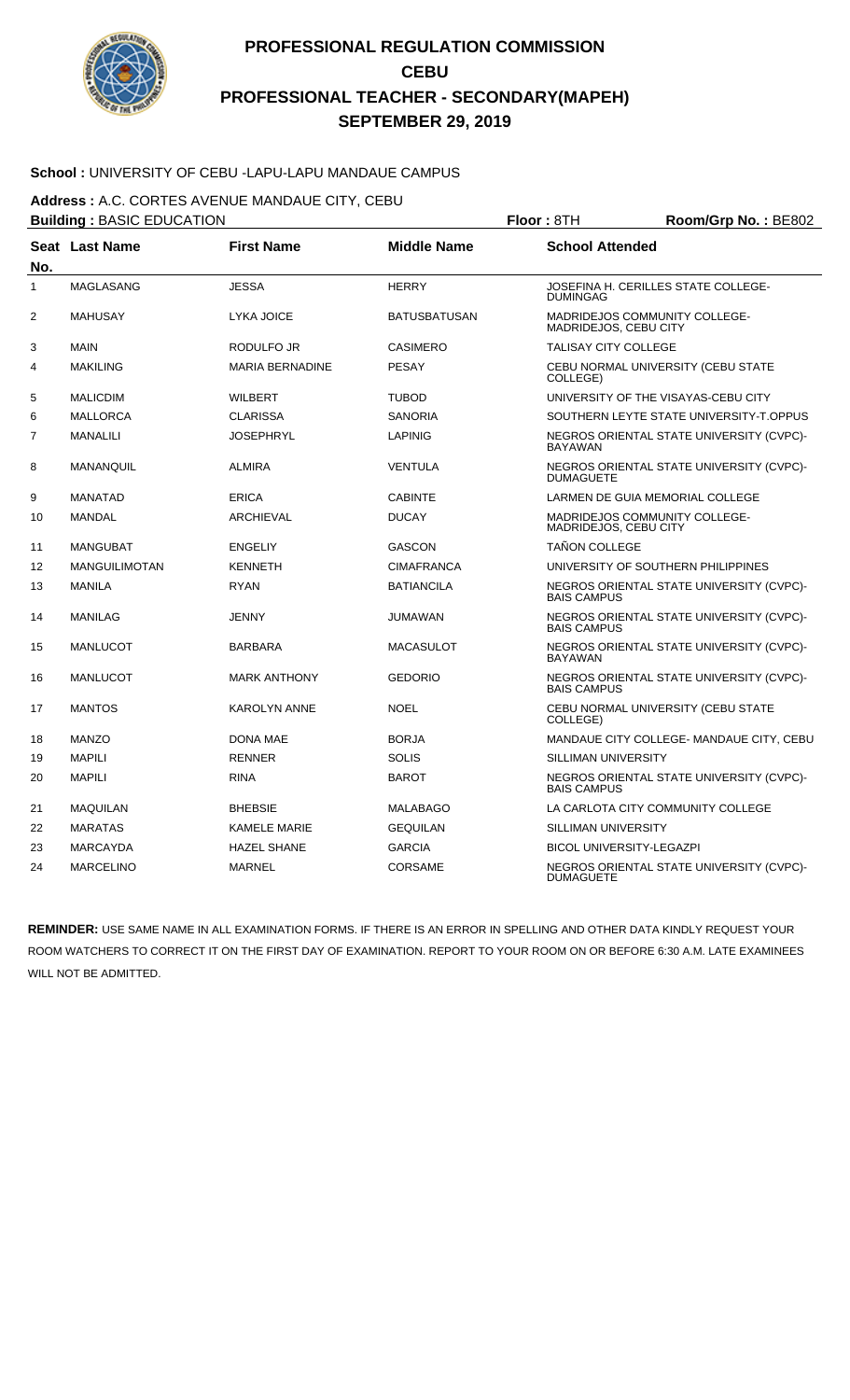

### **School :** UNIVERSITY OF CEBU -LAPU-LAPU MANDAUE CAMPUS

**Address :** A.C. CORTES AVENUE MANDAUE CITY, CEBU

|                | <b>Building: BASIC EDUCATION</b> |                       |                    | Floor: 3RD<br>Room/Grp No.: BE301 |                                             |  |  |
|----------------|----------------------------------|-----------------------|--------------------|-----------------------------------|---------------------------------------------|--|--|
| No.            | <b>Seat Last Name</b>            | <b>First Name</b>     | <b>Middle Name</b> | <b>School Attended</b>            |                                             |  |  |
| $\mathbf{1}$   | <b>MARIGOMEN</b>                 | <b>HAZEL</b>          | <b>TRUITA</b>      | <b>DUMAGUETE</b>                  | NEGROS ORIENTAL STATE UNIVERSITY (CVPC)-    |  |  |
| 2              | <b>MARIKIT</b>                   | <b>CHARINA</b>        | <b>JUGAR</b>       |                                   | UNIVERSITY OF THE VISAYAS-CEBU CITY         |  |  |
| 3              | <b>MARO</b>                      | MA. HAZEL             | <b>ICOY</b>        | LAPU-LAPU CITY COLLEGE            |                                             |  |  |
| 4              | <b>MARU</b>                      | JUNALYN               | <b>ESCALICAS</b>   | MADRIDEJOS, CEBU CITY             | MADRIDEJOS COMMUNITY COLLEGE-               |  |  |
| 5              | <b>MASCARDO</b>                  | <b>JOEMEL</b>         | <b>GORNEZ</b>      | <b>BAIS CAMPUS</b>                | NEGROS ORIENTAL STATE UNIVERSITY (CVPC)-    |  |  |
| 6              | <b>MATA</b>                      | <b>RUTH ANN FAITH</b> | <b>RECENTE</b>     | UNIVERSITY OF BOHOL               |                                             |  |  |
| $\overline{7}$ | <b>MATIBAG</b>                   | <b>MATT GAVEN</b>     |                    | <b>SILLIMAN UNIVERSITY</b>        |                                             |  |  |
| 8              | <b>MATULAC</b>                   | <b>EDEU MOSES</b>     | APURADO            |                                   | UNIVERSITY OF SOUTHERN PHILIPPINES          |  |  |
| 9              | <b>MAURECIO</b>                  | <b>MAE ANN</b>        | <b>YARE</b>        | <b>ISABEL CAMPUS</b>              | VISAYAS STATE UNIVERSITY (FOR VISCA, LSU) - |  |  |
| 10             | <b>MAYLAN</b>                    | <b>IVY LISLIE</b>     | <b>DACILLO</b>     | <b>BAIS CAMPUS</b>                | NEGROS ORIENTAL STATE UNIVERSITY (CVPC)-    |  |  |
| 11             | <b>MAYLAN</b>                    | <b>NELLIE LYN</b>     | <b>KABRISTANTE</b> | <b>BAIS CAMPUS</b>                | NEGROS ORIENTAL STATE UNIVERSITY (CVPC)-    |  |  |
| 12             | <b>MAYOL</b>                     | <b>AGUSTINA</b>       | <b>PAGOBO</b>      |                                   | COLEGIO DE SAN ANTONIO DE PADUA             |  |  |
| 13             | <b>MEJARES</b>                   | <b>VIAH</b>           | <b>BLANQUERO</b>   | COLLEGE)                          | CEBU NORMAL UNIVERSITY (CEBU STATE          |  |  |
| 14             | <b>MEJICA</b>                    | <b>MARIAN MAE</b>     | <b>VILLALON</b>    |                                   | SAINT PAUL UNIVERSITY-DUMAGUETE             |  |  |
| 15             | <b>MENDEZ</b>                    | <b>CHRIS IAN</b>      | <b>GONZALES</b>    | UNIVERSITY OF CEBU                |                                             |  |  |
| 16             | <b>MENDOZA</b>                   | <b>MERCEDES</b>       | <b>MELGAZO</b>     |                                   | UNIVERSITY OF SAN JOSE-RECOLETOS            |  |  |
| 17             | <b>MENES</b>                     | <b>MIKE</b>           | <b>CINCO</b>       | UNIVERSITY OF SAN CARLOS          |                                             |  |  |
| 18             | <b>MESIAS</b>                    | <b>BETSY</b>          | <b>ENGCOY</b>      | UNIVERSITY OF CEBU                |                                             |  |  |
| 19             | <b>MIBATO</b>                    | <b>ROSELYN</b>        | <b>VELIGANIO</b>   | MADRIDEJOS, CEBU CITY             | <b>MADRIDEJOS COMMUNITY COLLEGE-</b>        |  |  |
| 20             | <b>MIGABON</b>                   | <b>MARIEL</b>         | <b>VILLEGAS</b>    |                                   | MANDAUE CITY COLLEGE- MANDAUE CITY, CEBU    |  |  |
| 21             | <b>MIJOS</b>                     | <b>JHOMARIE</b>       | <b>MIHANGOS</b>    |                                   | CRISTAL e-COLLEGE-PANGLAO CAMPUS            |  |  |
| 22             | <b>MIÑAO</b>                     | <b>JAZWYNE</b>        | <b>JAMORA</b>      | <b>DUMAGUETE</b>                  | NEGROS ORIENTAL STATE UNIVERSITY (CVPC)-    |  |  |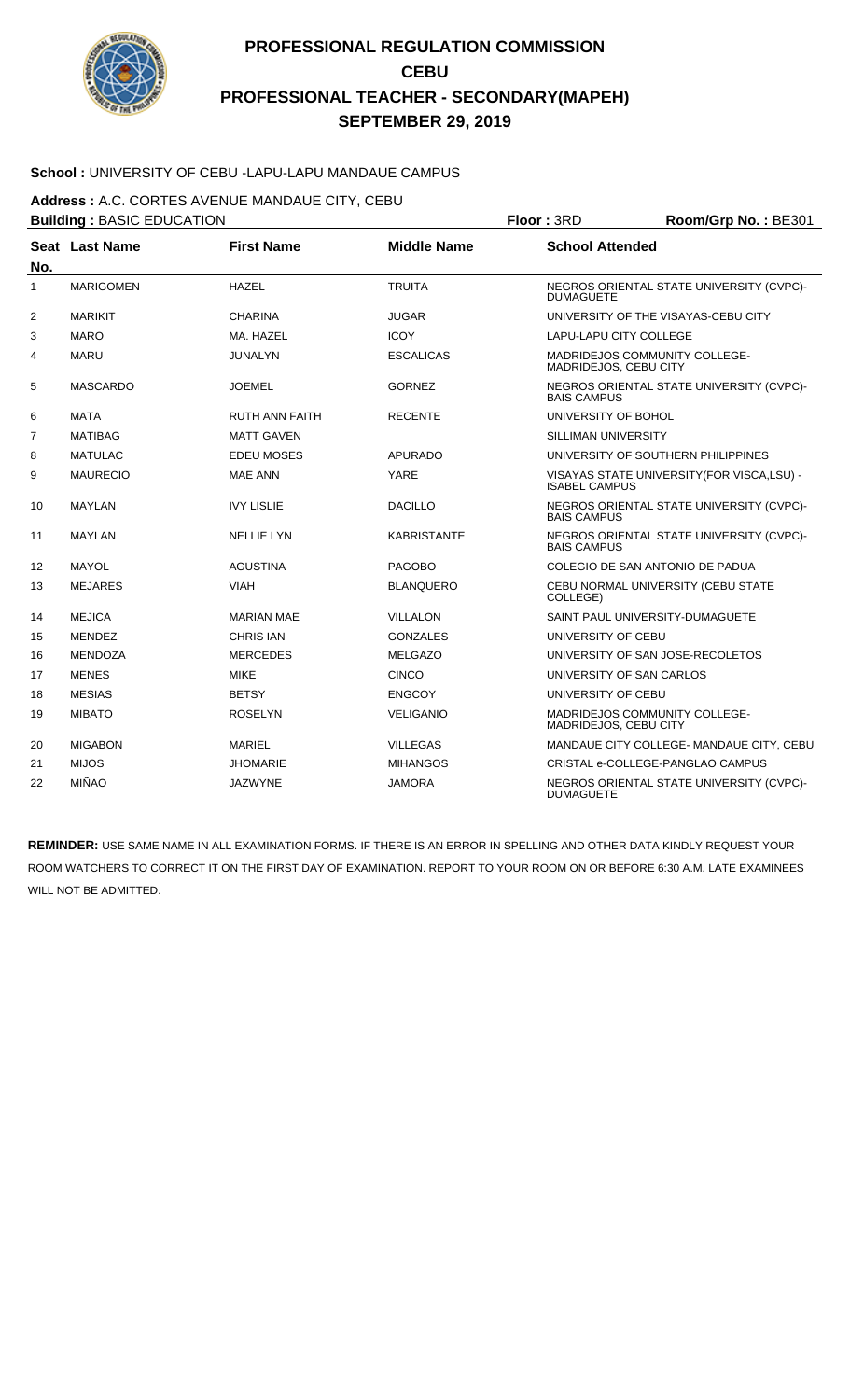

### **School :** UNIVERSITY OF CEBU -LAPU-LAPU MANDAUE CAMPUS

**Address :** A.C. CORTES AVENUE MANDAUE CITY, CEBU

|                | <b>Building: BASIC EDUCATION</b> |                      |                    | Floor: 3RD<br>Room/Grp No.: BE302 |                                            |  |
|----------------|----------------------------------|----------------------|--------------------|-----------------------------------|--------------------------------------------|--|
| No.            | <b>Seat Last Name</b>            | <b>First Name</b>    | <b>Middle Name</b> | <b>School Attended</b>            |                                            |  |
| $\mathbf{1}$   | <b>MINGUITO</b>                  | TJ                   | <b>CAMIRONG</b>    | <b>BAIS CAMPUS</b>                | NEGROS ORIENTAL STATE UNIVERSITY (CVPC)-   |  |
| 2              | MIÑOZA                           | <b>WENDY PEARL</b>   | <b>BASUBAS</b>     |                                   | UNIVERSITY OF SAN JOSE-RECOLETOS           |  |
| 3              | <b>MIRAS</b>                     | <b>FLORA MAE</b>     | <b>JUGUILON</b>    | <b>DUMAGUETE</b>                  | NEGROS ORIENTAL STATE UNIVERSITY (CVPC)-   |  |
| 4              | <b>MOLDE</b>                     | <b>WHILMARK</b>      | LANDERO            | COLLEGE)                          | CEBU NORMAL UNIVERSITY (CEBU STATE         |  |
| 5              | <b>MONARES</b>                   | <b>GENLYN</b>        | <b>ACQUIAT</b>     |                                   | <b>BOHOL NORTHERN STAR COLLEGE</b>         |  |
| 6              | <b>MONTAC</b>                    | <b>NOEMIE</b>        | <b>PAPA</b>        | <b>DIPOLOG CAMPUS</b>             | JOSE RIZAL MEMORIAL STATE UNIVERSITY -     |  |
| $\overline{7}$ | <b>MONTECALVO</b>                | <b>ALDWIN</b>        | <b>VIZCAYNO</b>    | <b>BAYBAY</b>                     | VISAYAS STATE UNIVERSITY (for.VISCA,LSU.)- |  |
| 8              | <b>MONTELIBANO</b>               | <b>LEA</b>           | <b>PAPARON</b>     |                                   | PHILIPPINE NORMAL UNIVERSITY- VISAYAS      |  |
| 9              | <b>MONTERAS</b>                  | <b>IRENEO JR</b>     | <b>TROCIO</b>      | UNIVERSITY OF CEBU                |                                            |  |
| 10             | <b>MONTERO</b>                   | <b>BRYANT</b>        | <b>FABRIQUE</b>    |                                   | UNIVERSITY OF THE VISAYAS-CEBU CITY        |  |
| 11             | <b>MORTEJO</b>                   | <b>NAN VINCENT</b>   | <b>HUBAC</b>       | UNIVERSITY OF BOHOL               |                                            |  |
| 12             | <b>MOSENDE</b>                   | <b>MARLE CANDICE</b> | <b>ALBATERA</b>    | COLLEGE)                          | CEBU NORMAL UNIVERSITY (CEBU STATE         |  |
| 13             | <b>MOSQUEDA</b>                  | MA. TONETTE          | <b>SUDAY</b>       | <b>BLESSED TRINITY COLLEGE</b>    |                                            |  |
| 14             | MUAÑA                            | <b>JAMAICA</b>       | <b>LIMBAGA</b>     | <b>TALISAY CITY COLLEGE</b>       |                                            |  |
| 15             | <b>MURCIA</b>                    | <b>AGNES</b>         | <b>FUDOLIN</b>     |                                   | CRISTAL e-COLLEGE-PANGLAO CAMPUS           |  |
| 16             | <b>MUYA</b>                      | <b>HAIDEE</b>        | <b>PALEN</b>       | COLLEGE)                          | CEBU NORMAL UNIVERSITY (CEBU STATE         |  |
| 17             | <b>NADELA</b>                    | <b>SHARA MAE</b>     | <b>ARIÑO</b>       | UNIVERSITY OF CEBU                |                                            |  |
| 18             | <b>NARCISO</b>                   | <b>JOANN</b>         | <b>PERONO</b>      | <b>TALISAY CITY COLLEGE</b>       |                                            |  |
| 19             | <b>NARVASA</b>                   | <b>SHEINNA</b>       | <b>AVENTUNA</b>    | UNIVERSITY OF CEBU                |                                            |  |
| 20             | <b>NAVARRA</b>                   | <b>KENNEDY</b>       | <b>REAL</b>        | <b>TALISAY CITY COLLEGE</b>       |                                            |  |
| 21             | <b>NEGAPATAN</b>                 | <b>REESHA MAE</b>    | <b>GUINTO</b>      | COLLEGE)                          | CEBU NORMAL UNIVERSITY (CEBU STATE         |  |
| 22             | <b>NEGRE</b>                     | <b>ALMIE</b>         | <b>BAOC</b>        | MADRIDEJOS, CEBU CITY             | MADRIDEJOS COMMUNITY COLLEGE-              |  |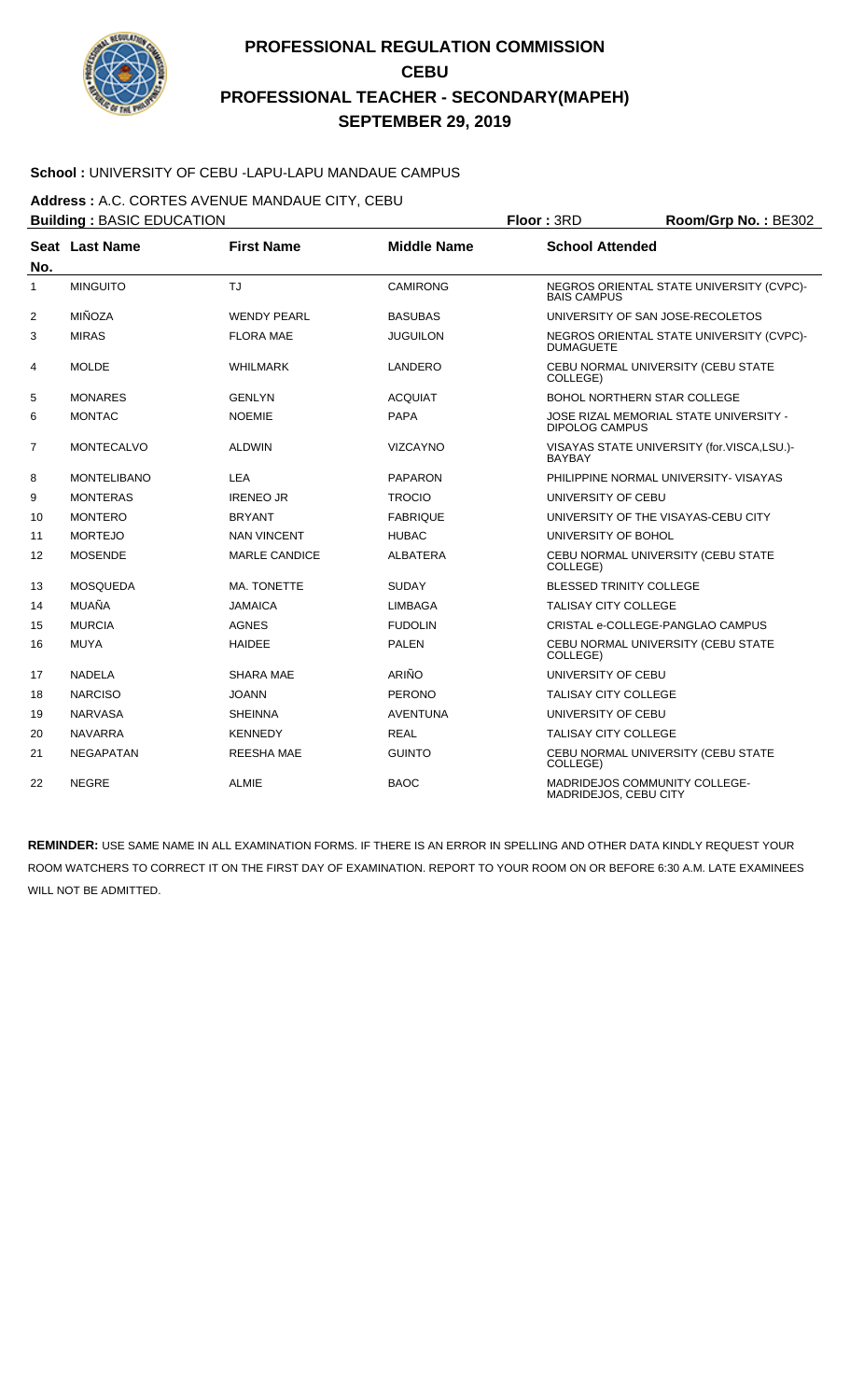

### **School :** UNIVERSITY OF CEBU -LAPU-LAPU MANDAUE CAMPUS

**Address :** A.C. CORTES AVENUE MANDAUE CITY, CEBU

| <b>Building: BASIC EDUCATION</b> |                    |                        |                    | Floor: 3RD                      | Room/Grp No.: BE303                         |
|----------------------------------|--------------------|------------------------|--------------------|---------------------------------|---------------------------------------------|
| No.                              | Seat Last Name     | <b>First Name</b>      | <b>Middle Name</b> | <b>School Attended</b>          |                                             |
| $\mathbf{1}$                     | <b>NENGASCA</b>    | <b>DAWN ANTONIETTE</b> | LAMBAYONG          | <b>TAÑON COLLEGE</b>            |                                             |
| 2                                | <b>NEPANGUE</b>    | <b>JULIE ANN</b>       | <b>ALVAREZ</b>     | UNIVERSITY OF CEBU              |                                             |
| 3                                | <b>NICANOR</b>     | <b>NIDA</b>            |                    | <b>BLESSED TRINITY COLLEGE</b>  |                                             |
| 4                                | <b>NICOR</b>       | <b>JULIE ANN</b>       | <b>GARCIA</b>      | COLLEGE)                        | CEBU NORMAL UNIVERSITY (CEBU STATE          |
| 5                                | <b>NIEVES</b>      | <b>QUEENIE</b>         | JABONI             | <b>BAYAWAN</b>                  | NEGROS ORIENTAL STATE UNIVERSITY (CVPC)-    |
| 6                                | <b>NOCHEFRANCA</b> | <b>CECILE</b>          | <b>MARIÑO</b>      |                                 | SAINT PAUL UNIVERSITY-DUMAGUETE             |
| 7                                | <b>NUEVA</b>       | <b>NERIEAN</b>         | <b>RENTORIA</b>    | <b>BICOL UNIVERSITY-LEGAZPI</b> |                                             |
| 8                                | <b>NUEVO</b>       | <b>DAVE</b>            | <b>ESCORO</b>      |                                 | UNIVERSITY OF SOUTHERN PHILIPPINES          |
| 9                                | <b>NUIQUE</b>      | <b>CHRISTINE MAE</b>   | <b>PAKCIAL</b>     | <b>BAYAWAN</b>                  | NEGROS ORIENTAL STATE UNIVERSITY (CVPC)-    |
| 10                               | <b>NUIQUE</b>      | <b>JOHN LLOYD</b>      | <b>ESOGON</b>      | <b>BAYAWAN</b>                  | NEGROS ORIENTAL STATE UNIVERSITY (CVPC)-    |
| 11                               | <b>NUIQUE</b>      | <b>SHYRA MAE</b>       | CADAYDAY           | <b>BAYAWAN</b>                  | NEGROS ORIENTAL STATE UNIVERSITY (CVPC)-    |
| 12                               | <b>OBEJERO</b>     | <b>RAMEL</b>           | LAÑOJAN            | <b>TALISAY CITY COLLEGE</b>     |                                             |
| 13                               | <b>OBELLO</b>      | <b>AMOS HOPE</b>       | <b>MACAPAGONG</b>  | <b>RECOLETOS</b>                | UNIVERSITY OF NEGROS OCCIDENTAL-            |
| 14                               | <b>OBLIGAR</b>     | <b>WENCY</b>           | MALOLOY-ON         | N.S.C.A.)-MAIN CAMPUS           | CENTRAL PHILIPPINES STATE UNIVERSITY - (FOR |
| 15                               | <b>OCHEA</b>       | MARTIKA ALAIA          | <b>TAGSIP</b>      |                                 | UNIVERSITY OF SAN JOSE-RECOLETOS            |
| 16                               | <b>OCON</b>        | MA. IDONAH MAE         | <b>MALIBOG</b>     |                                 | <b>BOHOL NORTHERN STAR COLLEGE</b>          |
| 17                               | <b>ODSIGUE</b>     | <b>CINDY</b>           | <b>VISTAL</b>      | MADRIDEJOS, CEBU CITY           | MADRIDEJOS COMMUNITY COLLEGE-               |
| 18                               | <b>OFLAS</b>       | ALBERTO JR             | <b>ROMERO</b>      | MADRIDEJOS, CEBU CITY           | MADRIDEJOS COMMUNITY COLLEGE-               |
| 19                               | <b>OFQUERIA</b>    | <b>KATE</b>            | <b>DESALES</b>     | MADRIDEJOS, CEBU CITY           | MADRIDEJOS COMMUNITY COLLEGE-               |
| 20                               | <b>OGANG</b>       | <b>IRIS</b>            | <b>ABONALIS</b>    |                                 | COLEGIO DE SAN ANTONIO DE PADUA             |
| 21                               | <b>OMISON</b>      | <b>JOHN RALPH</b>      | CAYANG             | <b>DUMAGUETE</b>                | NEGROS ORIENTAL STATE UNIVERSITY (CVPC)-    |
| 22                               | <b>OMOS</b>        | LOVELY                 | PADEL              |                                 | MANDAUE CITY COLLEGE- MANDAUE CITY, CEBU    |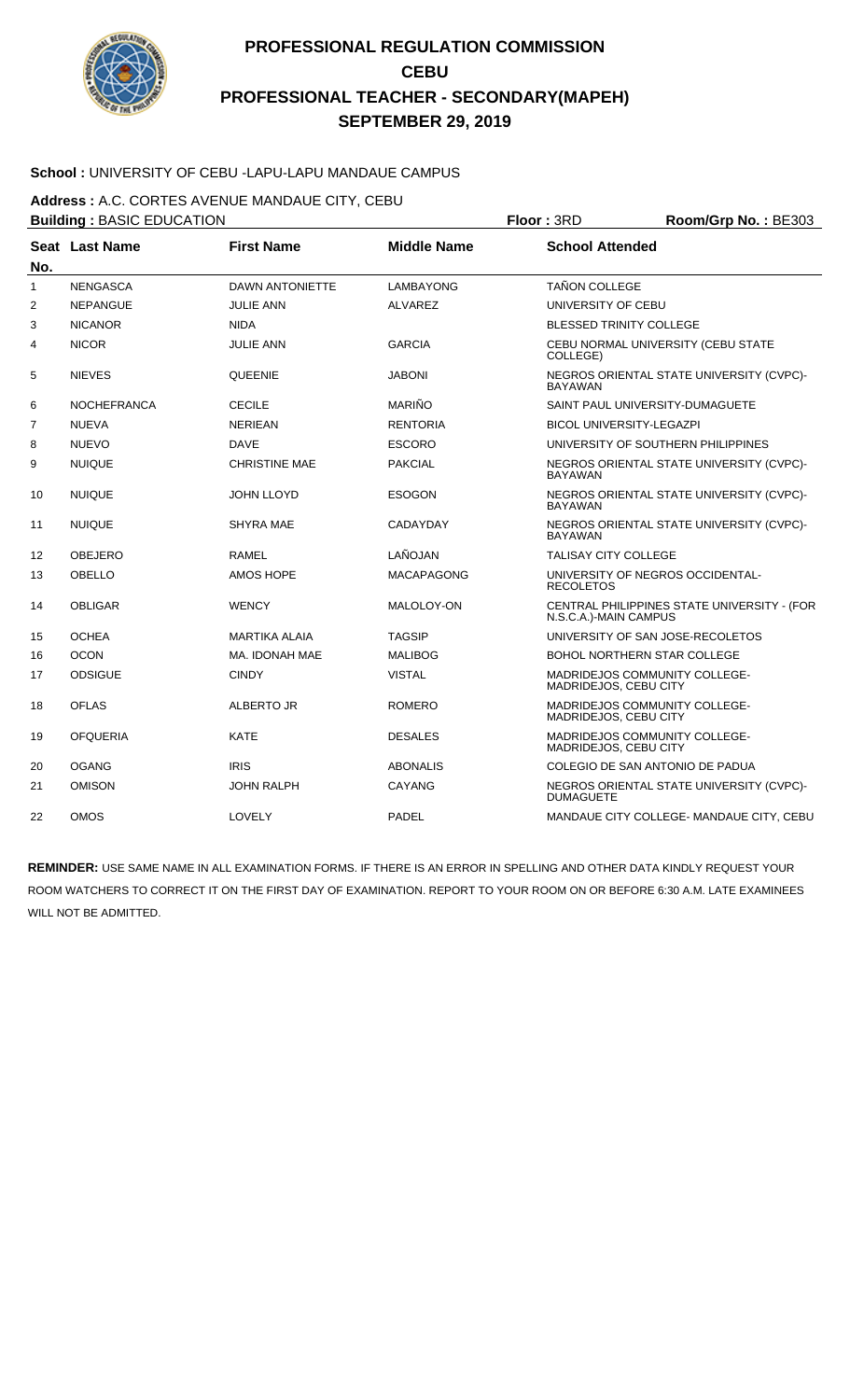

### **School :** UNIVERSITY OF CEBU -LAPU-LAPU MANDAUE CAMPUS

**Address :** A.C. CORTES AVENUE MANDAUE CITY, CEBU

|                | <b>Building: BASIC EDUCATION</b> |                    |                    | Floor: 3RD                  | Room/Grp No.: BE304                         |
|----------------|----------------------------------|--------------------|--------------------|-----------------------------|---------------------------------------------|
| No.            | Seat Last Name                   | <b>First Name</b>  | <b>Middle Name</b> | <b>School Attended</b>      |                                             |
| $\mathbf{1}$   | <b>ONG</b>                       | ANGELA JIRAH       | <b>FERRAREN</b>    | SILLIMAN UNIVERSITY         |                                             |
| $\overline{c}$ | <b>ORA</b>                       | <b>ERIC</b>        | <b>TAMAYO</b>      | MATER DEI COLLEGE-BOHOL     |                                             |
| 3              | <b>ORBETA</b>                    | <b>CHARVIN</b>     | <b>UMBAO</b>       | MADRIDEJOS, CEBU CITY       | MADRIDEJOS COMMUNITY COLLEGE-               |
| 4              | <b>ORIOLA</b>                    | <b>QUINNIE</b>     |                    | <b>BAIS CAMPUS</b>          | NEGROS ORIENTAL STATE UNIVERSITY (CVPC)-    |
| 5              | <b>OROSCA</b>                    | <b>APRIL ROSE</b>  | <b>PALMA</b>       | <b>DIPOLOG CAMPUS</b>       | JOSE RIZAL MEMORIAL STATE UNIVERSITY -      |
| 6              | <b>OROZCO</b>                    | <b>MARY ROSE</b>   | <b>OFIANA</b>      | <b>TALISAY CITY COLLEGE</b> |                                             |
| $\overline{7}$ | <b>ORQUIA</b>                    | URIEL MARI         | <b>NAVARES</b>     | <b>BAYAWAN</b>              | NEGROS ORIENTAL STATE UNIVERSITY (CVPC)-    |
| 8              | <b>ORTEGA</b>                    | <b>JOHN POE</b>    | <b>MAHUSAY</b>     |                             | UNIVERSITY OF SOUTHERN PHILIPPINES          |
| 9              | <b>OSTAN</b>                     | <b>JOHN REY</b>    | <b>ARCEBAL</b>     | <b>DUMINGAG</b>             | JOSEFINA H. CERILLES STATE COLLEGE-         |
| 10             | <b>OTARRA</b>                    | <b>WAMMA</b>       | <b>ALMACIN</b>     | COLLEGE)                    | CEBU NORMAL UNIVERSITY (CEBU STATE          |
| 11             | <b>OYOA</b>                      | <b>EDITH</b>       | <b>MATA</b>        | MADRIDEJOS, CEBU CITY       | <b>MADRIDEJOS COMMUNITY COLLEGE-</b>        |
| 12             | PABELLAN                         | <b>VAINE</b>       |                    | COLLEGE)                    | CEBU NORMAL UNIVERSITY (CEBU STATE          |
| 13             | <b>PABILAN</b>                   | <b>JUDY ROSS</b>   | <b>PANTINO</b>     |                             | UNIVERSITY OF SAN CARLOS                    |
| 14             | <b>PABILLANO</b>                 | <b>CHARLOTTE</b>   | <b>BUGTONG</b>     | <b>DUMAGUETE</b>            | NEGROS ORIENTAL STATE UNIVERSITY (CVPC)-    |
| 15             | PACAÑA                           | <b>SCOTT JASON</b> | <b>SINOY</b>       | SILLIMAN UNIVERSITY         |                                             |
| 16             | <b>PACIFICO</b>                  | <b>JESSA</b>       | <b>MARABI</b>      | MADRIDEJOS, CEBU CITY       | <b>MADRIDEJOS COMMUNITY COLLEGE-</b>        |
| 17             | <b>PACILAN</b>                   | <b>JESSA</b>       | <b>FARIOLEN</b>    | MADRIDEJOS, CEBU CITY       | MADRIDEJOS COMMUNITY COLLEGE-               |
| 18             | <b>PADURA</b>                    | <b>JULIMAR</b>     | <b>LOBO</b>        | <b>DUMAGUETE</b>            | NEGROS ORIENTAL STATE UNIVERSITY (CVPC)-    |
| 19             | <b>PAKANNA</b>                   | <b>ANA LOREN</b>   | AGUANTA            |                             | SOUTHWESTERN UNIVERSITY                     |
| 20             | PALANG-AT                        | <b>FOREIGN MAR</b> | <b>GOMUGDA</b>     |                             | UNIVERSITY OF SAINT LA SALLE                |
| 21             | <b>PALLER</b>                    | <b>NELVIE JOY</b>  | <b>BELANDRES</b>   |                             | UNIVERSITY OF THE VISAYAS-CEBU CITY         |
| 22             | <b>PALMA</b>                     | ANGELICA MAE       |                    | N.S.C.A.)-MAIN CAMPUS       | CENTRAL PHILIPPINES STATE UNIVERSITY - (FOR |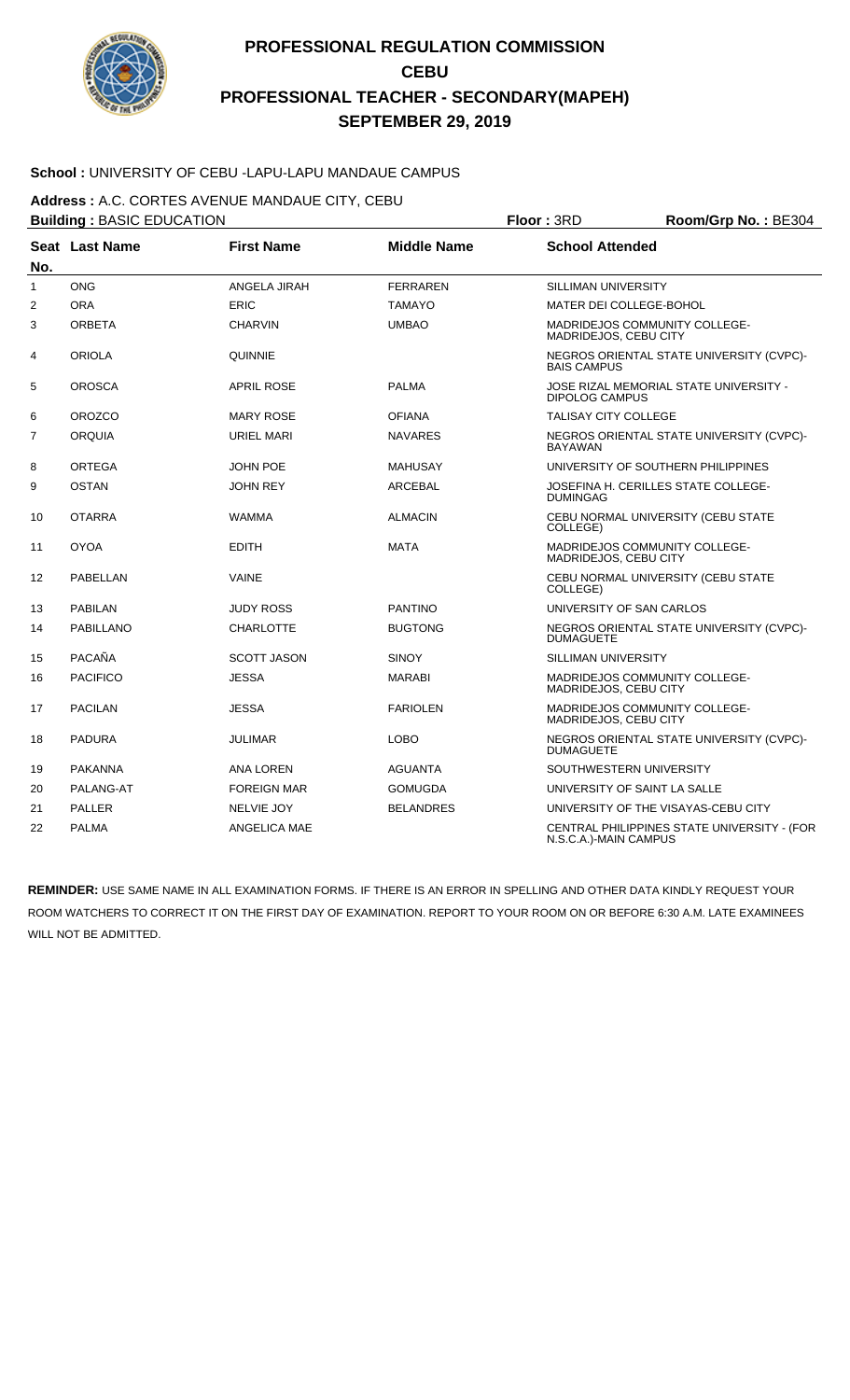

### **School :** UNIVERSITY OF CEBU -LAPU-LAPU MANDAUE CAMPUS

**Address :** A.C. CORTES AVENUE MANDAUE CITY, CEBU

|                | <b>Building: BASIC EDUCATION</b> |                       |                    | Floor: 1ST<br>Room/Grp No.: BE105 |                                          |  |
|----------------|----------------------------------|-----------------------|--------------------|-----------------------------------|------------------------------------------|--|
| No.            | Seat Last Name                   | <b>First Name</b>     | <b>Middle Name</b> | <b>School Attended</b>            |                                          |  |
| 1              | <b>PALOMAR</b>                   | <b>MARISTEL</b>       | CADAVID            | <b>BAIS CAMPUS</b>                | NEGROS ORIENTAL STATE UNIVERSITY (CVPC)- |  |
| 2              | <b>PANAGUITON</b>                | MICHELLE GRACE        | <b>DELINA</b>      |                                   | PHILIPPINE NORMAL UNIVERSITY- VISAYAS    |  |
| 3              | <b>PANCITO</b>                   | <b>SHIELA</b>         | <b>YUCOT</b>       | COLLEGE)                          | CEBU NORMAL UNIVERSITY (CEBU STATE       |  |
| 4              | <b>PANELAG</b>                   | <b>MIRA LUNA</b>      | <b>OLIVEROS</b>    | UNIVERSITY OF CEBU                |                                          |  |
| 5              | <b>PANILAG</b>                   | <b>MANNY</b>          | <b>ZAPANTA</b>     | <b>TALISAY CITY COLLEGE</b>       |                                          |  |
| 6              | PANUGALING                       | <b>JUDY ANN</b>       | <b>ARROJO</b>      | UNIVERSITY OF CEBU                |                                          |  |
| $\overline{7}$ | PAO                              | <b>CHRISTIAN PAUL</b> | <b>SAYCON</b>      | <b>DUMAGUETE</b>                  | NEGROS ORIENTAL STATE UNIVERSITY (CVPC)- |  |
| 8              | PAPELLERO                        | <b>JALYN</b>          | <b>VILLAMOR</b>    |                                   | UNIVERSITY OF THE VISAYAS-CEBU CITY      |  |
| 9              | <b>PAQUIBOT</b>                  | <b>BABY CHAYNN</b>    | <b>AURE</b>        | UNIVERSITY OF SAN CARLOS          |                                          |  |
| 10             | <b>PAQUIBOT</b>                  | <b>JESZA LEE</b>      | <b>EVANGELISTA</b> | LAPU-LAPU CITY COLLEGE            |                                          |  |
| 11             | <b>PAQUIBOT</b>                  | <b>KENTH</b>          | <b>DAÑO</b>        | LAPU-LAPU CITY COLLEGE            |                                          |  |
| 12             | PARAGSA                          | <b>NICOLE</b>         | <b>UMBAO</b>       | MADRIDEJOS, CEBU CITY             | MADRIDEJOS COMMUNITY COLLEGE-            |  |
| 13             | <b>PARAISO</b>                   | <b>LOUISE DOROTHY</b> | <b>CALINAWAN</b>   | COLLEGE)                          | CEBU NORMAL UNIVERSITY (CEBU STATE       |  |
| 14             | <b>PAREJA</b>                    | <b>MHEIJEY</b>        | VASQUEZ            |                                   | UNIVERSITY OF THE VISAYAS-CEBU CITY      |  |
| 15             | <b>PAROCHEL</b>                  | <b>ALAINE JOY</b>     | <b>MAGBANUA</b>    |                                   | PHILIPPINE NORMAL UNIVERSITY- VISAYAS    |  |
| 16             | <b>PARTOSA</b>                   | <b>APRIL ROSE</b>     | CATA-AL            |                                   | SAINT PAUL UNIVERSITY-DUMAGUETE          |  |
| 17             | <b>PARTOSA</b>                   | <b>JOEREL</b>         | MAGTA-AN           | <b>BAYAWAN</b>                    | NEGROS ORIENTAL STATE UNIVERSITY (CVPC)- |  |
| 18             | <b>PASCO</b>                     | <b>GINES MARIE</b>    | <b>ABANDULA</b>    | UNIVERSITY OF BOHOL               |                                          |  |
| 19             | <b>PASLON</b>                    | <b>MURPHY</b>         | <b>FANO</b>        | COLLEGE)                          | CEBU NORMAL UNIVERSITY (CEBU STATE       |  |
| 20             | <b>PASPIE</b>                    | <b>IRENE</b>          | <b>GILTENDEZ</b>   | MADRIDEJOS, CEBU CITY             | <b>MADRIDEJOS COMMUNITY COLLEGE-</b>     |  |
| 21             | <b>PATATAG</b>                   | <b>LEBIO JR</b>       | <b>PADILLA</b>     | UNIVERSITY OF CEBU                |                                          |  |
| 22             | <b>PATROCENIO</b>                | <b>GLEZEL</b>         | <b>GABILAN</b>     | <b>BAIS CAMPUS</b>                | NEGROS ORIENTAL STATE UNIVERSITY (CVPC)- |  |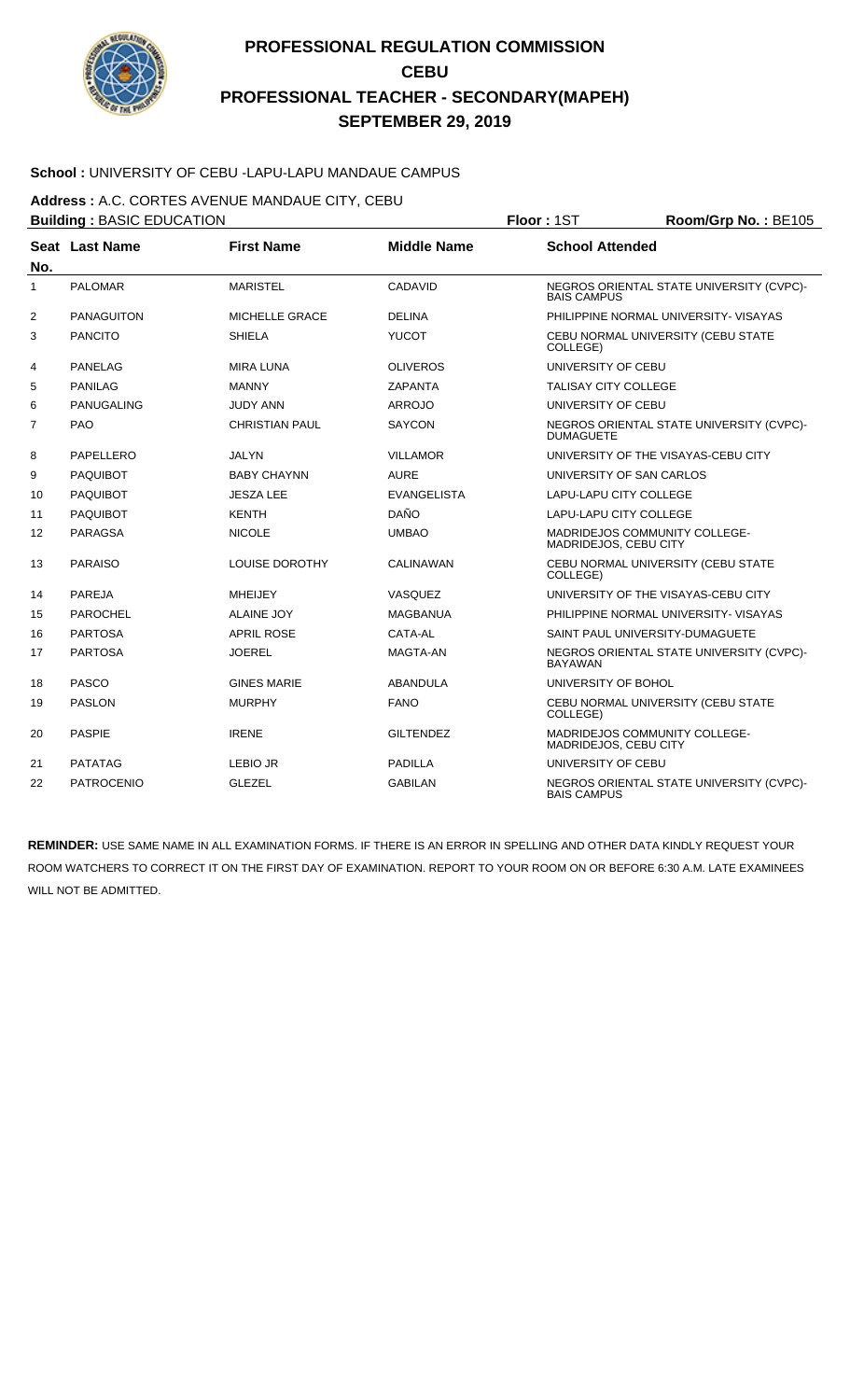

### **School :** UNIVERSITY OF CEBU -LAPU-LAPU MANDAUE CAMPUS

**Address :** A.C. CORTES AVENUE MANDAUE CITY, CEBU

|                | <b>Building: BASIC EDUCATION</b> |                      |                    | Floor: 1ST<br>Room/Grp No.: BE106                            |                                             |  |
|----------------|----------------------------------|----------------------|--------------------|--------------------------------------------------------------|---------------------------------------------|--|
|                | Seat Last Name                   | <b>First Name</b>    | <b>Middle Name</b> | <b>School Attended</b>                                       |                                             |  |
| No.            |                                  |                      |                    |                                                              |                                             |  |
| 1              | <b>PAYAC</b>                     | <b>JASON</b>         | <b>PAGAL</b>       |                                                              | SOUTHERN LEYTE STATE UNIVERSITY-T.OPPUS     |  |
| 2              | PELOS                            | <b>MARK JOHN</b>     | <b>SABELLANO</b>   | <b>ISABEL CAMPUS</b>                                         | VISAYAS STATE UNIVERSITY (FOR VISCA, LSU) - |  |
| 3              | <b>PELOSTRATOS</b>               | <b>BEVERLY</b>       | <b>DELIMA</b>      | <b>TALISAY CITY COLLEGE</b>                                  |                                             |  |
| 4              | PEÑA                             | <b>LOVELY GRACE</b>  | <b>ARMECIN</b>     |                                                              | UNIVERSITY OF SAN CARLOS                    |  |
| 5              | <b>PENE</b>                      | <b>MIRALYN</b>       | <b>RODEN</b>       |                                                              | SOUTHERN LEYTE STATE UNIVERSITY-T.OPPUS     |  |
| 6              | PEÑEZ                            | <b>BRYAN</b>         | <b>RODRIGUEZ</b>   | <b>BAIS CAMPUS</b>                                           | NEGROS ORIENTAL STATE UNIVERSITY (CVPC)-    |  |
| $\overline{7}$ | <b>PEPITO</b>                    | <b>CINDY ANN</b>     | <b>COLICOT</b>     | UNIVERSITY OF CEBU                                           |                                             |  |
| 8              | <b>PERAS</b>                     | <b>RHEALYN</b>       | <b>MIER</b>        | NEGROS ORIENTAL STATE UNIVERSITY (CVPC)-<br><b>DUMAGUETE</b> |                                             |  |
| 9              | PEROLINO                         | ROYCE ANN            | <b>CASIMSIMAN</b>  | UNIVERSITY OF CEBU                                           |                                             |  |
| 10             | PETALCORIN                       | <b>MARIA BLESSEL</b> |                    | UNIVERSITY OF BOHOL                                          |                                             |  |
| 11             | PETIL                            | <b>HEIDE</b>         | <b>FERNANDEZ</b>   | <b>BAYAWAN</b>                                               | NEGROS ORIENTAL STATE UNIVERSITY (CVPC)-    |  |
| 12             | PIELAGO                          | <b>MARC</b>          | <b>SIPE</b>        | <b>TALISAY CITY COLLEGE</b>                                  |                                             |  |
| 13             | PILA                             | <b>APRIL MAE</b>     | <b>CABUSAS</b>     | <b>TALISAY CITY COLLEGE</b>                                  |                                             |  |
| 14             | <b>PILONGO</b>                   | <b>EMEROSE</b>       | <b>ABALO</b>       | <b>DUMAGUETE</b>                                             | NEGROS ORIENTAL STATE UNIVERSITY (CVPC)-    |  |
| 15             | PIÑERO                           | <b>MARY GRACE</b>    | <b>ACADEMIA</b>    | <b>BAIS CAMPUS</b>                                           | NEGROS ORIENTAL STATE UNIVERSITY (CVPC)-    |  |
| 16             | <b>PINOC</b>                     | <b>ANNA LAURICE</b>  | <b>MORADA</b>      |                                                              | LEYTE NORMAL UNIVERSITY                     |  |
| 17             | <b>PIOS</b>                      | LOVELY               | <b>ARELLANO</b>    |                                                              | PHILIPPINE NORMAL UNIVERSITY- VISAYAS       |  |
| 18             | <b>PIQUERO</b>                   | <b>CHRISTY</b>       | <b>LUMICTIN</b>    |                                                              | CRISTAL e-COLLEGE-PANGLAO CAMPUS            |  |
| 19             | <b>PIZON</b>                     | <b>SHANELYN</b>      | <b>ODO</b>         |                                                              | SOUTHERN LEYTE STATE UNIVERSITY-T.OPPUS     |  |
| 20             | <b>PLARISAN</b>                  | <b>JOEVILME</b>      | <b>BATUTO</b>      | <b>TALISAY CITY COLLEGE</b>                                  |                                             |  |
| 21             | <b>POLANGCOS</b>                 | <b>ROGELIO JR</b>    | LESIDAN            | <b>BAYBAY</b>                                                | VISAYAS STATE UNIVERSITY (for.VISCA,LSU.)-  |  |
| 22             | <b>PONCE</b>                     | <b>ABIGAIL</b>       | WAGWAG             | <b>LAPU-LAPU CITY COLLEGE</b>                                |                                             |  |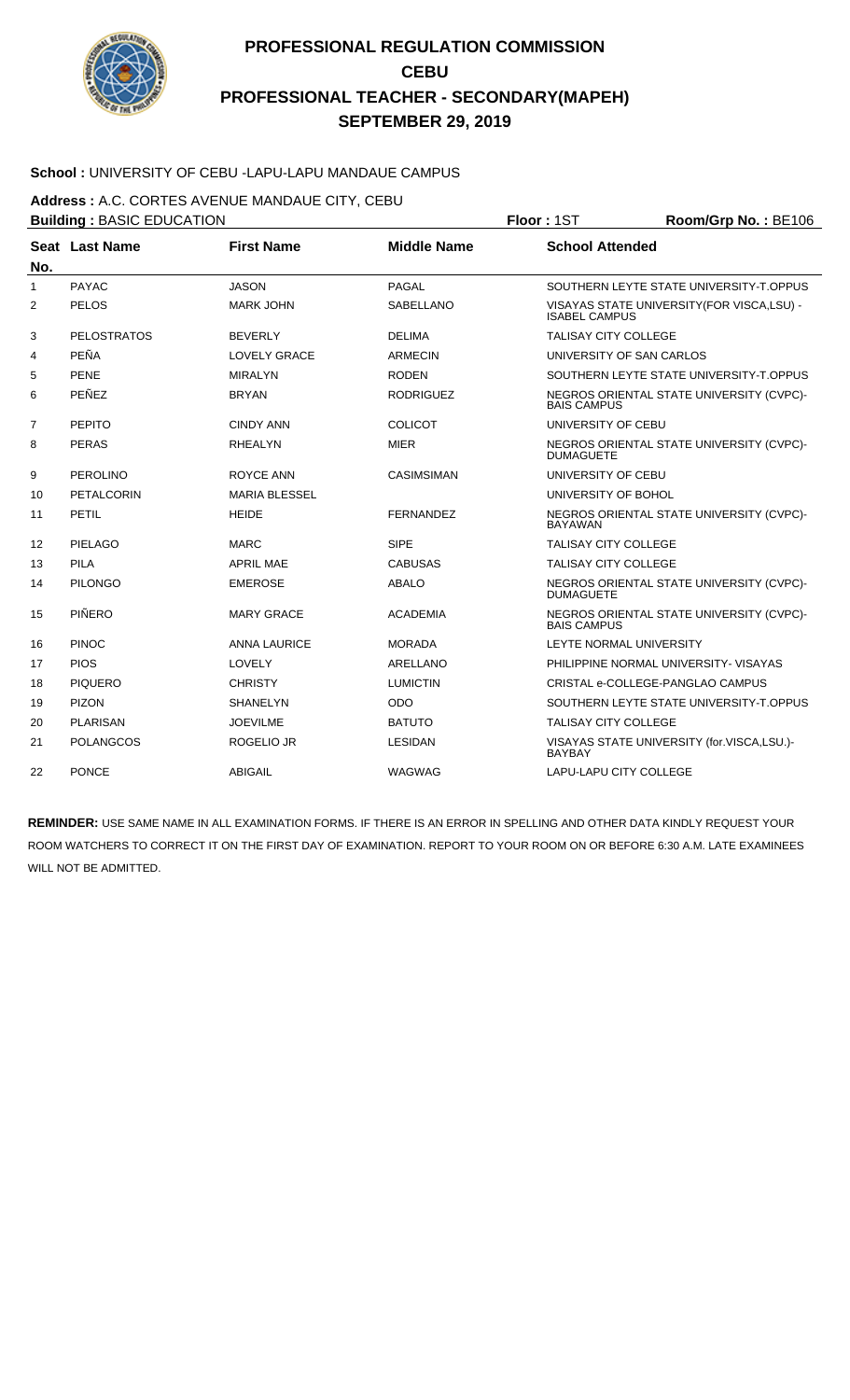

### **School :** UNIVERSITY OF CEBU -LAPU-LAPU MANDAUE CAMPUS

**Address :** A.C. CORTES AVENUE MANDAUE CITY, CEBU

|                | <b>Building: BASIC EDUCATION</b> |                            |                    | Room/Grp No.: BE107<br>Floor: 1ST |                                            |  |  |
|----------------|----------------------------------|----------------------------|--------------------|-----------------------------------|--------------------------------------------|--|--|
| No.            | Seat Last Name                   | <b>First Name</b>          | <b>Middle Name</b> | <b>School Attended</b>            |                                            |  |  |
| $\mathbf{1}$   | <b>PONCE</b>                     | LIEZL                      |                    | MADRIDEJOS, CEBU CITY             | MADRIDEJOS COMMUNITY COLLEGE-              |  |  |
| $\overline{2}$ | <b>POTOT</b>                     | <b>MARJORIE</b>            |                    | LAPU-LAPU CITY COLLEGE            |                                            |  |  |
| 3              | <b>PRADO</b>                     | <b>JEAN LOU</b>            | <b>GUCELA</b>      | <b>TALISAY CITY COLLEGE</b>       |                                            |  |  |
| 4              | <b>PRESTIN</b>                   | <b>LISSA</b>               | <b>SOCIA</b>       | <b>DUMAGUETE</b>                  | NEGROS ORIENTAL STATE UNIVERSITY (CVPC)-   |  |  |
| 5              | <b>PUMAR</b>                     | <b>ROCHELLE</b>            | <b>BORINAGA</b>    | ORMOC CAMPUS                      | EASTERN VISAYAS STATE UNIV. (FOR. L.I.T.)- |  |  |
| 6              | <b>PUNAY</b>                     | <b>MANUELITA</b>           | DELA-SERNA         |                                   | CRISTAL e-COLLEGE-PANGLAO CAMPUS           |  |  |
| 7              | QUEVEDO                          | <b>GINALYN</b>             | <b>OLIVEROS</b>    | COLLEGE)                          | CEBU NORMAL UNIVERSITY (CEBU STATE         |  |  |
| 8              | QUEVEDO                          | <b>MARYFLOR</b>            | <b>RAMOS</b>       |                                   | UNIVERSITY OF SAN JOSE-RECOLETOS           |  |  |
| 9              | QUIBEDO                          | <b>JOY</b>                 | <b>MORENO</b>      | <b>VILLAFLORES COLLEGE</b>        |                                            |  |  |
| 10             | QUIJANO                          | <b>REGINE DAWN</b>         | <b>MIÑOZA</b>      | COLLEGE)                          | CEBU NORMAL UNIVERSITY (CEBU STATE         |  |  |
| 11             | QUILIOPE                         | <b>ARJILIE</b>             | <b>ROMANO</b>      | <b>BAIS CAMPUS</b>                | NEGROS ORIENTAL STATE UNIVERSITY (CVPC)-   |  |  |
| 12             | QUINAIN                          | <b>ELSA</b>                | <b>ECARMA</b>      |                                   | MANDAUE CITY COLLEGE- MANDAUE CITY, CEBU   |  |  |
| 13             | QUINDO                           | <b>JAN MARLO</b>           |                    | <b>BAYAWAN</b>                    | NEGROS ORIENTAL STATE UNIVERSITY (CVPC)-   |  |  |
| 14             | QUIOBE                           | <b>CHINLY</b>              | CANCIO             | <b>BAIS CAMPUS</b>                | NEGROS ORIENTAL STATE UNIVERSITY (CVPC)-   |  |  |
| 15             | RABAYA                           | <b>FRANCESCA MARIA</b>     | <b>CANTAGO</b>     | <b>BAYBAY</b>                     | VISAYAS STATE UNIVERSITY (for.VISCA,LSU.)- |  |  |
| 16             | <b>RABUSA</b>                    | <b>IRISH</b>               | <b>BENEMERITO</b>  | COLLEGE)                          | CEBU NORMAL UNIVERSITY (CEBU STATE         |  |  |
| 17             | <b>RACAZA</b>                    | <b>ARNIE RHEY</b>          | <b>ALKUINO</b>     | <b>TALISAY CITY COLLEGE</b>       |                                            |  |  |
| 18             | <b>RACAZA</b>                    | <b>FHEN</b>                | <b>RAPATAN</b>     | UNIVERSITY OF CEBU                |                                            |  |  |
| 19             | <b>RAGANAS</b>                   | <b>ARGIE</b>               | CABALLERO          | <b>TAÑON COLLEGE</b>              |                                            |  |  |
| 20             | <b>RAGAY</b>                     | <b>LADY ANN CONCEPCION</b> | <b>MONDIDO</b>     | UNIVERSITY OF CEBU                |                                            |  |  |
| 21             | <b>RAMIREZ</b>                   | <b>ERIC JOSELL JR</b>      | <b>PESCANTE</b>    | <b>VILLAFLORES COLLEGE</b>        |                                            |  |  |
| 22             | <b>RAMIREZ</b>                   | <b>JESSA</b>               | <b>SINGGIT</b>     | <b>DUMAGUETE</b>                  | NEGROS ORIENTAL STATE UNIVERSITY (CVPC)-   |  |  |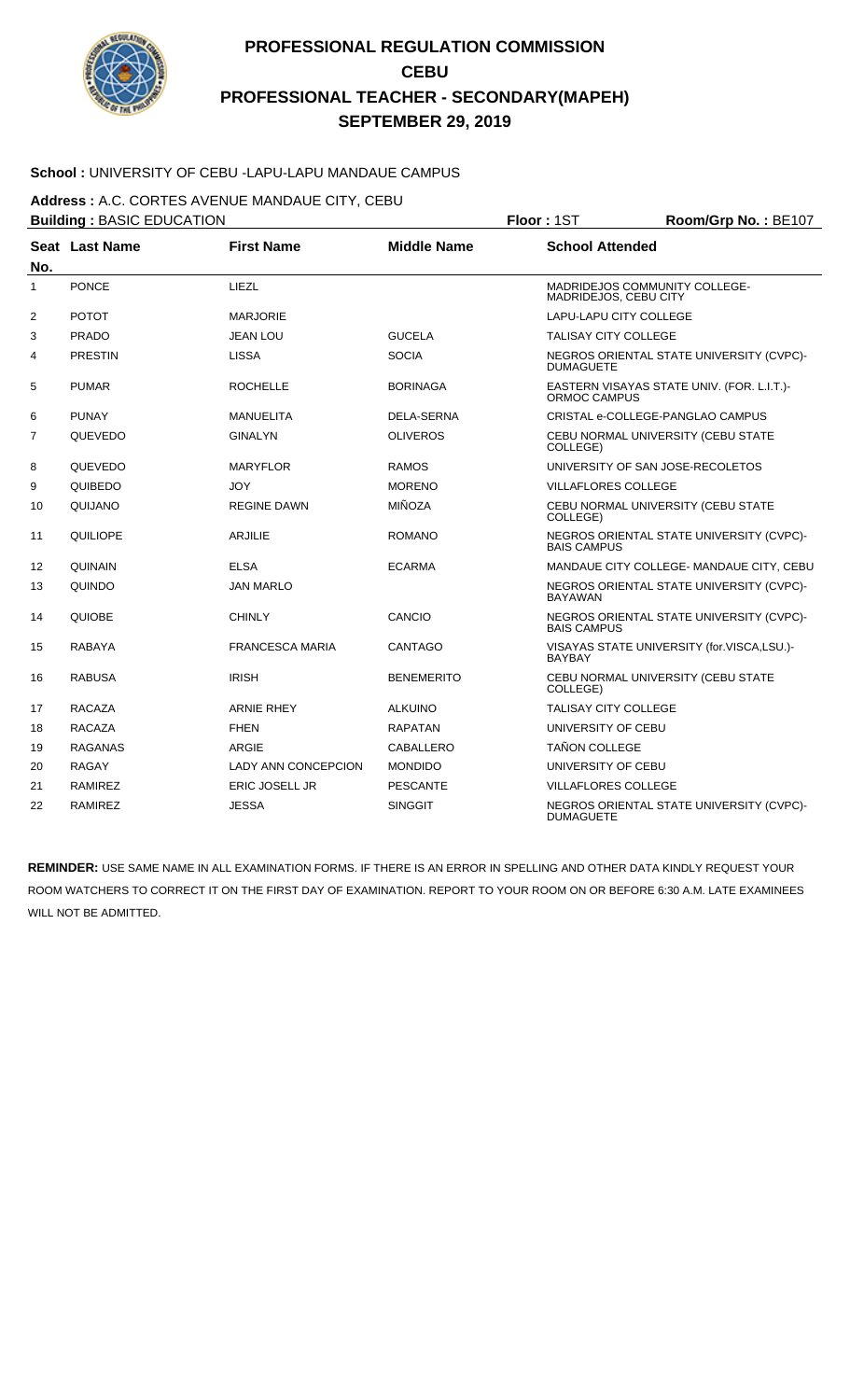

### **School :** UNIVERSITY OF CEBU -LAPU-LAPU MANDAUE CAMPUS

**Address :** A.C. CORTES AVENUE MANDAUE CITY, CEBU

**Building : BASIC EDUCATION Floor : 1ST Room/Grp No. : BE108 Seat** Last Name **No. Last Name First Name Middle Name School Attended** 1 RAMIREZ MYRTLE LECERA CEBU NORMAL UNIVERSITY (CEBU STATE COLLEGE) 2 RAMIREZ REGISSA MARIE ACAS VILLAFLORES COLLEGE 3 RAMONIDA MARY JOY CEBU NORMAL UNIVERSITY (CEBU STATE COLLEGE) 4 RAMOS FALAN GAY DONGON SAINT PAUL UNIVERSITY-DUMAGUETE 5 RAMOS MA. ISABEL TAPA VISAYAS STATE UNIVERSITY (for.VISCA,LSU.)- BAYBAY 6 RAMOS MA. JUDESSA BORJA BORJA VISAYAS STATE UNIVERSITY (for.VISCA,LSU.)-BAYBAY TERAMOS ROEDEL CLAVEROL CONTROL UNIVERSITY OF THE VISAYAS-CEBU CITY 8 RAMOS ROMART SALIMBAGAT SALIMBAGAT FOUNDATION UNIVERSITY 9 RANARIO LESLEI MAY NALDOZA UNIVERSITY OF BOHOL 10 RAS CLINT CLINT CACAFRANCA UNIVERSITY OF BOHOL 11 RAYCO AME FIL SINUGBUHAN MADRIDEJOS COMMUNITY COLLEGE-MADRIDEJOS, CEBU CITY 12 REBUTAZO KATHLEEN JOY VILLAFLORES COLLEGE 13 RELLIORATA ERIC DEVIBAR NEGROS ORIENTAL STATE UNIVERSITY (CVPC)- BAIS CAMPUS 14 REMATA JOHANNAH ARBAS SILLIMAN UNIVERSITY 15 REMOLLO LORNIE CENTRAL PHILIPPINES STATE UNIVERSITY - (FOR N.S.C.A.)-MAIN CAMPUS 16 REMONEDA RUDELYN COMAHIG UNIVERSITY OF THE VISAYAS-CEBU CITY 17 RESOMADERO BRIGIDA ABONA TAÑON COLLEGE 18 RESTAURO JACOB CUIZON SOUTHWESTERN UNIVERSITY 19 REYES FRANCES KIMI POSTANES FRANCES AND REYES BOHOL NORTHERN STAR COLLEGE 20 REYES GRETCHEN PELPINOSAS UNIVERSITY OF BOHOL 21 RICO ALMERTO TEJA PHILIPPINE NORMAL UNIVERSITY- VISAYAS 22 RIVERA REY JOSEPH KYLE DESQUITADO MADRIDEJOS COMMUNITY COLLEGE-MADRIDEJOS, CEBU CITY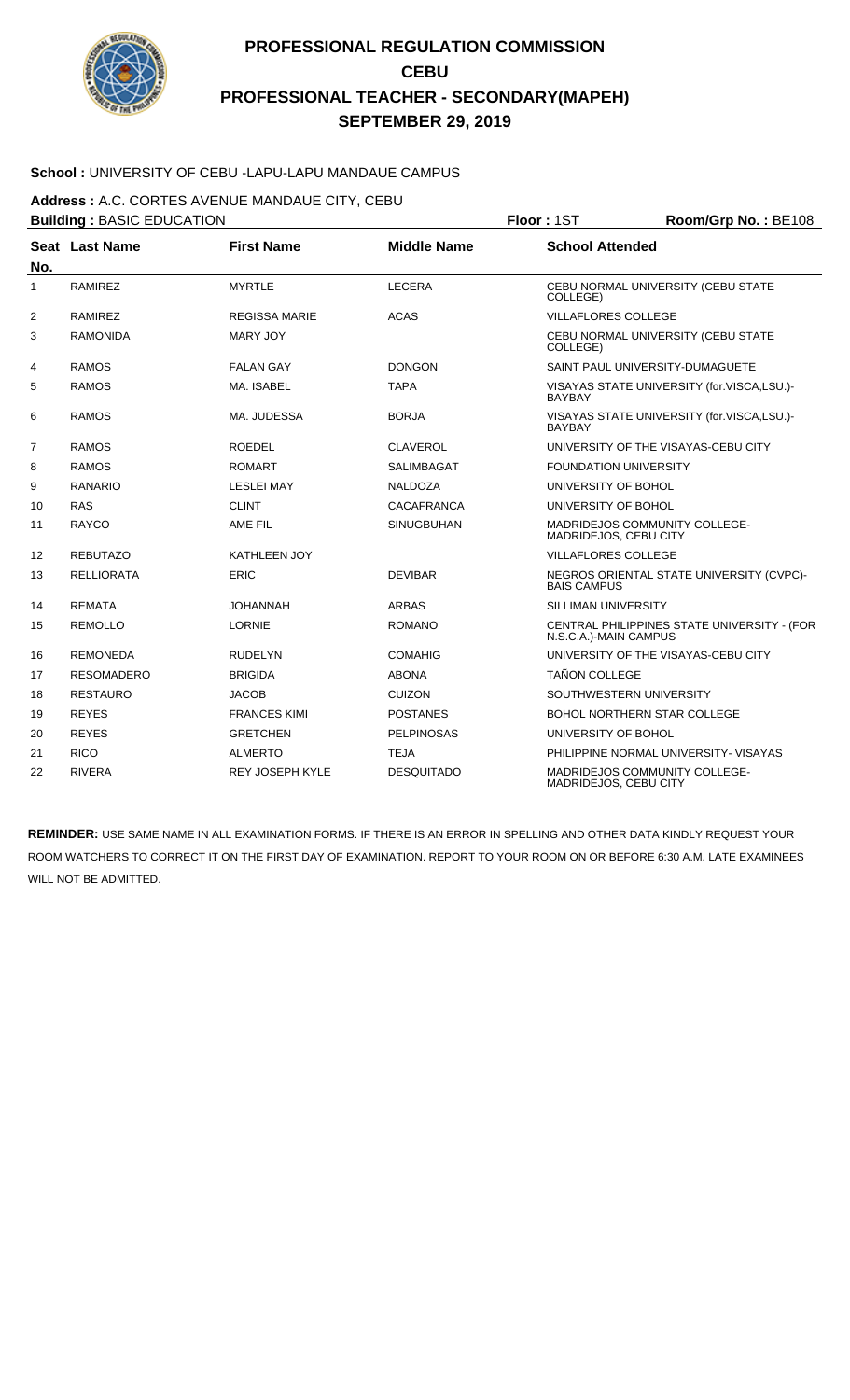

### **School :** UNIVERSITY OF CEBU -LAPU-LAPU MANDAUE CAMPUS

**Address :** A.C. CORTES AVENUE MANDAUE CITY, CEBU

|              | <b>Building: BASIC EDUCATION</b> |                         |                    | Floor: 4TH<br>Room/Grp No.: BE401                             |                                            |  |
|--------------|----------------------------------|-------------------------|--------------------|---------------------------------------------------------------|--------------------------------------------|--|
| No.          | <b>Seat Last Name</b>            | <b>First Name</b>       | <b>Middle Name</b> | <b>School Attended</b>                                        |                                            |  |
| $\mathbf{1}$ | <b>RIVERAL</b>                   | <b>ARMELITA</b>         | DEL SOCORRO        | <b>TALISAY CITY COLLEGE</b>                                   |                                            |  |
| 2            | <b>ROBLES</b>                    | <b>TANIE JR</b>         | <b>ROJO</b>        |                                                               | UNIVERSITY OF THE VISAYAS-CEBU CITY        |  |
| 3            | <b>ROCA</b>                      | JOANDEE JOYCELINE       |                    | <b>DUMAGUETE</b>                                              | NEGROS ORIENTAL STATE UNIVERSITY (CVPC)-   |  |
| 4            | <b>ROM</b>                       | <b>ROGELIAN</b>         | LAPIZ              | UNIVERSITY OF SAN CARLOS                                      |                                            |  |
| 5            | <b>ROMBINES</b>                  | <b>CARL JUNE</b>        | <b>ABANTE</b>      | <b>BAYAWAN</b>                                                | NEGROS ORIENTAL STATE UNIVERSITY (CVPC)-   |  |
| 6            | <b>ROMERO</b>                    | <b>JANIEL YHELYN</b>    | <b>NAPAO</b>       | <b>VILLAFLORES COLLEGE</b>                                    |                                            |  |
| 7            | <b>ROMERO</b>                    | <b>MIA</b>              | <b>GORNEZ</b>      | <b>BAIS CAMPUS</b>                                            | NEGROS ORIENTAL STATE UNIVERSITY (CVPC)-   |  |
| 8            | <b>ROSALES</b>                   | <b>JOSE ALFONSO</b>     | <b>TAÑO</b>        | ORMOC CAMPUS                                                  | EASTERN VISAYAS STATE UNIV. (FOR. L.I.T.)- |  |
| 9            | <b>ROSALES</b>                   | <b>MODESTA</b>          | <b>BATIANCILA</b>  | <b>MADRIDEJOS COMMUNITY COLLEGE-</b><br>MADRIDEJOS, CEBU CITY |                                            |  |
| 10           | <b>ROSALUNA</b>                  | <b>GUIGIE</b>           |                    | UNIVERSITY OF CEBU                                            |                                            |  |
| 11           | <b>ROSAS</b>                     | ANGEL                   | <b>APIT</b>        | UNIVERSITY OF CEBU                                            |                                            |  |
| 12           | <b>ROSIMA</b>                    | <b>MONYEAN FAITH</b>    | <b>FRIAS</b>       | UNIVERSITY OF SAN CARLOS                                      |                                            |  |
| 13           | <b>ROZ</b>                       | <b>TRIXY JANE</b>       | <b>LINASA</b>      | UNIVERSITY OF CEBU                                            |                                            |  |
| 14           | <b>RUAMAR</b>                    | <b>JOAN</b>             | <b>SILORIO</b>     | <b>DUMAGUETE</b>                                              | NEGROS ORIENTAL STATE UNIVERSITY (CVPC)-   |  |
| 15           | <b>RUAMAR</b>                    | <b>REHUM</b>            | <b>ANTOLIJAO</b>   | SILLIMAN UNIVERSITY                                           |                                            |  |
| 16           | <b>RUBLICO</b>                   | <b>ROSELYN</b>          | <b>AMANCIO</b>     | <b>BAIS CAMPUS</b>                                            | NEGROS ORIENTAL STATE UNIVERSITY (CVPC)-   |  |
| 17           | <b>RUIZ</b>                      | <b>JANICE</b>           | <b>TORRES</b>      | <b>VILLAFLORES COLLEGE</b>                                    |                                            |  |
| 18           | <b>SAAGUNDO</b>                  | JEF-JEF                 | <b>TUONG</b>       | COLLEGE)                                                      | CEBU NORMAL UNIVERSITY (CEBU STATE         |  |
| 19           | <b>SABAL</b>                     | <b>APRIL CHLOUE</b>     | GABAYAN            | UNIVERSITY OF CEBU                                            |                                            |  |
| 20           | SABANDAL                         | ANGELYN                 | OCLARIT            | <b>TALISAY CITY COLLEGE</b>                                   |                                            |  |
| 21           | <b>SABLAS</b>                    | <b>REYGENE</b>          | <b>MAYPA</b>       |                                                               | UNIVERSITY OF THE VISAYAS-CEBU CITY        |  |
| 22           | <b>SACMAR</b>                    | <b>THAMARAH JUSTINE</b> | <b>INDAB</b>       | UNIVERSITY OF CEBU                                            |                                            |  |
| 23           | <b>SADIA</b>                     | <b>JUNETT</b>           | <b>ARO</b>         | <b>VILLAFLORES COLLEGE</b>                                    |                                            |  |
| 24           | <b>SAGAYNO</b>                   | <b>JOHN</b>             | <b>CAMPOMANES</b>  |                                                               | UNIVERSITY OF THE VISAYAS-CEBU CITY        |  |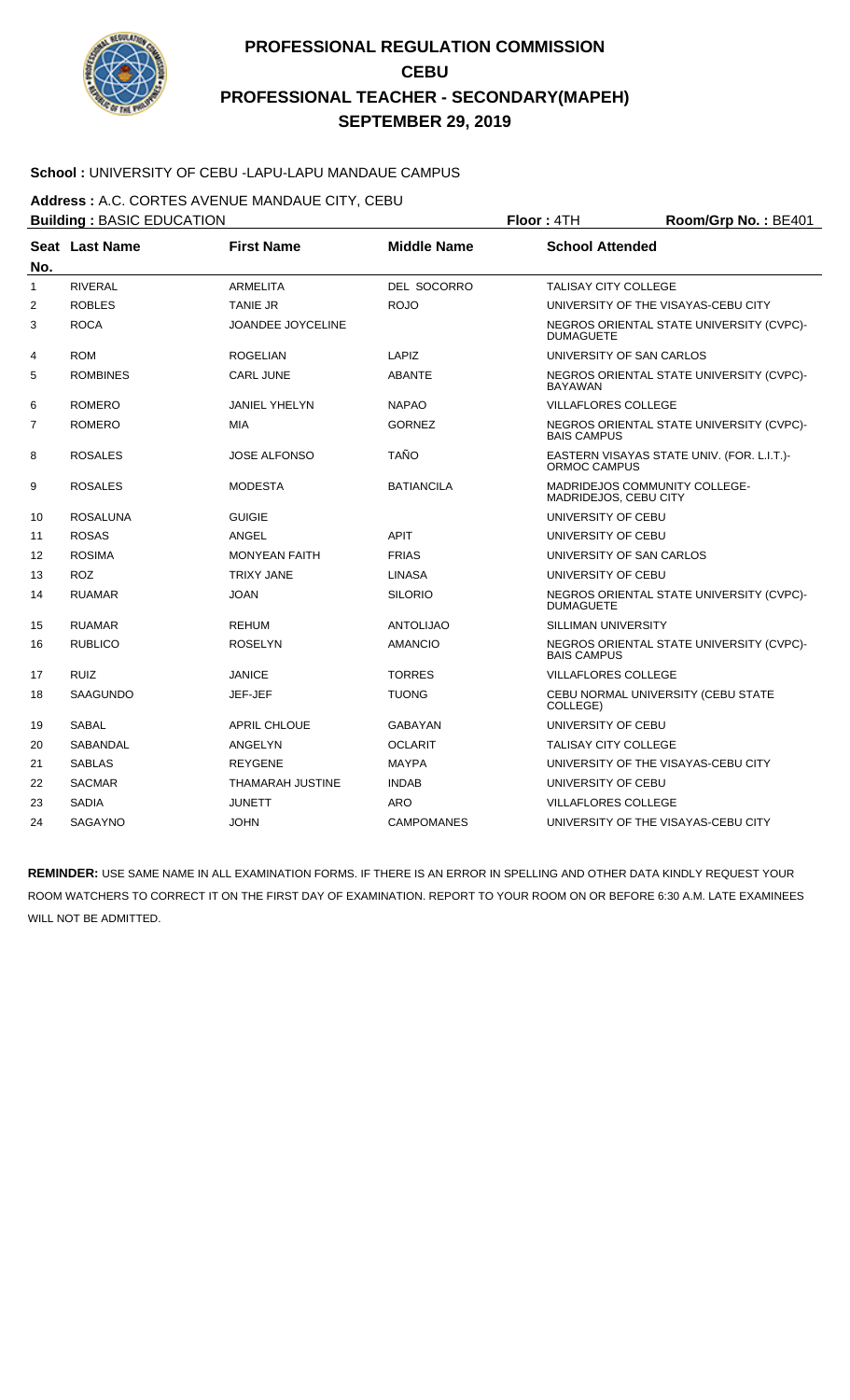

### School : UNIVERSITY OF CEBU -LAPU-LAPU MANDAUE CAMPUS

**Address :** A.C. CORTES AVENUE MANDAUE CITY, CEBU

|                | <b>Building: BASIC EDUCATION</b> |                            |                    | Floor: 4TH<br>Room/Grp No.: BE402 |                                          |  |
|----------------|----------------------------------|----------------------------|--------------------|-----------------------------------|------------------------------------------|--|
| No.            | Seat Last Name                   | <b>First Name</b>          | <b>Middle Name</b> | <b>School Attended</b>            |                                          |  |
| $\mathbf{1}$   | <b>SAGMON</b>                    | <b>KRYSTEL MARIE</b>       | <b>GERADO</b>      |                                   | UNIVERSITY OF THE VISAYAS-CEBU CITY      |  |
| $\overline{2}$ | <b>SAGMON</b>                    | LAARNI                     | <b>ELQUINTO</b>    | COLLEGE)                          | CEBU NORMAL UNIVERSITY (CEBU STATE       |  |
| 3              | <b>SAJOL</b>                     | <b>LYNDON JAMES</b>        | OLAYBAR            |                                   | UNIVERSITY OF THE VISAYAS-CEBU CITY      |  |
| 4              | <b>SAJULGA</b>                   | <b>MARY JANE</b>           | <b>PANDAN</b>      |                                   | <b>BOHOL NORTHERN STAR COLLEGE</b>       |  |
| 5              | <b>SALAHID</b>                   | <b>JOEL</b>                | <b>BURGOS</b>      |                                   | PHILIPPINE NORMAL UNIVERSITY- VISAYAS    |  |
| 6              | <b>SALAZAR</b>                   | <b>HONEY</b>               | ABELLANA           | <b>TALISAY CITY COLLEGE</b>       |                                          |  |
| 7              | <b>SALDUA</b>                    | <b>ANNA MARIE</b>          | <b>CLARO</b>       | <b>TAÑON COLLEGE</b>              |                                          |  |
| 8              | <b>SALGARINO</b>                 | <b>GINA VON</b>            | LAYAR              | UNIVERSITY OF CEBU                |                                          |  |
| 9              | <b>SALIG</b>                     | <b>EDCEL JUN</b>           | <b>MATILLANO</b>   | <b>DUMAGUETE</b>                  | NEGROS ORIENTAL STATE UNIVERSITY (CVPC)- |  |
| 10             | <b>SALMA</b>                     | <b>LUCKY SPENCER II</b>    | <b>PLACER</b>      | UNIVERSITY OF SAN CARLOS          |                                          |  |
| 11             | <b>SALOMA</b>                    | ROUI                       | CAMOT              | SILLIMAN UNIVERSITY               |                                          |  |
| 12             | <b>SALVA</b>                     | <b>MIGUEL NICHOLAS III</b> | <b>ANFONE</b>      | <b>BAIS CAMPUS</b>                | NEGROS ORIENTAL STATE UNIVERSITY (CVPC)- |  |
| 13             | <b>SALVA</b>                     | <b>NICKA MARIE</b>         | <b>ANFONE</b>      | <b>BAIS CAMPUS</b>                | NEGROS ORIENTAL STATE UNIVERSITY (CVPC)- |  |
| 14             | <b>SAMANE</b>                    | <b>JOHN ERIC</b>           | <b>VERANO</b>      | <b>DUMAGUETE</b>                  | NEGROS ORIENTAL STATE UNIVERSITY (CVPC)- |  |
| 15             | <b>SANCHEZ</b>                   | <b>ISIDRO</b>              | <b>BARERA</b>      | SOUTHWESTERN UNIVERSITY           |                                          |  |
| 16             | SANGUENZA                        | <b>HYACINTH</b>            | <b>JUGO</b>        | <b>BAIS CAMPUS</b>                | NEGROS ORIENTAL STATE UNIVERSITY (CVPC)- |  |
| 17             | SANGUENZA                        | <b>MONA</b>                | <b>SINGCO</b>      | COLLEGE)                          | CEBU NORMAL UNIVERSITY (CEBU STATE       |  |
| 18             | SANICO                           | <b>CHARITY</b>             | SANTILLAN          | MADRIDEJOS, CEBU CITY             | MADRIDEJOS COMMUNITY COLLEGE-            |  |
| 19             | SANICO                           | <b>MARIVIC</b>             | CALZADA            |                                   | UNIVERSITY OF THE VISAYAS-DANAO CITY     |  |
| 20             | SANICO                           | <b>MICHAEL</b>             | CALZADA            |                                   | UNIVERSITY OF THE VISAYAS-DANAO CITY     |  |
| 21             | <b>SANTE</b>                     | <b>EDUARDO</b>             | <b>MAKILAN</b>     |                                   | PHILIPPINE NORMAL UNIVERSITY- VISAYAS    |  |
| 22             | <b>SANTILLAN</b>                 | <b>ALJELYN</b>             | <b>DESCARTIN</b>   | MADRIDEJOS, CEBU CITY             | MADRIDEJOS COMMUNITY COLLEGE-            |  |
| 23             | <b>SANTILLAN</b>                 | <b>RIZEL JOY</b>           | <b>BARDINAS</b>    | MADRIDEJOS, CEBU CITY             | MADRIDEJOS COMMUNITY COLLEGE-            |  |
| 24             | SANZ                             | <b>TRISHA MAE</b>          |                    | <b>SILLIMAN UNIVERSITY</b>        |                                          |  |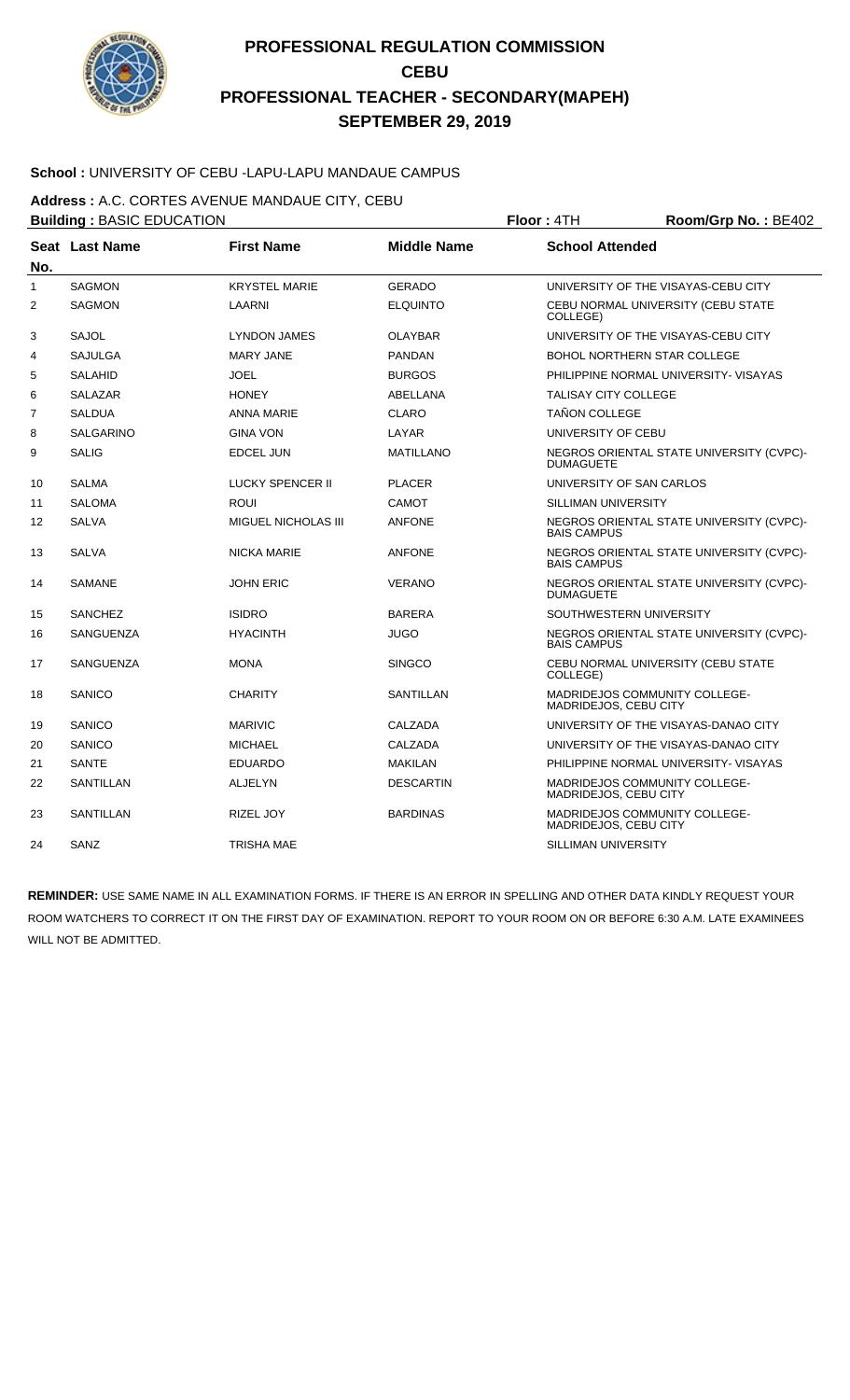

### **School :** UNIVERSITY OF CEBU -LAPU-LAPU MANDAUE CAMPUS

**Address :** A.C. CORTES AVENUE MANDAUE CITY, CEBU

| <b>Building: BASIC EDUCATION</b> |                  |                       |                    | Floor: 4TH                  | Room/Grp No.: BE403                         |
|----------------------------------|------------------|-----------------------|--------------------|-----------------------------|---------------------------------------------|
| No.                              | Seat Last Name   | <b>First Name</b>     | <b>Middle Name</b> | <b>School Attended</b>      |                                             |
| 1                                | <b>SARABIA</b>   | <b>ABEGUEL</b>        | <b>GARCIA</b>      | <b>BAYAWAN</b>              | NEGROS ORIENTAL STATE UNIVERSITY (CVPC)-    |
| 2                                | SARABIA          | <b>LINDSY</b>         | <b>MORADAS</b>     | MADRIDEJOS, CEBU CITY       | MADRIDEJOS COMMUNITY COLLEGE-               |
| 3                                | SARDIDO          | <b>JERALYN</b>        | <b>CULE</b>        | <b>BAIS CAMPUS</b>          | NEGROS ORIENTAL STATE UNIVERSITY (CVPC)-    |
| 4                                | <b>SARIO</b>     | <b>ZILDJIAN</b>       | LUMUYA             |                             | ANDRES BONIFACIO COLLEGE                    |
| 5                                | SARNO            | <b>VINCENT PHILIP</b> | <b>ALCORDO</b>     | COLLEGE)                    | CEBU NORMAL UNIVERSITY (CEBU STATE          |
| 6                                | SARRAGA          | <b>MARY ANN</b>       | <b>DESUYO</b>      | MADRIDEJOS, CEBU CITY       | MADRIDEJOS COMMUNITY COLLEGE-               |
| $\overline{7}$                   | <b>SARSUELO</b>  | ANGEL MAE             | <b>SERILLO</b>     | <b>BAIS CAMPUS</b>          | NEGROS ORIENTAL STATE UNIVERSITY (CVPC)-    |
| 8                                | <b>SARTE</b>     | <b>DAISYRIE</b>       | <b>ALVARADO</b>    |                             | UNIVERSITY OF THE VISAYAS-CEBU CITY         |
| 9                                | <b>SAYSON</b>    | <b>CRISTAL</b>        | <b>CHAVEZ</b>      | MADRIDEJOS, CEBU CITY       | MADRIDEJOS COMMUNITY COLLEGE-               |
| 10                               | SAYSON           | <b>DEO</b>            | <b>DESUYO</b>      | MADRIDEJOS, CEBU CITY       | MADRIDEJOS COMMUNITY COLLEGE-               |
| 11                               | <b>SAYSON</b>    | <b>JOCEVEL</b>        | <b>MATA</b>        | MADRIDEJOS, CEBU CITY       | MADRIDEJOS COMMUNITY COLLEGE-               |
| 12                               | <b>SAYSON</b>    | <b>SHAIRA MAE</b>     | <b>MAHINAY</b>     |                             | PHILIPPINE NORMAL UNIVERSITY- VISAYAS       |
| 13                               | <b>SECUYA</b>    | <b>SHEFFANY</b>       | <b>MARTURILLAS</b> |                             | UNIVERSITY OF SAN JOSE-RECOLETOS            |
| 14                               | <b>SEDANO</b>    | <b>CHRISTIAN GIL</b>  | <b>EDPALINA</b>    | COLLEGE)                    | CEBU NORMAL UNIVERSITY (CEBU STATE          |
| 15                               | <b>SEDIGO</b>    | <b>KATLYN ANN</b>     | <b>TOROY</b>       | <b>VILLAFLORES COLLEGE</b>  |                                             |
| 16                               | <b>SEGUERRA</b>  | ANNA CARMELA          | CODA               | COLLEGE)                    | CEBU NORMAL UNIVERSITY (CEBU STATE          |
| 17                               | <b>SEMEROS</b>   | <b>SHAHANI</b>        | <b>SAJOL</b>       | <b>ISABEL CAMPUS</b>        | VISAYAS STATE UNIVERSITY (FOR VISCA, LSU) - |
| 18                               | <b>SEMILLA</b>   | <b>ELSIE</b>          | <b>ESCALERA</b>    | ST PAUL COLL)               | SAINT PAUL COLLEGE FOUNDATION, INC (CEBU-   |
| 19                               | SENARLO          | <b>EDGAR JR</b>       | ADLAWAN            | COLLEGE)                    | CEBU NORMAL UNIVERSITY (CEBU STATE          |
| 20                               | <b>SENDRIJAS</b> | <b>JOVELYN</b>        | <b>MACABUDBUD</b>  | TAGBILARAN)                 | HOLY NAME UNIVERSITY (for.DIVINE WORD-      |
| 21                               | <b>SENO</b>      | <b>KAYCE MAE</b>      | <b>GERONA</b>      | COLLEGE)                    | CEBU NORMAL UNIVERSITY (CEBU STATE          |
| 22                               | SEÑORAN          | <b>MA. CRISTINA</b>   | <b>CLAVA</b>       | <b>BAYBAY</b>               | VISAYAS STATE UNIVERSITY (for.VISCA,LSU.)-  |
| 23                               | <b>SERAFIN</b>   | <b>JACKYLYN</b>       | <b>DURAN</b>       |                             | UNIVERSITY OF THE VISAYAS-CEBU CITY         |
| 24                               | <b>SIGUE</b>     | <b>JAY MART</b>       | <b>VILLACORA</b>   | <b>TALISAY CITY COLLEGE</b> |                                             |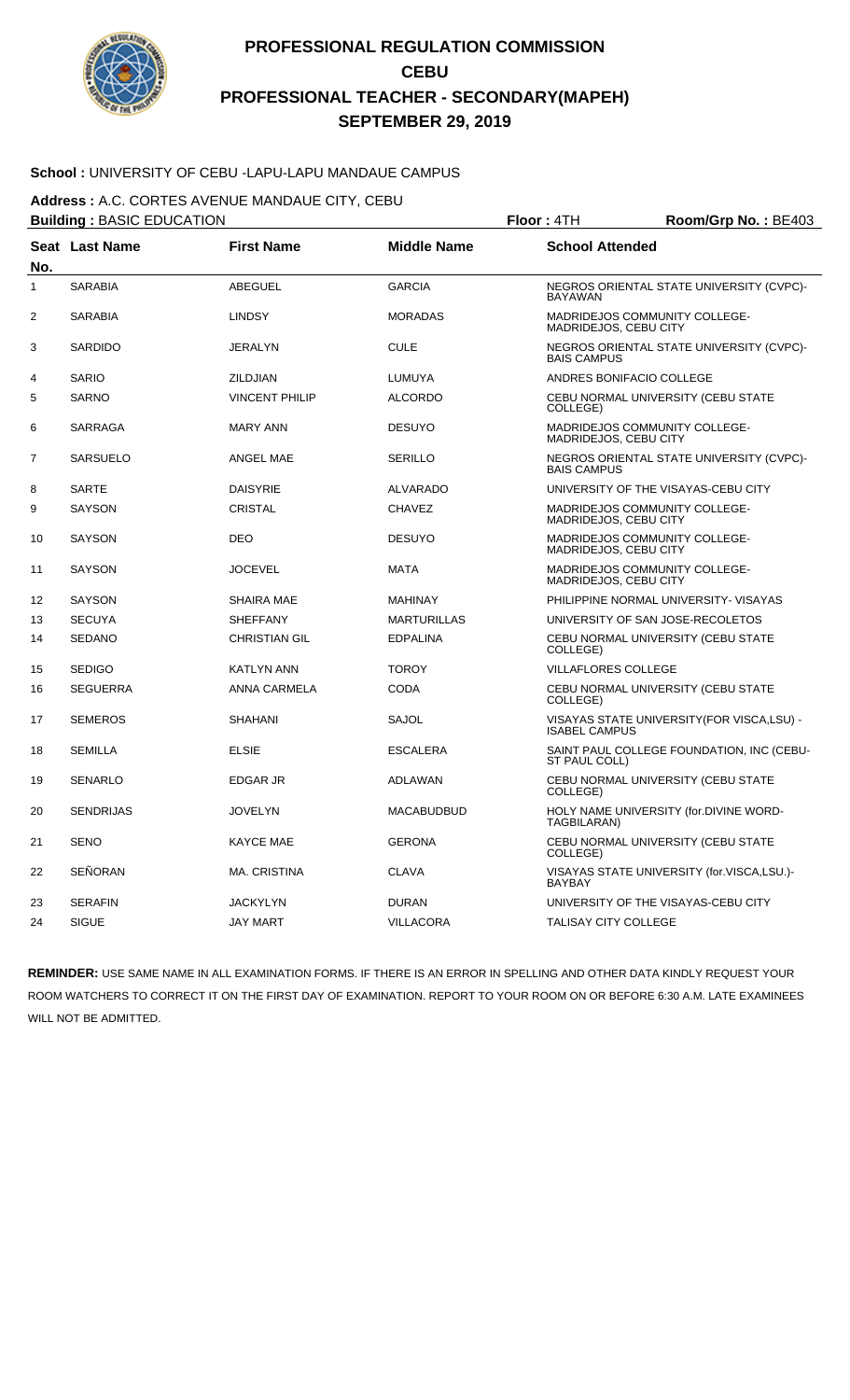

### **School :** UNIVERSITY OF CEBU -LAPU-LAPU MANDAUE CAMPUS

**Address :** A.C. CORTES AVENUE MANDAUE CITY, CEBU

| <b>Building: BASIC EDUCATION</b> |                  |                       |                    | Floor: 4TH                                                    | Room/Grp No.: BE404                      |
|----------------------------------|------------------|-----------------------|--------------------|---------------------------------------------------------------|------------------------------------------|
|                                  | Seat Last Name   | <b>First Name</b>     | <b>Middle Name</b> | <b>School Attended</b>                                        |                                          |
| No.                              |                  |                       |                    |                                                               |                                          |
| 1                                | <b>SILVA</b>     | <b>CHARLES</b>        | <b>NARCISO</b>     | <b>SILLIMAN UNIVERSITY</b>                                    |                                          |
| 2                                | <b>SILVA</b>     | <b>EUGENE</b>         | ABACAJAN           | <b>TALISAY CITY COLLEGE</b>                                   |                                          |
| 3                                | <b>SILVA</b>     | <b>JAYSON</b>         | <b>DAYONDON</b>    | <b>TALISAY CITY COLLEGE</b>                                   |                                          |
| 4                                | <b>SILVA</b>     | <b>RECHIVELLA</b>     | LABSAN             | <b>TALISAY CITY COLLEGE</b>                                   |                                          |
| 5                                | <b>SILVA</b>     | <b>SHERLYN</b>        | <b>TRAYA</b>       | <b>TALISAY CITY COLLEGE</b>                                   |                                          |
| 6                                | <b>SILVIO</b>    | <b>IANA AMOR</b>      | <b>BRANZUELA</b>   |                                                               | SOUTHERN LEYTE STATE UNIVERSITY-T.OPPUS  |
| $\overline{7}$                   | <b>SIMACON</b>   | <b>TINYROSE</b>       | <b>MATURAN</b>     | <b>BOHOL NORTHERN STAR COLLEGE</b>                            |                                          |
| 8                                | <b>SINANGOTE</b> | <b>EMANUEL</b>        | <b>CAJOLES</b>     |                                                               | UNIVERSITY OF SAN JOSE-RECOLETOS         |
| 9                                | <b>SINGGIT</b>   | JESSA                 | <b>FRIOLO</b>      | <b>BAIS CAMPUS</b>                                            | NEGROS ORIENTAL STATE UNIVERSITY (CVPC)- |
| 10                               | <b>SIPALAY</b>   | <b>SHAULA RIGEL</b>   | <b>TAGALOG</b>     |                                                               | UNIVERSITY OF THE VISAYAS-CEBU CITY      |
| 11                               | <b>SISMAR</b>    | <b>JOHN RYAN</b>      | <b>GIMENEZ</b>     |                                                               | UNIVERSITY OF THE VISAYAS-CEBU CITY      |
| 12                               | <b>SOBERANO</b>  | <b>LEA ROSE</b>       | <b>ALIPONGA</b>    |                                                               | PHILIPPINE NORMAL UNIVERSITY- VISAYAS    |
| 13                               | <b>SOCIA</b>     | SHEILA MAE            | <b>BOLHANO</b>     | <b>BAIS CAMPUS</b>                                            | NEGROS ORIENTAL STATE UNIVERSITY (CVPC)- |
| 14                               | <b>SOJOR</b>     | <b>GESHELIE ROTCH</b> | <b>RUBIO</b>       | <b>DUMAGUETE</b>                                              | NEGROS ORIENTAL STATE UNIVERSITY (CVPC)- |
| 15                               | <b>SOLIANO</b>   | <b>REGEN</b>          | LAZALA             | <b>MADRIDEJOS COMMUNITY COLLEGE-</b><br>MADRIDEJOS, CEBU CITY |                                          |
| 16                               | SONUGAN          | <b>GEM DOMINIQUE</b>  | <b>GARA</b>        | <b>SILLIMAN UNIVERSITY</b>                                    |                                          |
| 17                               | <b>SOOGON</b>    | <b>SHEENA</b>         | <b>NARVASA</b>     |                                                               | PHILIPPINE NORMAL UNIVERSITY- VISAYAS    |
| 18                               | <b>SORIANO</b>   | <b>ELIZABETH</b>      | <b>EMPEC</b>       | <b>DUMAGUETE</b>                                              | NEGROS ORIENTAL STATE UNIVERSITY (CVPC)- |
| 19                               | <b>SOSA</b>      | <b>ARIEL</b>          | <b>BOLTIADOR</b>   | <b>BAYAWAN</b>                                                | NEGROS ORIENTAL STATE UNIVERSITY (CVPC)- |
| 20                               | <b>SOTTO</b>     | <b>CHRISTIAN</b>      | <b>BATUCAN</b>     |                                                               | UNIVERSITY OF THE VISAYAS-DANAO CITY     |
| 21                               | <b>SUAN</b>      | AIVE                  | <b>MENDEZ</b>      | <b>FOUNDATION UNIVERSITY</b>                                  |                                          |
| 22                               | <b>SUANO</b>     | DARA CLAIRE           | <b>INOT</b>        |                                                               | UNIVERSITY OF THE VISAYAS-CEBU CITY      |
| 23                               | <b>SUARING</b>   | <b>JOAN THERESE</b>   | <b>MAGALSO</b>     | TALISAY CITY COLLEGE                                          |                                          |
| 24                               | <b>SUBRAR</b>    | DAVE JEVEN            | <b>SEDIGO</b>      | <b>VILLAFLORES COLLEGE</b>                                    |                                          |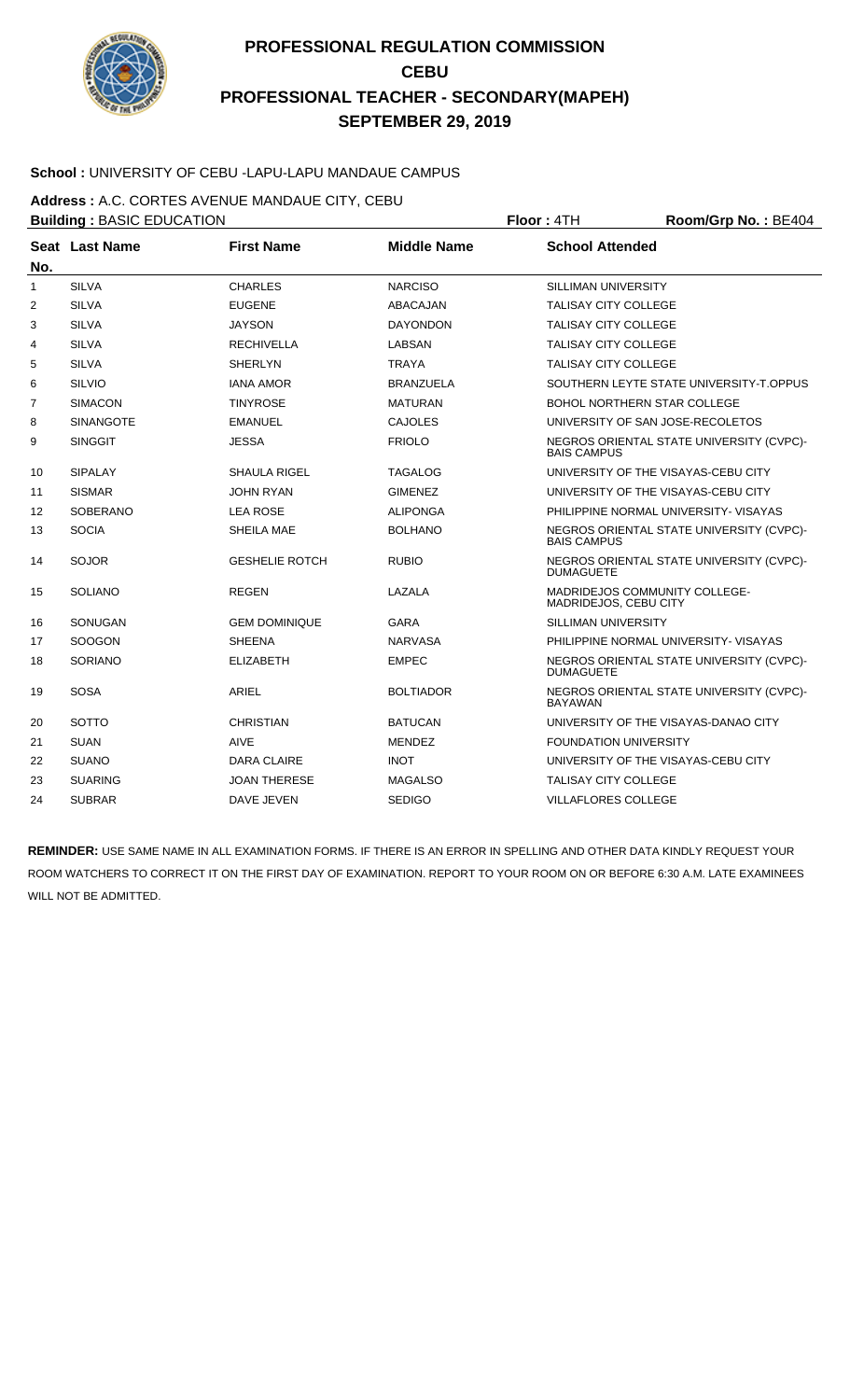

### **School :** UNIVERSITY OF CEBU -LAPU-LAPU MANDAUE CAMPUS

**Address :** A.C. CORTES AVENUE MANDAUE CITY, CEBU

| <b>Building: BASIC EDUCATION</b> |                    |                       |                    | Floor: 5TH                    | Room/Grp No.: BE501                      |
|----------------------------------|--------------------|-----------------------|--------------------|-------------------------------|------------------------------------------|
| No.                              | Seat Last Name     | <b>First Name</b>     | <b>Middle Name</b> | <b>School Attended</b>        |                                          |
| $\mathbf{1}$                     | <b>SUELTO</b>      | <b>CHRIS MAE</b>      | <b>PATULA</b>      | UNIVERSITY OF CEBU            |                                          |
| 2                                | <b>SUFICIENCIA</b> | <b>ABIGAIL</b>        | <b>PURISIMA</b>    |                               | SAINT COLUMBAN COLLEGE-PAGADIAN CITY     |
| 3                                | <b>SUGAROL</b>     | <b>BABE</b>           | <b>PALMARES</b>    |                               | CEBU NORMAL UNIVERSITY (CEBU STATE       |
|                                  |                    |                       |                    | COLLEGE)                      |                                          |
| 4                                | <b>SULINAY</b>     | LAICA                 | <b>ESTILLORE</b>   |                               | UNIVERSITY OF SOUTHERN PHILIPPINES       |
| 5                                | <b>SULLANO</b>     | <b>CHELO</b>          | <b>AGACID</b>      | COLLEGE)                      | CEBU NORMAL UNIVERSITY (CEBU STATE       |
| 6                                | <b>SUMALINOG</b>   | <b>NAOME ANN</b>      | VILLANUEVA         | <b>LAPU-LAPU CITY COLLEGE</b> |                                          |
| $\overline{7}$                   | <b>SUPELANAS</b>   | <b>EDSELLE CARL</b>   | CARO               | COLLEGE)                      | CEBU NORMAL UNIVERSITY (CEBU STATE       |
| 8                                | <b>SUQUIB</b>      | <b>REALM DAFFODIL</b> | <b>SUNDO</b>       | COLLEGE)                      | CEBU NORMAL UNIVERSITY (CEBU STATE       |
| 9                                | <b>TABALOC</b>     | <b>JOHN LYOD</b>      | <b>VILLABETO</b>   | <b>BAIS CAMPUS</b>            | NEGROS ORIENTAL STATE UNIVERSITY (CVPC)- |
| 10                               | <b>TABALOC</b>     | <b>MARFE</b>          | <b>PAMINTA</b>     | <b>VILLAFLORES COLLEGE</b>    |                                          |
| 11                               | <b>TABAS</b>       | <b>CLAUDINE</b>       | <b>SADOGUIO</b>    | UNIVERSITY OF CEBU            |                                          |
| 12                               | <b>TABAYOCYOC</b>  | ROWELEE ANN           | <b>VENTURA</b>     |                               | UNIVERSITY OF SAN JOSE-RECOLETOS         |
| 13                               | <b>TABUCAL</b>     | <b>JEZIEL</b>         | <b>SECONG</b>      | <b>TALISAY CITY COLLEGE</b>   |                                          |
| 14                               | <b>TABUCAL</b>     | <b>KIRBY</b>          | <b>RAVAGO</b>      | UNIVERSITY OF CEBU            |                                          |
| 15                               | <b>TABUELOG</b>    | <b>ANTHONY BRYAN</b>  | <b>APORADO</b>     |                               | UNIVERSITY OF SAN JOSE-RECOLETOS         |
| 16                               | <b>TADEO</b>       | <b>ALEXIS</b>         |                    |                               | UNIVERSITY OF THE VISAYAS-CEBU CITY      |
| 17                               | <b>TALADHAY</b>    | <b>SHAIRA</b>         | ALHAMBRA           | UNIVERSITY OF CEBU            |                                          |
| 18                               | <b>TALITA</b>      | <b>ROJAN</b>          | <b>BUNGCASAN</b>   | <b>DUMAGUETE</b>              | NEGROS ORIENTAL STATE UNIVERSITY (CVPC)- |
| 19                               | <b>TAMPIPI</b>     | <b>MARICRIS</b>       | <b>ENERO</b>       | <b>LAPU-LAPU CITY COLLEGE</b> |                                          |
| 20                               | <b>TAMPOR</b>      | <b>ANCELLA MARIE</b>  | <b>AUXTERO</b>     | TAGBILARAN)                   | HOLY NAME UNIVERSITY (for.DIVINE WORD-   |
| 21                               | <b>TAMPOS</b>      | <b>DAFYDD LEIGH</b>   | <b>JUNSAY</b>      |                               | UNIVERSITY OF SOUTHERN PHILIPPINES       |
| 22                               | <b>TANGIAN</b>     | <b>LINDSEY FAYE</b>   | <b>VERGARA</b>     | UNIVERSITY OF SAN CARLOS      |                                          |
| 23                               | <b>TANO</b>        | <b>JIL AN</b>         | <b>FERENAL</b>     | COLLEGE)                      | CEBU NORMAL UNIVERSITY (CEBU STATE       |
| 24                               | <b>TAOB</b>        | <b>JEBEN</b>          |                    | <b>DUMAGUETE</b>              | NEGROS ORIENTAL STATE UNIVERSITY (CVPC)- |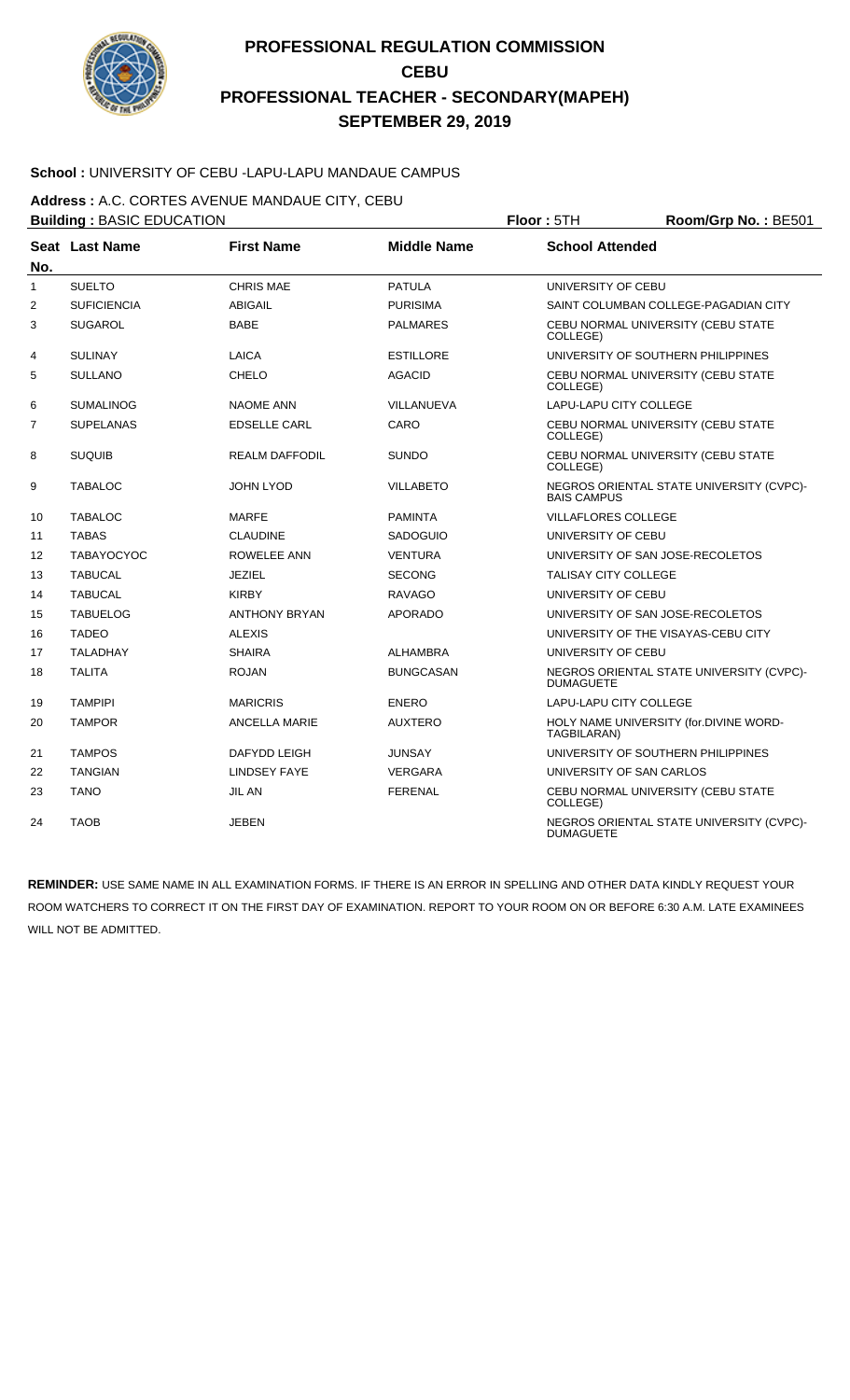

### **School :** UNIVERSITY OF CEBU -LAPU-LAPU MANDAUE CAMPUS

**Address :** A.C. CORTES AVENUE MANDAUE CITY, CEBU

|                | <b>Building: BASIC EDUCATION</b> |                      |                    | Floor: 5TH                                                    | Room/Grp No.: BE502                         |
|----------------|----------------------------------|----------------------|--------------------|---------------------------------------------------------------|---------------------------------------------|
| No.            | Seat Last Name                   | <b>First Name</b>    | <b>Middle Name</b> | <b>School Attended</b>                                        |                                             |
| $\mathbf{1}$   | <b>TAOC</b>                      | <b>JESSA</b>         | <b>VIOLETA</b>     | <b>VILLAFLORES COLLEGE</b>                                    |                                             |
| $\overline{2}$ | <b>TAROJA</b>                    | <b>MERCEDES</b>      | <b>INOC</b>        | <b>BOHOL NORTHERN STAR COLLEGE</b>                            |                                             |
| 3              | <b>TARONGOY</b>                  | <b>RENANTE</b>       | AMAD               | UNIVERSITY OF CEBU                                            |                                             |
| 4              | <b>TAYOCO</b>                    | <b>WILMA</b>         | <b>MELMIDA</b>     | <b>TAÑON COLLEGE</b>                                          |                                             |
| 5              | <b>TEBERIO</b>                   | <b>JAY KUMMER</b>    | <b>SUMANTING</b>   | UNIVERSITY OF CEBU                                            |                                             |
| 6              | <b>TEBIO</b>                     | <b>ESILANLIE</b>     | <b>NARCISO</b>     | UNIVERSITY OF CEBU                                            |                                             |
| $\overline{7}$ | <b>TECSON</b>                    | <b>MINETTE MITZI</b> | <b>BANTASAN</b>    | UNIVERSITY OF CEBU                                            |                                             |
| 8              | <b>TEJAM</b>                     | <b>GERALDINE</b>     | <b>TUASON</b>      | <b>DUMAGUETE</b>                                              | NEGROS ORIENTAL STATE UNIVERSITY (CVPC)-    |
| 9              | <b>TEJANO</b>                    | <b>SAIRA CAMILLE</b> | <b>LOPEZ</b>       |                                                               | UNIVERSITY OF THE VISAYAS-CEBU CITY         |
| 10             | <b>TEPACIA</b>                   | <b>ANALIZA</b>       | <b>BIORCO</b>      | <b>FOUNDATION UNIVERSITY</b>                                  |                                             |
| 11             | <b>TEVES</b>                     | <b>JAMAICA</b>       | <b>AGATON</b>      | N.S.C.A.)-MAIN CAMPUS                                         | CENTRAL PHILIPPINES STATE UNIVERSITY - (FOR |
| 12             | <b>TEVES</b>                     | <b>LORELIE LYN</b>   |                    | SILLIMAN UNIVERSITY                                           |                                             |
| 13             | <b>TEVES</b>                     | <b>NEPSHEILE ANN</b> | <b>PACARRO</b>     | <b>VILLAFLORES COLLEGE</b>                                    |                                             |
| 14             | <b>TIBAY</b>                     | <b>JUNECEL</b>       | <b>SISGADO</b>     | <b>MADRIDEJOS COMMUNITY COLLEGE-</b><br>MADRIDEJOS, CEBU CITY |                                             |
| 15             | <b>TIDOSO</b>                    | <b>MIA JEAN</b>      | ANGELADA           | MADRIDEJOS COMMUNITY COLLEGE-<br>MADRIDEJOS, CEBU CITY        |                                             |
| 16             | <b>TINAMPAY</b>                  | <b>CHENY</b>         | <b>BANAWA</b>      | LAPU-LAPU CITY COLLEGE                                        |                                             |
| 17             | <b>TINGCAY</b>                   | <b>MYLENE</b>        | LABE               | <b>VILLAFLORES COLLEGE</b>                                    |                                             |
| 18             | <b>TISOY</b>                     | ROGIEFEL JOYCE       | <b>OMPAD</b>       | LAPU-LAPU CITY COLLEGE                                        |                                             |
| 19             | <b>TOLEDO</b>                    | <b>KENT GRACE</b>    | <b>SANGILAN</b>    | <b>BAIS CAMPUS</b>                                            | NEGROS ORIENTAL STATE UNIVERSITY (CVPC)-    |
| 20             | <b>TONIL</b>                     | <b>MARY</b>          | <b>PONGASE</b>     | UNIVERSITY OF BOHOL                                           |                                             |
| 21             | <b>TORREFRANCA</b>               | <b>CORINNE GRACE</b> | <b>BUÑAO</b>       | TAGBILARAN)                                                   | HOLY NAME UNIVERSITY (for.DIVINE WORD-      |
| 22             | <b>TORRENDON</b>                 | <b>ELIZER</b>        | <b>DOCTO</b>       | <b>BAGO CITY COLLEGE</b>                                      |                                             |
| 23             | <b>TORRES</b>                    | <b>BENJIELYN</b>     | <b>AMORGANDA</b>   | <b>DUMAGUETE</b>                                              | NEGROS ORIENTAL STATE UNIVERSITY (CVPC)-    |
| 24             | <b>TORRES</b>                    | <b>ELYSSA MAE</b>    |                    | <b>TALISAY CITY COLLEGE</b>                                   |                                             |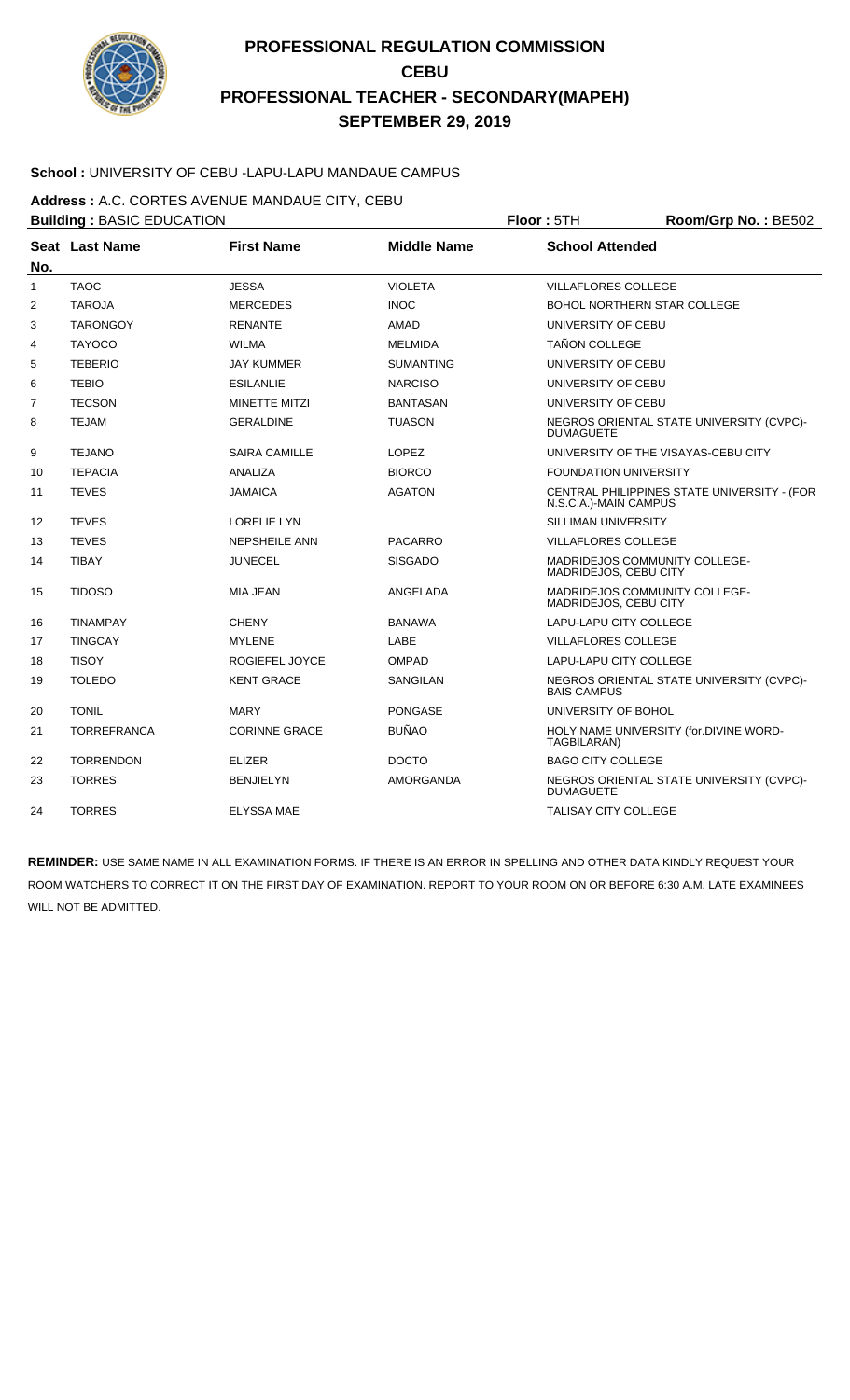

#### **School :** UNIVERSITY OF CEBU -LAPU-LAPU MANDAUE CAMPUS

**Address :** A.C. CORTES AVENUE MANDAUE CITY, CEBU

| <b>Building: BASIC EDUCATION</b> |                 |                           |                    | Floor: 5TH                   | Room/Grp No.: BE503                         |
|----------------------------------|-----------------|---------------------------|--------------------|------------------------------|---------------------------------------------|
| No.                              | Seat Last Name  | <b>First Name</b>         | <b>Middle Name</b> | <b>School Attended</b>       |                                             |
| $\mathbf{1}$                     | <b>TORRES</b>   | <b>JANE</b>               | <b>SALADAGA</b>    |                              | UNIVERSITY OF THE VISAYAS-CEBU CITY         |
| 2                                | <b>TORRES</b>   | <b>LOREN</b>              | <b>MAGUAD</b>      | <b>BAYAWAN</b>               | NEGROS ORIENTAL STATE UNIVERSITY (CVPC)-    |
| 3                                | <b>TORRES</b>   | <b>MARY PEARL</b>         | <b>LAMPAUG</b>     | UNIVERSITY OF CEBU           |                                             |
| 4                                | <b>TORRES</b>   | <b>RENJE</b>              | <b>AGUILAR</b>     | <b>VILLAFLORES COLLEGE</b>   |                                             |
| 5                                | <b>TRANGIA</b>  | <b>JULIET MARIE</b>       | <b>DENSING</b>     |                              | COLEGIO DE SAN ANTONIO DE PADUA             |
| 6                                | <b>TRESQUIO</b> | <b>JOENERO</b>            | CALLAO             | <b>FOUNDATION UNIVERSITY</b> |                                             |
| $\overline{7}$                   | <b>TRILLANO</b> | <b>LOIS JANLEX</b>        | <b>CURARATON</b>   |                              | CRISTAL e-COLLEGE-PANGLAO CAMPUS            |
| 8                                | <b>TUANGCO</b>  | <b>BETHELLA MAE</b>       | <b>MALAQUE</b>     | COLLEGE)                     | CEBU NORMAL UNIVERSITY (CEBU STATE          |
| 9                                | <b>TUDIO</b>    | <b>CHARISSE ANTONETTE</b> | <b>BONGO</b>       | UNIVERSITY OF CEBU           |                                             |
| 10                               | <b>TUICO</b>    | <b>JOMARI</b>             | <b>LUCERO</b>      | <b>DUMAGUETE</b>             | NEGROS ORIENTAL STATE UNIVERSITY (CVPC)-    |
| 11                               | <b>TULBO</b>    | <b>JACKILYN</b>           | <b>JABONILLO</b>   | <b>BAIS CAMPUS</b>           | NEGROS ORIENTAL STATE UNIVERSITY (CVPC)-    |
| $12 \overline{ }$                | <b>TUMANDA</b>  | <b>ANTHONY</b>            | <b>MANSUETO</b>    |                              | <b>BOHOL NORTHERN STAR COLLEGE</b>          |
| 13                               | <b>TUMBOKON</b> | <b>RESA MAE</b>           | <b>AURELIO</b>     | N.S.C.A.)-MAIN CAMPUS        | CENTRAL PHILIPPINES STATE UNIVERSITY - (FOR |
| 14                               | <b>TUNDAG</b>   | <b>EMELY</b>              | <b>DIAZ</b>        | COLLEGE)                     | CEBU NORMAL UNIVERSITY (CEBU STATE          |
| 15                               | <b>TURAN</b>    | <b>JOHN PAULO</b>         | ABREA              |                              | <b>BOHOL NORTHERN STAR COLLEGE</b>          |
| 16                               | <b>TUSIT</b>    | <b>ERICKA SHEEN</b>       | <b>ABELLAR</b>     | <b>SILLIMAN UNIVERSITY</b>   |                                             |
| 17                               | <b>TUYCO</b>    | <b>JACKLAINE ROSE</b>     | <b>PLACENCIA</b>   | COLLEGE)                     | CEBU NORMAL UNIVERSITY (CEBU STATE          |
| 18                               | <b>TUYOR</b>    | <b>DAISY</b>              | <b>ARDIENTE</b>    | UNIVERSITY OF CEBU           |                                             |
| 19                               | <b>UBAS</b>     | ANGEL MAE                 | <b>GESMAN</b>      | UNIVERSITY OF CEBU           |                                             |
| 20                               | <b>UGSANG</b>   | <b>RIXIE XANE</b>         | <b>CARILLAS</b>    | LAPU-LAPU CITY COLLEGE       |                                             |
| 21                               | <b>UKA</b>      | <b>BREN GERALD</b>        |                    | SILLIMAN UNIVERSITY          |                                             |
| 22                               | <b>UMBAO</b>    | ANGEL MAE                 | <b>DERRAYAL</b>    | MADRIDEJOS, CEBU CITY        | <b>MADRIDEJOS COMMUNITY COLLEGE-</b>        |
| 23                               | <b>UMBAO</b>    | <b>JENROSE</b>            | <b>SANTILLAN</b>   | MADRIDEJOS, CEBU CITY        | MADRIDEJOS COMMUNITY COLLEGE-               |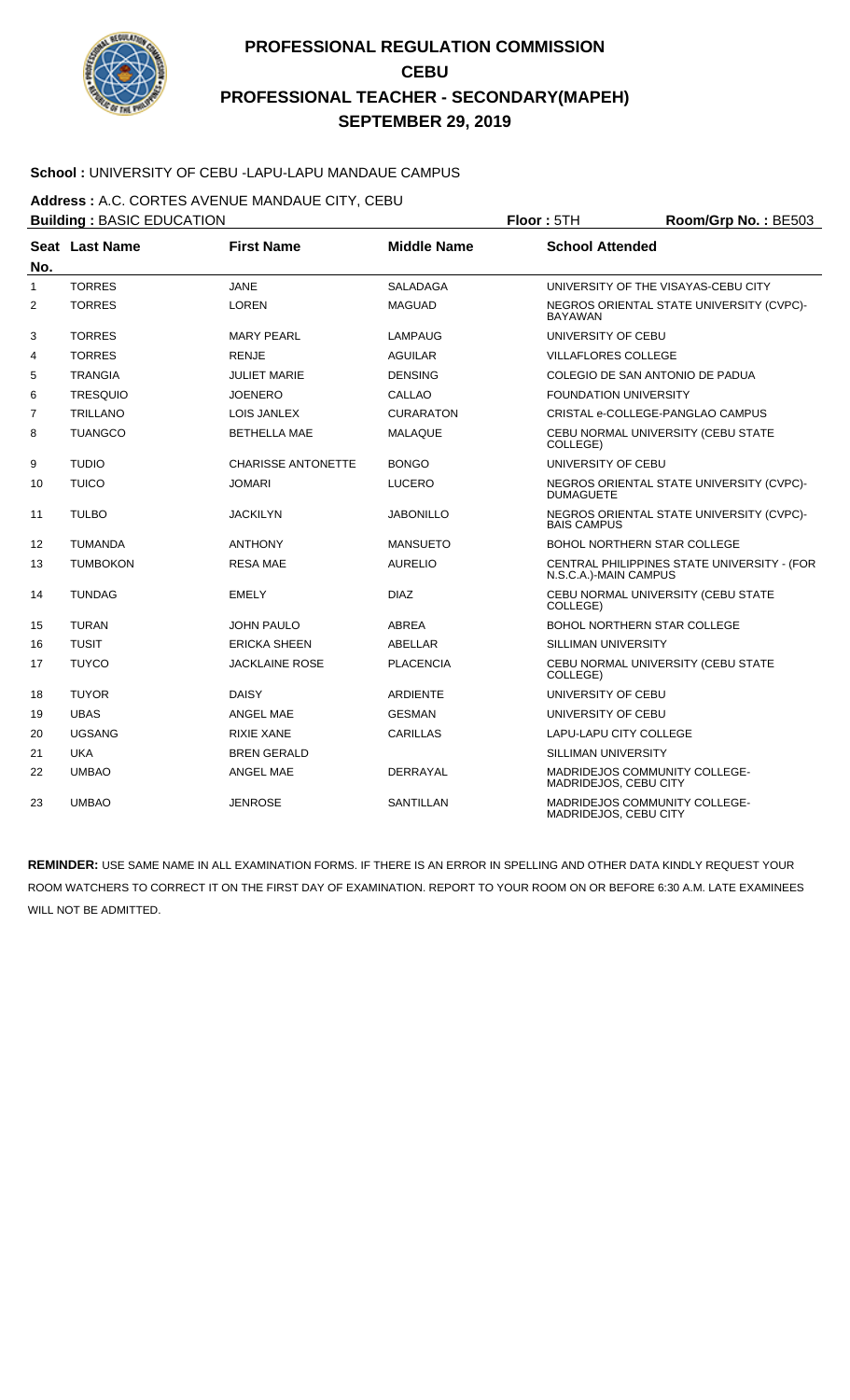

### **School :** UNIVERSITY OF CEBU -LAPU-LAPU MANDAUE CAMPUS

**Address :** A.C. CORTES AVENUE MANDAUE CITY, CEBU

|                | <b>Building: BASIC EDUCATION</b> |                    | Floor: 5TH         | Room/Grp No.: BE504           |                                             |
|----------------|----------------------------------|--------------------|--------------------|-------------------------------|---------------------------------------------|
| No.            | Seat Last Name                   | <b>First Name</b>  | <b>Middle Name</b> | <b>School Attended</b>        |                                             |
| $\mathbf{1}$   | <b>UNAJAN</b>                    | <b>HANNAH FAYE</b> | <b>TORRES</b>      | TAGBILARAN)                   | HOLY NAME UNIVERSITY (for.DIVINE WORD-      |
| $\overline{2}$ | <b>VAILOCES</b>                  | <b>JONJON</b>      | <b>EJARA</b>       | <b>DUMAGUETE</b>              | NEGROS ORIENTAL STATE UNIVERSITY (CVPC)-    |
| 3              | <b>VAILOCES</b>                  | <b>JUNJUN</b>      | <b>TIMOSAN</b>     | <b>BAIS CAMPUS</b>            | NEGROS ORIENTAL STATE UNIVERSITY (CVPC)-    |
| 4              | VALDEZ                           | <b>REGINE</b>      | <b>ERAÑES</b>      | <b>BAYAWAN</b>                | NEGROS ORIENTAL STATE UNIVERSITY (CVPC)-    |
| 5              | <b>VALIENTE</b>                  | <b>LESLIE</b>      | <b>WAGWAG</b>      | <b>LAPU-LAPU CITY COLLEGE</b> |                                             |
| 6              | VALLEGA                          | <b>JOHN MELDOR</b> | <b>CALUBAN</b>     | <b>DUMAGUETE</b>              | NEGROS ORIENTAL STATE UNIVERSITY (CVPC)-    |
| $\overline{7}$ | <b>VELITA</b>                    | <b>GLENN</b>       | <b>VILLARUBIA</b>  | UNIVERSITY OF CEBU            |                                             |
| 8              | <b>VENENOSO</b>                  | <b>HASPEE MAE</b>  | <b>MAYOLA</b>      | COLLEGE)                      | CEBU NORMAL UNIVERSITY (CEBU STATE          |
| 9              | <b>VERANO</b>                    | <b>CHRISTINA</b>   | <b>ROSARIO</b>     |                               | UNIVERSITY OF THE VISAYAS-CEBU CITY         |
| 10             | <b>VERE</b>                      | <b>MARY JANE</b>   | <b>NAQUILA</b>     | LAPU-LAPU CITY COLLEGE        |                                             |
| 11             | <b>VICERA</b>                    | <b>JAVE</b>        | <b>GUIMALAN</b>    |                               | CRISTAL e-COLLEGE-PANGLAO CAMPUS            |
| 12             | <b>VIDAL</b>                     | RHONNA-BE          | <b>AMORIN</b>      | LAPU-LAPU CITY COLLEGE        |                                             |
| 13             | <b>VILLAESTER</b>                | <b>GENEROSE</b>    | <b>BATAYOLA</b>    | MADRIDEJOS, CEBU CITY         | <b>MADRIDEJOS COMMUNITY COLLEGE-</b>        |
| 14             | <b>VILLAFLORES</b>               | <b>RODELYN</b>     | <b>MOLAS</b>       | SILLIMAN UNIVERSITY           |                                             |
| 15             | <b>VILLAFUERTE</b>               | LOVELY JOY         | <b>OUANO</b>       | UNIVERSITY OF CEBU            |                                             |
| 16             | VILLANUEVA                       | <b>BEBS MARIE</b>  | <b>UAYAN</b>       | LAPU-LAPU CITY COLLEGE        |                                             |
| 17             | VILLANUEVA                       | <b>CHARLIE</b>     | <b>ARCILLA</b>     |                               | UNIVERSITY OF THE VISAYAS-CEBU CITY         |
| 18             | VILLANUEVA                       | <b>GELBERT</b>     | <b>SANTE</b>       | N.S.C.A.)-MAIN CAMPUS         | CENTRAL PHILIPPINES STATE UNIVERSITY - (FOR |
| 19             | VILLANUEVA                       | <b>MARY ROSE</b>   | <b>NAJARO</b>      |                               | CRISTAL e-COLLEGE-PANGLAO CAMPUS            |
| 20             | <b>VILLAR</b>                    | <b>JESSEL</b>      | <b>REBANUEL</b>    | <b>BAYAWAN</b>                | NEGROS ORIENTAL STATE UNIVERSITY (CVPC)-    |
| 21             | <b>VILLARIN</b>                  | <b>MYRA</b>        | <b>CODILLA</b>     | UNIVERSITY OF CEBU            |                                             |
| 22             | <b>VILLARMENTE</b>               | <b>ROGER</b>       | <b>DINGLASA</b>    | <b>BAIS CAMPUS</b>            | NEGROS ORIENTAL STATE UNIVERSITY (CVPC)-    |
| 23             | <b>VILLARTA</b>                  | ANABELLA           | <b>BATO-ON</b>     | <b>BAIS CAMPUS</b>            | NEGROS ORIENTAL STATE UNIVERSITY (CVPC)-    |